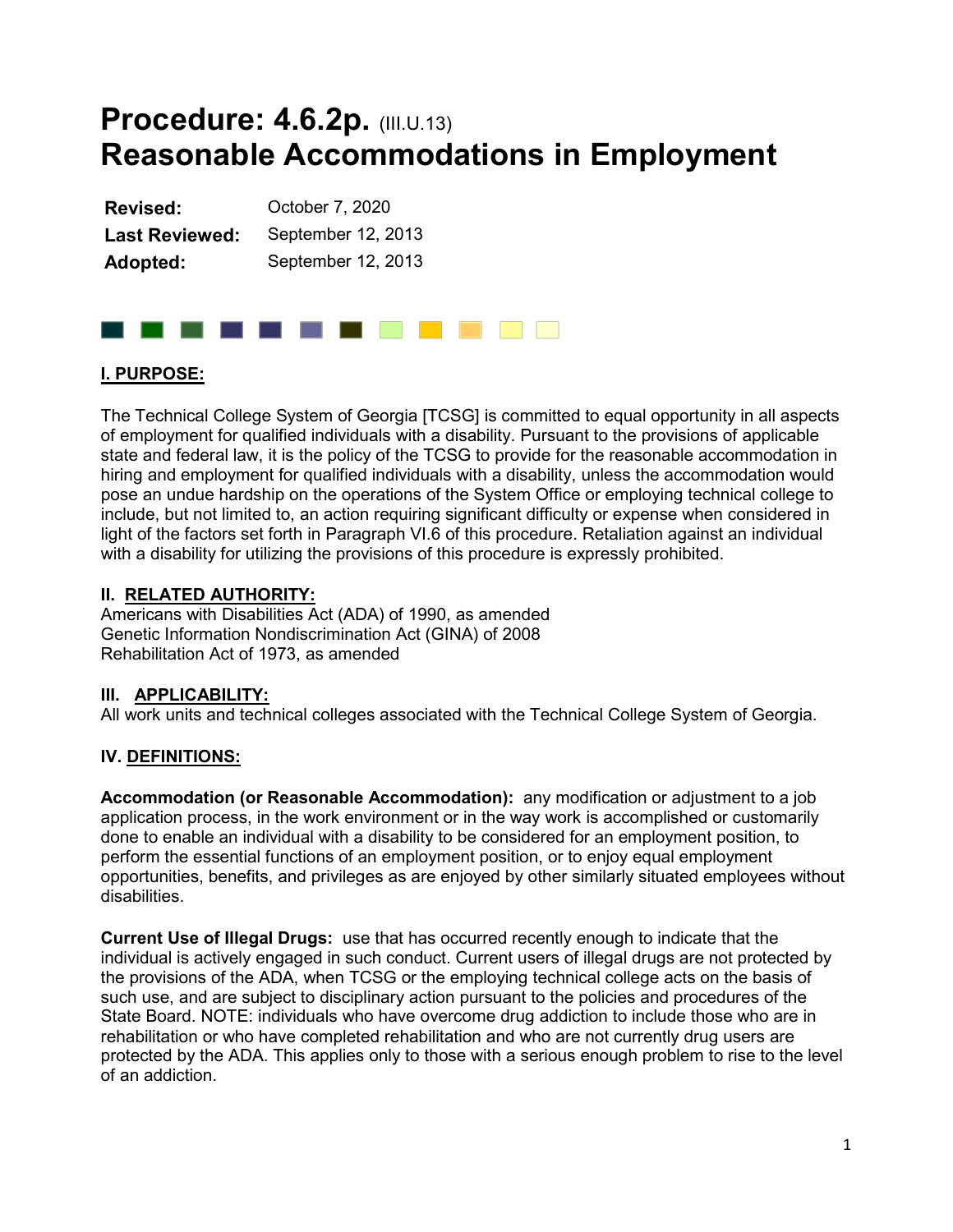**Direct Threat:** a significant risk of substantial harm to the health or safety of the individual or others that cannot be eliminated or reduced by reasonable accommodation. The determination that an individual poses a "direct threat" shall be based on an individualized assessment of the individual's present ability to safely perform the essential functions of the job. This assessment shall be based on a reasonable medical judgment that relies on the most current medical knowledge and/or on the best available objective evidence. The four (4) factors that must be considered in this narrow exception would be as follows: the duration of the risk; the nature and severity of the potential harm; the likelihood that the potential harm will occur; and, the imminence of the potential harm.

**Disability:** an individual with a disability is a person who has a physical or mental impairment that substantially limits one or more major life activities; has a record of such impairment; or, is regarded as having such impairment. NOTE: an impairment that is episodic or in remission if it would substantially limit a major life activity when active would be considered a disability; certain sexual behavior disorders such as pedophilia or voyeurism; compulsive gambling, kleptomaniacs and pyromaniacs; homosexuality or bisexuality; or, an individual's current illegal use of drugs. The determination of whether an impairment substantially limits a major life activity should be made without regard to the ameliorative effects of mitigating measures (other than ordinary eyeglasses or contact lenses which may be considered). The definition of disability should be construed in favor of broad coverage of individuals under the ADA, to the maximum extent permitted by the terms of the ADA.

**Essential Functions:** the fundamental job duties of the position an individual with a disability holds or desires to hold. The term does not include marginal or secondary functions (e.g., tasks, duties, responsibilities) associated with the position. Removing an essential function fundamentally alters the position in question. NOTE: a job function may be considered essential for any of several reasons to include, but not limited to the following: the function may be essential because the reason the position exists is to perform that particular function; the function may be essential because of the limited number of available employees among whom the performance of that function can be distributed; and/or, the function may be so highly specialized that the incumbent in the position has been hired in large part based on his/her expertise or ability to perform that particular function. Evidence of whether a particular function is essential includes, but is not limited to: the employer's judgment as to which functions are essential; written job descriptions; the amount of time spent on the job performing the function; the consequences of not requiring the incumbent to perform the function; work experience of past incumbents; and/or, the current work experience of incumbents in similar positions/jobs.

**Interactive Process:** an informal, confidential dialogue between an applicant or employee and a human resources representative or other management official of the System Office or technical college with respect to a request for a reasonable accommodation to: enable the individual to perform the essential functions of the position held or desired; as applicable, modification(s) to the job application process; or, as applicable, accommodation(s) to permit an individual with a disability to enjoy equal opportunity benefits and privileges of employment. NOTE: the interactive process involves a multi-step approach to include: 1. an analysis of the position/job to determine its purposes and essential and marginal job functions; 2. consultation with the individual requesting the accommodation to determine his/her job-related limitation(s) and how these limitation(s) could be overcome with a reasonable accommodation; 3. the identification of potential accommodation(s) and an assessment as to whether the accommodation(s) would enable the individual to perform the essential functions of the job/position; and, 4. consideration of the individual's preference (if any) and selection and implementation of the most appropriate accommodation provided that the accommodation would not result in an undue hardship for the System Office or technical college in light of the factors set forth in Paragraph VI.6 of this procedure.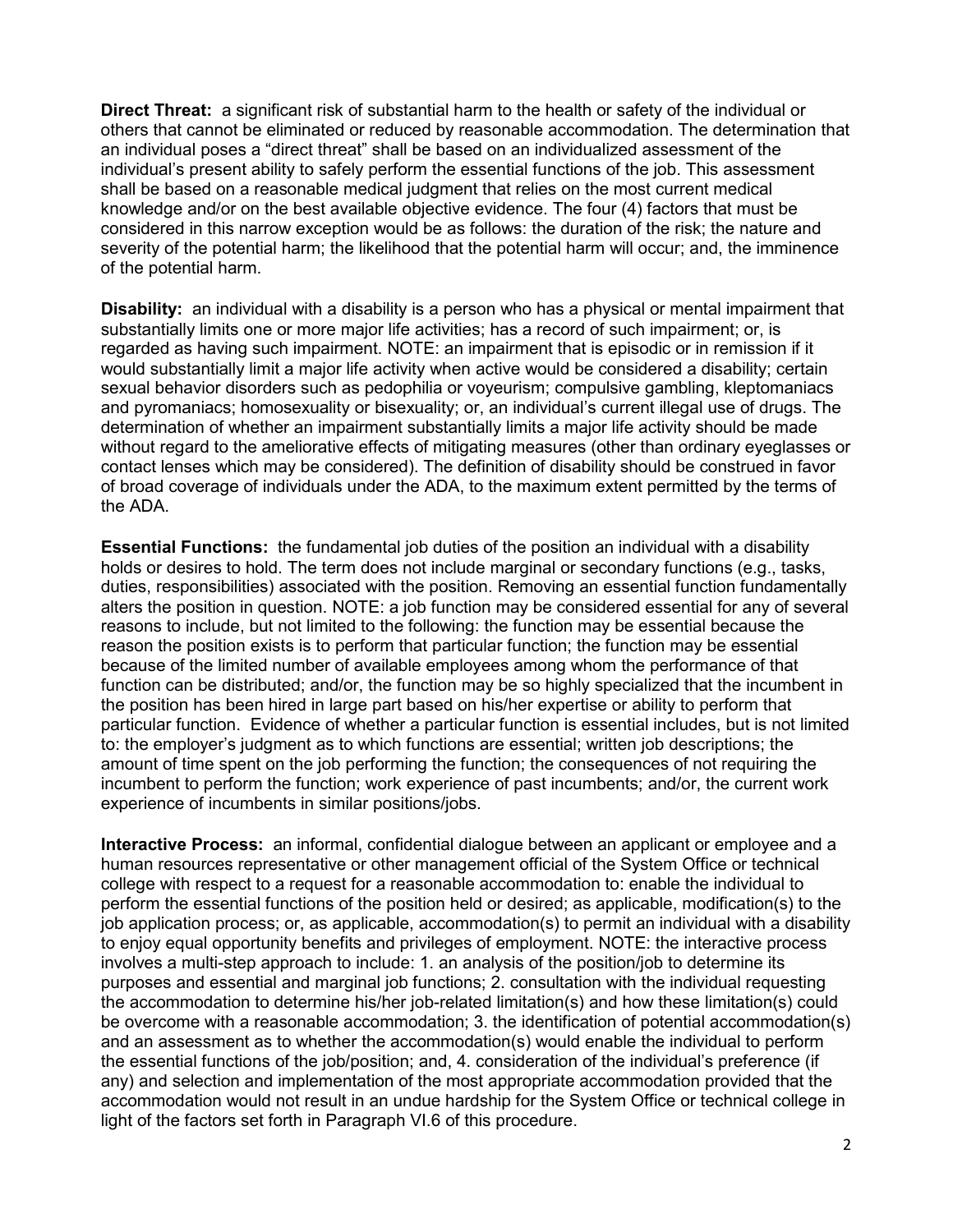**Major Life Activity:** activities which include caring for one's self, performing manual tasks, walking, sitting, standing, lifting, reaching, seeing, hearing, speaking, breathing, learning, eating, sleeping, bending, reading, communicating, and working; mental and emotional processes such as thinking, concentrating, and interacting with others; and, the operation of major bodily functions to include the immune system, normal cell growth, digestive, bowel, bladder, neurological, brain, respiratory, circulatory, endocrine, and reproductive functions.

**Major Life Activity of Working: "**substantially limited" in working includes individuals with difficulty performing a class or a broad range of jobs in various classes of work. The class can be determined by reference to the nature of the work or by referenced to job requirements an individual may be limited in performing (e.g., standing for long periods of time). NOTE: employees are not substantially limited in working simply because an impairment limits their ability to perform only some aspect of their job.

**Marginal Job Function:** a job function that would be considered a secondary or non-critical job task or activity. Although important and necessary to the position, a marginal job junction could be reassigned to others and/or performed a lesser percentage of time.

**Physical or Mental Impairment:** any physical, mental, or psychological disorder or condition, cosmetic disfigurement, or anatomical loss affecting one or more of the body's systems such as neurological, musculoskeletal, special sense organs, respiratory (including speech organs), cardiovascular, reproductive, digestive, genitourinary, immune, circulatory, hemic, lymphatic, skin, and endocrine; if the disorder or condition affects a major life activity. An impairment that is episodic or in remission is a disability if it would substantially limit a major life function when active. NOTE: the term does not include physical characteristics that are within "normal" range and are not the result of a physiological disorder (e.g., height, weight, eye or hair color, left-handedness, muscle tone); personality traits such as poor judgment or a quick temper that are not the symptoms of a mental or psychological disorder; the predisposition to disease or illness; environmental, cultural, or economic disadvantages such as poverty, lack of education, or a prison record; or, minor, temporary conditions such as simple infections, bruises, or sprains. Advanced age, in and of itself, is not an impairment. However, various medical conditions commonly associated with age such as hearing loss, osteoporosis, or arthritis would constitute impairments. Additionally, pregnancy, alone, is not an impairment. However, a pregnancy-related impairment that substantially limits a major life activity or major bodily function would be considered a disability.

**Qualified Individual:** with respect to an individual with a disability, an individual (applicant or employee) who satisfies the requisite skill, experience, education, and, if applicable, other jobrelated requirements for the job/position he/she holds or desires to hold and who can, with or without reasonable accommodation, perform the essential functions of the job/position. However, this does not include individuals currently engaging in the illegal use of drugs when TCSG or the employing technical college acts on the basis of such use.

**Reasonable Accommodation (or Accommodation):** any modification or adjustment to a job application process, in the work environment or in the way work is accomplished or customarily done to enable an individual with a disability to be considered for an employment position, to perform the essential functions of an employment position, or to enjoy equal employment opportunities, benefits, and privileges as are enjoyed by other similarly situated employees without disabilities.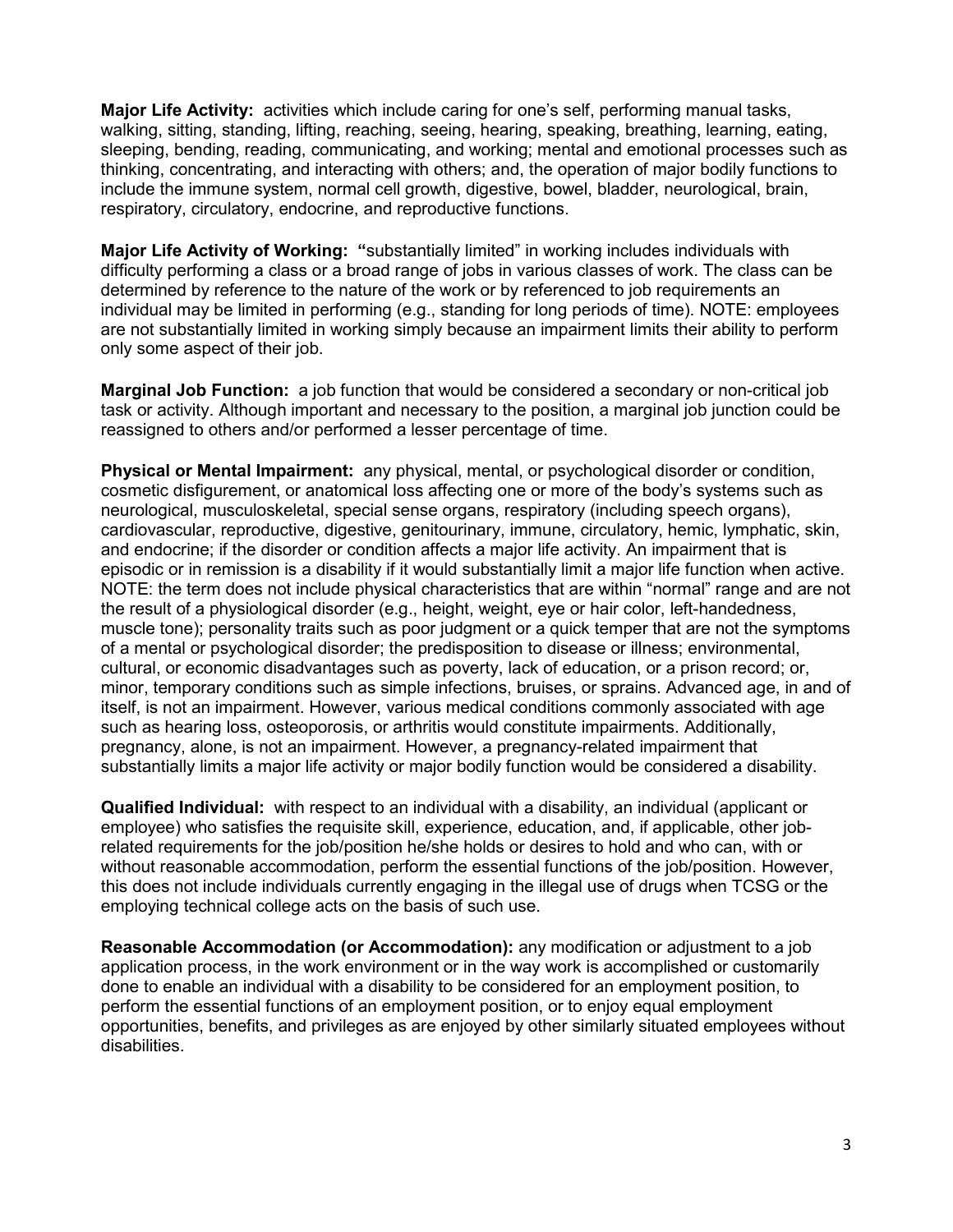**Record of Impairment:** an individual has a record of impairment (i.e., a disability) if he/she has a history of, or has been misclassified as having, a mental or physical disorder that substantially limits one or more major life activities.

**Regarded as Having an Impairment:** individuals who are "regarded as having such an impairment" are those who are subjected to a prohibited employment action because of an actual or perceived physical or mental impairment, whether or not the impairment limits, or is perceived to limit, a major life activity. "Regarded as having an impairment" does not apply to impairments that are transitory and minor. A transitory impairment is an impairment with an actual or expected duration of 6 months or less.

**Substantially Limits:** individuals are considered as disabled when they have an impairment that substantially limits their ability to perform a major life activity as compared to most people in the general population. An impairment need not prevent, or significantly or severely restrict, an individual from performing a major life activity to be considered substantially limiting. Further, ADA regulations indicate that the term "substantially limits" should be construed broadly in favor of expansive coverage; thus, the term is not meant to be a demanding standard, but instead, a common sense standard. NOTE: an impairment that is episodic or in remission can be a disability if it is substantially limiting when it occurs. Additionally, an impairment (i.e., disability) does not have to last at least six (6) months to be considered "substantially limiting". An impairment lasting just a short time may be a disability if it is sufficiently severe.

**Undue Hardship:** any accommodation (or action) that would be unduly costly, extensive, substantial, or disruptive or, that would fundamentally alter the nature or operation of an employer, when considered in light of the factors set forth in Paragraph VI.6 of this procedure. For purposes of the Technical College System of Georgia, its work units and technical colleges, an undue hardship would encompass any action that would be unduly burdensome, or that would fundamentally alter the nature, composition, structure, and functions of the work unit where the applicant would, or an employee is, working, including the impact of the accommodation on the ability of other employees to perform their duties and responsibilities. Generalized conclusions will not suffice to support a claim of undue hardship. Instead, undue hardship must be based on an individualized assessment of current circumstances that show that a specific reasonable accommodation would cause significant difficulty or expense.

# **V. ATTACHMENTS:**

Attachment: 4.6.2p.a1. [Reasonable Accommodation Request Form](https://tcsg.edu/tcsgpolicy/docs/III.U.13.Attachment_A-Request%20Form.docx) Attachment: 4.6.2p.a2. [Medical Information Request Letter](https://tcsg.edu/tcsgpolicy/docs/III.U.13.Attachment_B-Medical_Information_Request_Letter.docx) Attachment: 4.6.2p.a3. [Medical Information Request Form](https://tcsg.edu/tcsgpolicy/docs/III.U.13.Attachment_C-Medical_Information_Request_Form.docx) Attachment: 4.6.2p.a4. [Authorization for Release of Information Form](https://tcsg.edu/tcsgpolicy/docs/III.U.13.Attachment_D-Authorization_for_Release_of_Information_Form.docx) Attachment: 4.6.2p.a5. [Interactive Disability Accommodation Document](https://tcsg.edu/tcsgpolicy/docs/III.U.13.Attachment_E-Interactive_Disability_Accommodation_Document.docx) Attachment: 4.6.2p.a6. [Essential and Marginal Job Function Analysis Worksheet](https://tcsg.edu/tcsgpolicy/docs/III.U.13.Attachment_F-Essential_and_Marginal_Job_Function_Analysis_Worksheet.docx) Attachment: 4.6.2p.a7. [Frequently Asked Questions –](https://tcsg.edu/tcsgpolicy/docs/III.U.13.Attachment_G-FAQ_for_Applicants_and_Employees.docx) Applicants and Employees Attachment: 4.6.2p.a8. FAQ - [Managers, Supervisors and HR Representatives](https://tcsg.edu/tcsgpolicy/docs/III.U.13.Attachment_H-FAQ_for_Managers_Supervisors_and_HR_Staff.docx) Attachment: 4.6.2p.a9. [Reasonable Accommodation Review Form](https://tcsg.edu/tcsgpolicy/docs/III.U.13.Attachment_I-Review_Form.docx)

# **VI. PROCEDURE:**

# 1. **Initiating the Reasonable Accommodation Process:**

a. The process begins when an applicant or employee makes a verbal or written request for a reasonable accommodation to a System Office or technical college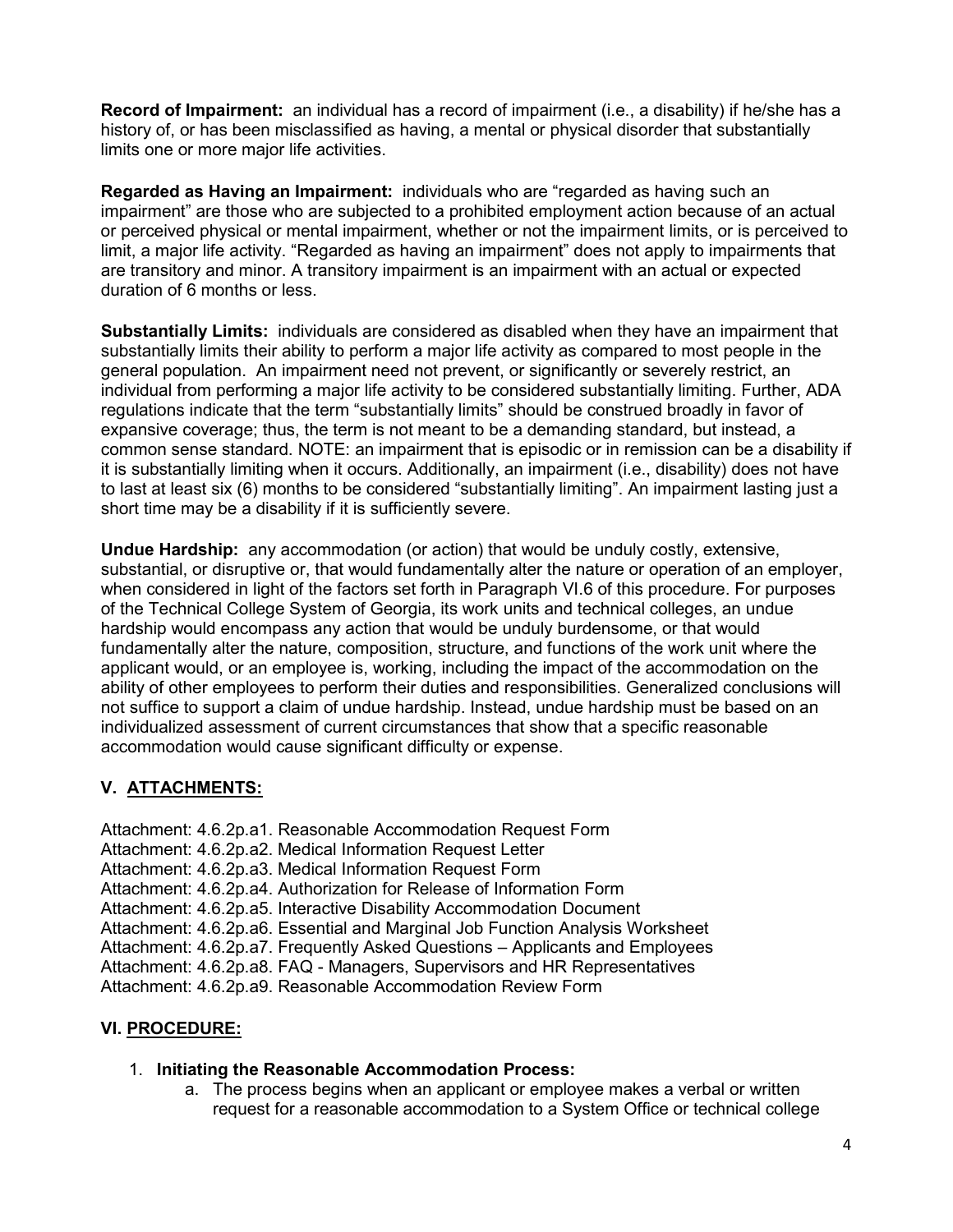representative (e.g., a manager or supervisor, office of human resources staff member, etc.) It is permissible for a family member, friend, or other representative to initiate a reasonable accommodation request on behalf of an applicant or an employee with a disability. Any such request need only indicate that the individual requires assistance in the application process or a work-related change or adjustment to the work environment or to the manner or circumstances under which the position is customarily performed due to a physical or mental impairment.

- b. Upon receipt of this information, the applicant/employee will be asked to complete a Reasonable Accommodation Request Form if he/she has not already done so unless such completion is impractical due to his/her disability.
- c. As applicable, the completed form should be forwarded by the applicant, employee, or other individual acting on the applicant/employee's behalf to the System Office's or technical college office of human resources.

# 2. **System Office/Technical College Responsibilities:**

- a. Upon receipt of the completed Reasonable Accommodation Request Form (or in response to a written or verbal request) in the System Office or technical college office of human resources, staff should first determine if an Essential and Marginal Job Function Analysis Worksheet (Attachment: 4.6.2p.a6.) has been completed for the specific position in question (i.e. the position held or sought). If a Worksheet has yet to be completed, staff should work in conjunction with position's immediate supervisor, reviewing manager, or other designated official with knowledge of the position's duties and responsibilities, to complete the Worksheet. This document must be finalized prior to the System Office or technical college requesting additional medical information from individual's health care provider/professional.
- b. When an individual's health limitation(s)/disability and/or need for an accommodation are not visible, obvious, or otherwise known, and a determination as to whether the applicant or employee has a disability/impairment as defined by the ADA cannot be made without additional information, a human resources representative responsible for overseeing the interactive (reasonable accommodation) process may request that the applicant/employee obtain medical documentation from his/her treating health care provider/professional.
- c. The scope of requested medical documentation is limited to information which establishes whether the individual has a disability and whether the disability necessitates a reasonable accommodation [e.g., information which indicates both the individual's functional capabilities as well as any work-related restrictions based on his/her medical condition(s)/impairment(s)]. Further, the request for medical documentation should be limited to a provider's assessment of the job-related functions for which an accommodation has been requested. NOTE: for these reasons, Attachment: 4.6.2p.a4. (Authorization for Release of Information Form) provides that the applicant/employee shall determine the scope of information to be released in response to a request referenced in Paragraph VI.2.b. Further, the applicant/employee may refuse to provide authorization (for the release of information) or may revoke his/her authorization at any time.
- d. A request for medically-related documentation cannot be initiated when both the disability and the need for reasonable accommodation are obvious or when the individual has already provided the System Office or technical college with sufficient information to substantiate that he/she has a disability and needs the accommodation requested.
- e. In those circumstances in which additional medical documentation is needed, the applicant/employee will be provided with a Medical Information Request Letter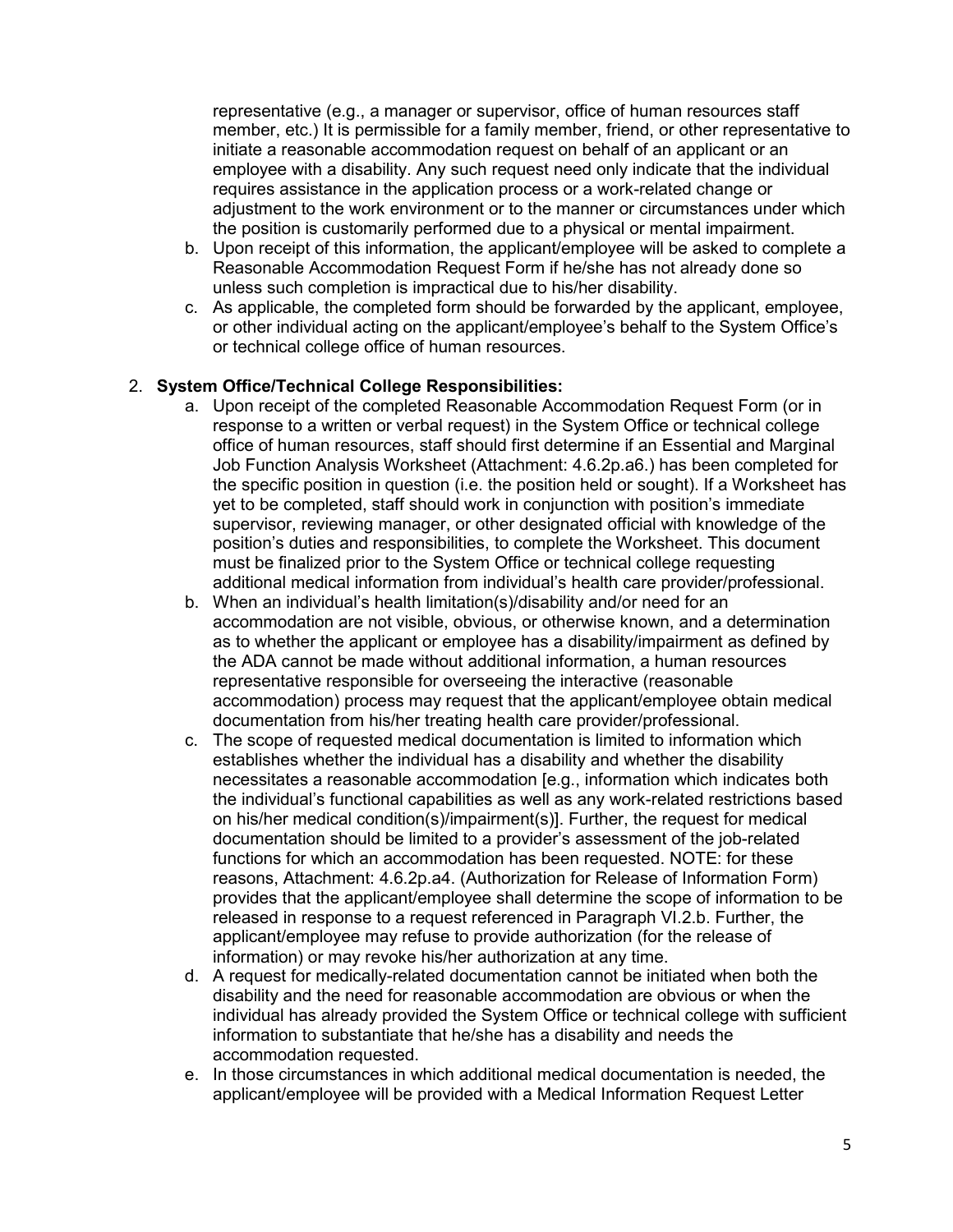(Attachment: 4.6.2p.a2.) which outlines the rationale for the System Office or technical college's request for the additional information.

f. In conjunction with the Medical Information Request letter, the applicant/ employee should also be provided with a Medical Information Request Form (Attachment: 4.6.2p.a3.) an Authorization for Release of Information Form (Attachment: 4.6.2p.a4.), a copy of the Essential and Marginal Job Function Analysis Worksheet (Attachment: 4.6.2p.a6.), and a copy of his/her Reasonable Accommodation Request Form (Attachment: 4.6.2p.a1.) with instructions regarding completion and submission of these documents to his/her treating health care provider/professional.

# 3. **Applicant/Employee Responsibilities:**

- a. As referenced in Paragraph VI.2.b, an applicant/employee may be requested to obtain medical documentation from his/her health care provider/ professional in conjunction with a request for reasonable accommodation.
- b. In these circumstances, the applicant/employee is responsible for obtaining the information within the time period referenced in the accompanying Medical Information Request Letter (Attachment: 4.6.2p.a2.); however, as noted in Paragraph VI.2.c., the individual may refuse to provide such authorization or may revoke his/her authorization at any time.
- c. If the applicant/employee refuses to provide his/her authorization for the release of information, revokes authorization before needed information is obtained or otherwise refuses to provide/obtain documentation that is essential to the process of determining whether a reasonable accommodation should be provided, he/she is not entitled to reasonable accommodation. However, the applicant/employee may limit the scope and/or time period of his/her authorization for the release of information to such information that is necessary and relevant to the applicant/employee's request for reasonable accommodation. The System Office or technical college will consider the reasonable accommodation request within this limited basis and/or work with the applicant/employee to obtain additional information that is needed to evaluate the request. Further, as noted in Attachment: 4.6.2p.a4., any such refusal may influence forthcoming employment decisions; provided, however, that retaliation or any adverse employment action against an individual with a disability for utilizing the provisions of this procedure is expressly prohibited.
- d. If the requested medical information is not received in a timely manner as outlined in the Medical Information Request Letter, an employee with a known condition which limits the employee's ability to perform the essential functions of his/her job/position and/or the condition is determined to be a direct threat to the employee or others, he/she may be permitted or required to be absent from work using accrued sick or annual leave, personal leave, as applicable, FLSA Compensatory Time or, he/she may be placed on a short-term leave of absence without pay until such documentation is received. As noted in Paragraph VI.3.c, an employee's refusal to provide such information will end the reasonable accommodation process.

# 4. **Determination of Disability:**

a. Upon receipt of the requested medical information and a review of the initial request for reasonable accommodation and other job-related information (e.g., Essential and Marginal Job Function Analysis Worksheet), the designated human resources representative in conjunction with input from the applicant/employee, the supervisor and/or manager and, as applicable, other management officials, will determine if the applicant/employee is a qualified person with a disability as defined by this procedure.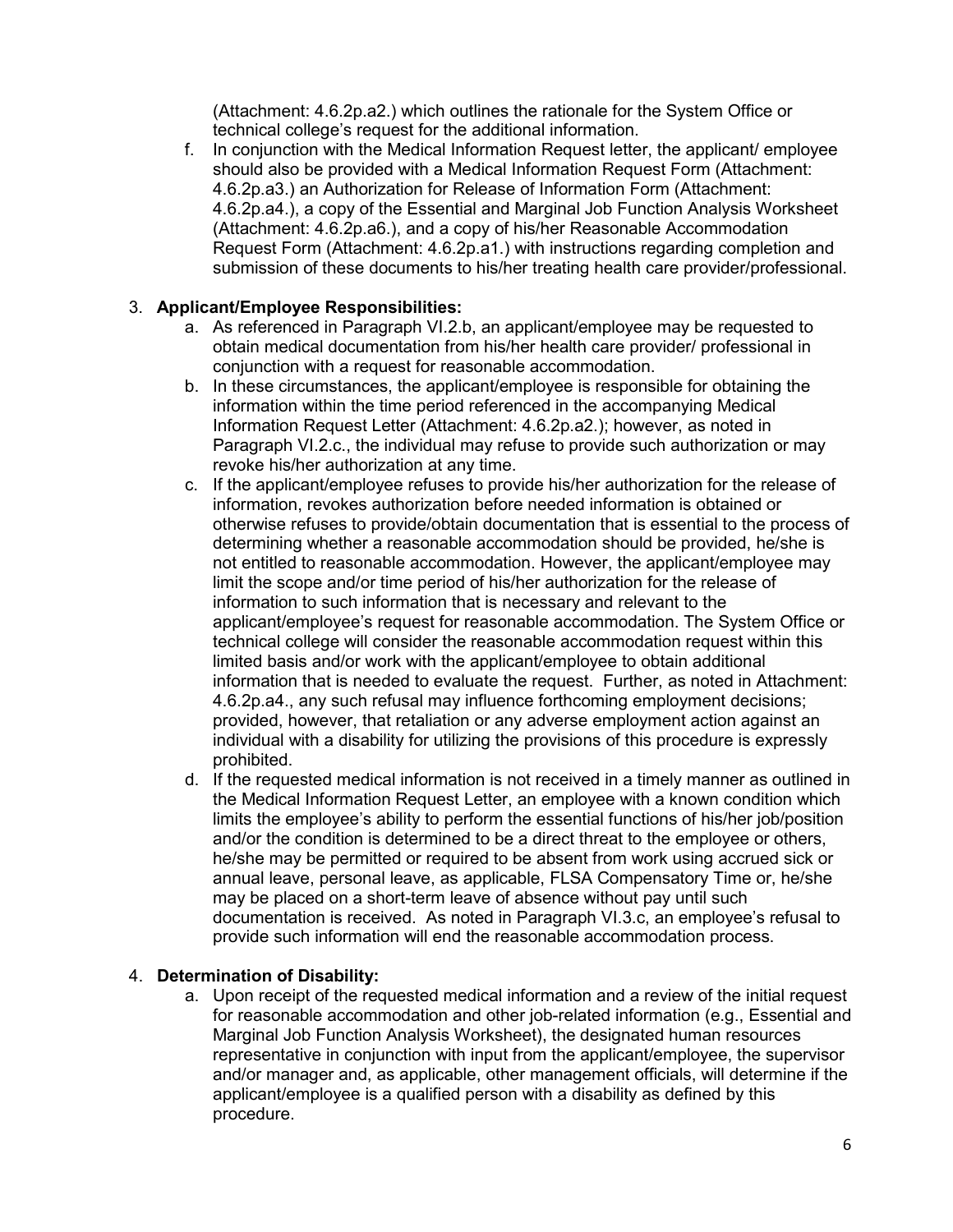- b. If additional medical or mental health information or clarification of previously submitted documentation is needed to support a request for reasonable accommodation, the designated human resources representative may discuss or request the information or clarification from the applicant/employee directly, and/or the Reasonable Accommodation Request Form (Attachment: 4.6.2p.a1.) and Authorization for Release of Information Form (Attachment: 4.6.2p.a4.) outlines the process to request the information from the named health care provider/professional.
- c. If the applicant/employee's condition is determined not to be a disability, the individual will be notified (of this determination) in writing and that his/her request for reasonable accommodation has not been approved.

# 5. **Identification of Possible Reasonable Accommodations:**

- a. If the applicant/employee is considered a qualified person with a disability, the interactive process will continue. The results of conversation(s) with the applicant/employee (and others) regarding potential reasonable accommodations should be documented using Attachment: 4.6.2p.a5.(Interactive Disability Accommodation Document).
- b. A request for an accommodation initiated by an employee should focus on the nature of the disability as it relates to his/her functional limitations to better identify an effective accommodation. The employee should actively engage in these efforts to clearly outline the problems posed by the identified workplace barrier(s). Suggestions from the employee with a disability may assist the System Office or technical college in determining the type of accommodation to provide. In instances in which both the individual and the System Office or technical college are not familiar with possible accommodations, consultation may be made with public and/or private sector resources to help identify possible accommodations after the specific limitations and workplace barriers have been determined.
- c. Possible accommodations for a current employee include, but are not limited to: job restructuring; the transfer of non-essential (i.e., marginal) job functions to another employee; reassignment to a vacant position; ergonomic adjustments; time off for medical appointments; acquisition or modification of work tools, equipment, or devices; a part-time or modified work schedule; assistive devices; appropriate adjustment or modifications of examinations, training materials, or policies; the provision of qualified readers or interpreters; a modification of existing facilities used by employees to ensure that the work place is readily accessible and usable by individuals with disabilities; and/or other similar accommodations for individuals with disabilities.
- d. Possible accommodations for an applicant include modification(s) or adjustment(s) to the job application process that better enables a qualified applicant with a disability to be considered for the position the applicant desires.
- e. When more than one possible reasonable accommodation is available that effectively addresses the needs of an applicant or employee with a disability, the System Office or technical college may select the accommodation to be offered; provided, however, that the preference of the applicant/employee with a disability should be given primary consideration.
- f. If a request for a reasonable accommodation request is subsequently approved, the parameters of the approval shall be provided to the applicant or employee in writing by a representative of the System Office or technical college office of human resources. All such decisions should be made no later than thirty (30) calendar days after receipt of an applicant/employee's completed request and, as applicable, receipt of all necessary medical documentation from his/her health care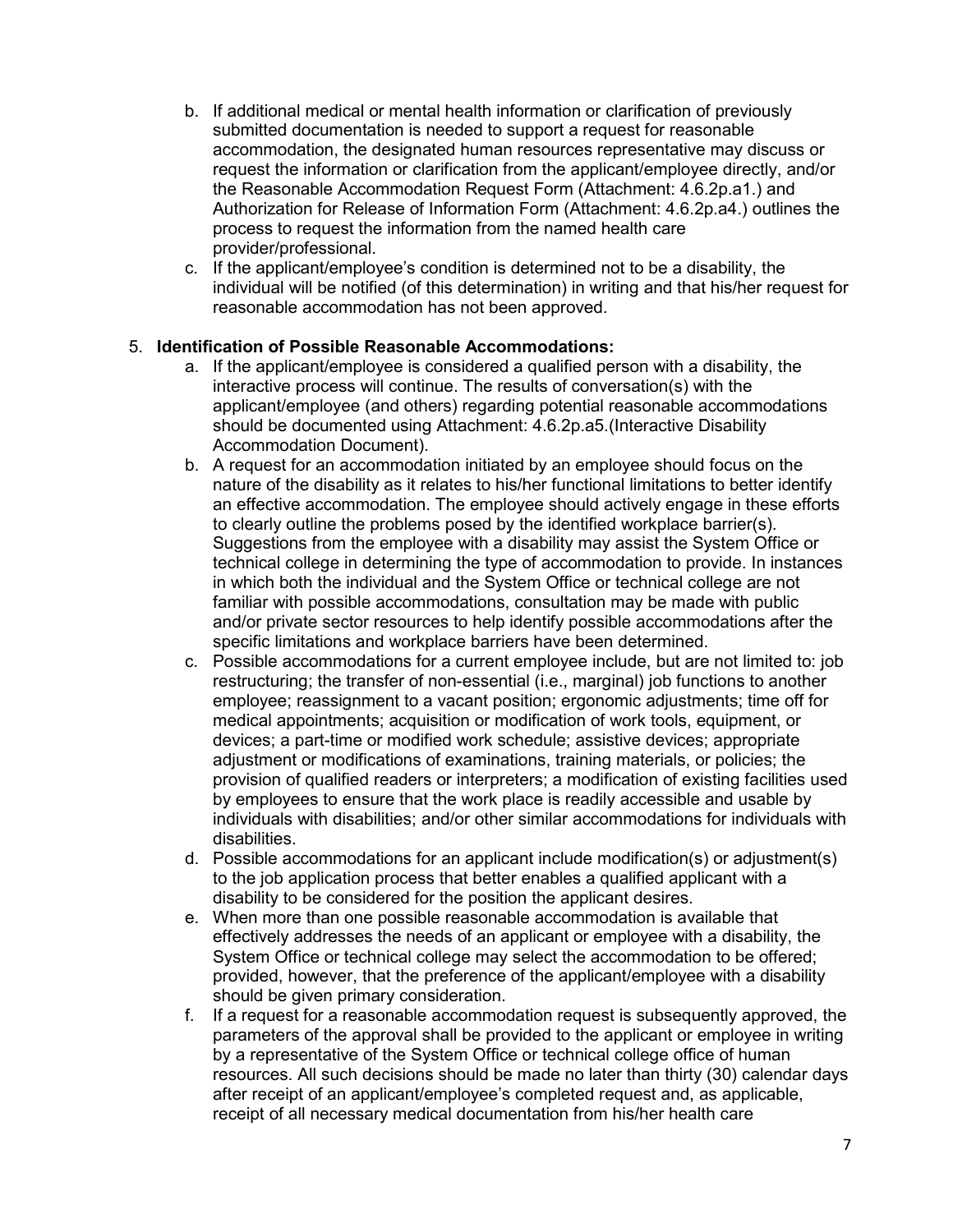provider/professional. The applicant/ employee must be notified in writing (prior to the expiration of the thirty [30] day period) if additional time is needed to review all associated materials pertaining to the requested accommodation.

g. The System Office or technical college may not require a qualified individual with a disability to accept a reasonable accommodation; however, if an employee refuses to accept an effective accommodation which he/she needs to perform the essential job functions or to eliminate a direct threat, he/she may not be qualified to remain in the job/position, even if the employee is otherwise considered a qualified individual as defined in this procedure. This analysis will depend on the reason the employee requested the accommodation and the purpose of the offered accommodation. If the rejected accommodation is not necessary to perform the essential functions of the job or to eliminate a direct threat, the employee may still be a qualified individual as defined in this procedure.

# 6. **Assessment of Undue Hardship:**

- a. The Technical College System of Georgia and its associated technical colleges are required to provide reasonable accommodation to qualified individuals with a disability who are employees or applicants for employment unless doing so would cause undue hardship. Such determinations are made on a case-by-case basis.
- b. In determining whether an accommodation would impose an undue hardship on the System Office or technical college, factors to be considered include:
	- A. The nature and cost of the accommodation needed;
	- B. The overall financial resources of the work unit making the reasonable accommodation, the number of persons employed in the work unit, and the effect on expenses and resources of the work unit;
	- C. The overall financial resources, size, number of employees, and type and location of facilities of the System Office or technical college;
	- D. The type of operation(s), including the composition, structure, and functions of the workforce, the geographic separateness, and the administrative or fiscal relationship of the work unit in question; and
	- E. The impact of the accommodation upon the operation of the work unit, including the impact on the ability of other employees to perform their duties and the impact on the work unit's ability to conduct business.
- c. In general, an undue hardship pertains not only to financial considerations, but also to reasonable accommodations that are unduly extensive, substantial, or disruptive.
- d. For purposes of responding to a request for reasonable accommodation, the System Office or technical college will consider the factors referenced in Paragraph VI.6.b. Generalized conclusions will not suffice to support a claim of undue hardship. Instead, undue hardship must be based on an individualized assessment of current circumstances that show that a specific reasonable accommodation would cause significant difficulty or expense.
- e. To the extent that a portion of the cost of an accommodation causes undue hardship, the System Office or technical college will ask the individual with a disability if s/he will pay the difference.
- f. If it is determined that one particular reasonable accommodation will cause undue hardship, but a second type of reasonable accommodation will be effective and will not cause an undue hardship, then the System Office or technical college will provide the second accommodation.
- g. If it is determined that a request for reasonable accommodation would pose an undue hardship as that term is defined, the request will be denied and the applicant/employee will be provided written notification of this decision.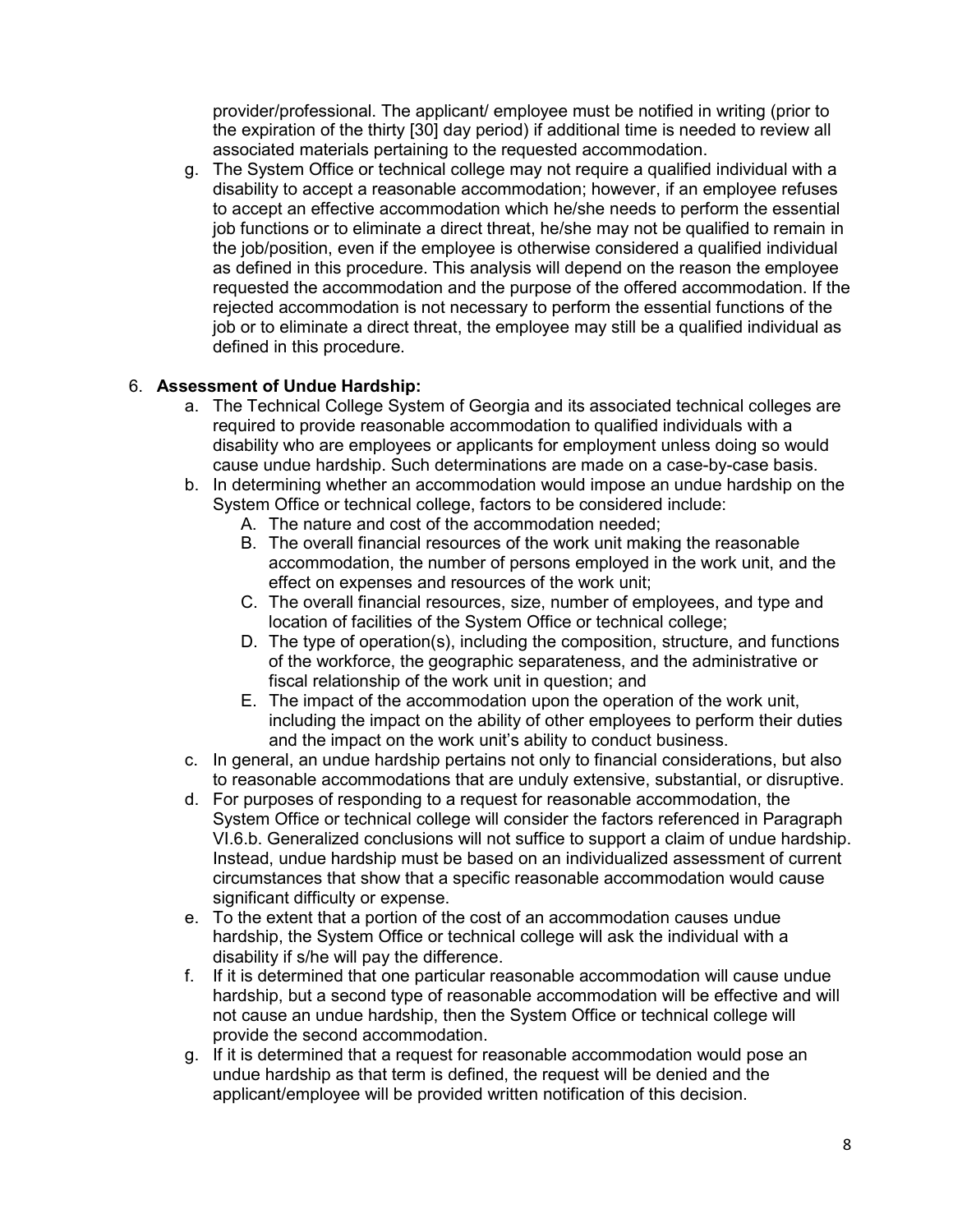# 7. **Review Procedure:**

- a. An applicant/employee whose request for an accommodation has been denied may request a review of the decision through the TCSG Office of Legal Services using Attachment: 4.6.2p.a9. (Reasonable Accommodation Review Form). Any such request for review must be initiated within ten (10) calendar days of receipt of the System Office or technical college written determination denying or modifying the requested accommodation(s).
- b. The Office of Legal Services will review all associated documentation and may, if needed, meet with the applicant/employee, System Office/technical college official(s), and/or others with knowledge of the situation. A written decision should be generated by the Office of Legal Services within fifteen (15) calendar days after receipt of the review request unless additional time is needed to complete the review. In this latter circumstance, both the requesting applicant/employee and the System Office management official or technical college president shall be notified of the needed extension in writing.
- c. During the review period, the System Office work unit or technical college should not implement any modifications that would negatively impact an employee and the employee may remain at work if there are duties/tasks which can be performed within the parameters of medically documented restrictions. If there are no duties/tasks which can be performed within these restrictions, the employee may elect to use: accrued sick or annual leave; personal leave; or, as applicable, FLSA Compensatory Time to remain in pay status. Absent such a decision, the employee may be placed on an authorized short-term leave of absence without pay until the review has been completed.
- d. The decision by the Director, Office of Legal Services will be final and will conclude the reasonable accommodation process for any review initiated through this procedure.

# 8. **Implementation of the Reasonable Accommodation:**

- a. An approved reasonable accommodation should be implemented as quickly as possible following System Office or technical college approval, unless the accommodation requires a transition period to purchase, set up equipment, make arrangements, and/or provide training. In these latter circumstances, the activities should be completed in a timely manner so as not to unreasonably delay the implementation of the accommodation.
- b. During the reasonable accommodation process, an employee is not to be assigned duties/tasks that exceed the restrictions documented by his/her health care provider/professional. If, while the request for accommodation is being considered and/or before an approved accommodation is implemented, an employee is unable to perform the essential functions of his/her position, he/she may be permitted or required to be absent from work (using accrued sick, annual, or personal leave; as applicable, accumulated Fair Labor Standards Act Compensatory Time; or, may be placed on an authorized short-term leave of absence without pay).

# 9. **Monitoring the Effectiveness of the Reasonable Accommodation:**

- a. The interactive process is an ongoing obligation of the Technical College System of Georgia. Therefore, if a given accommodation is not effective or no longer effective, the System Office or technical college must continue to engage in discussions to identify other possible alternatives or, as appropriate, additional accommodation(s).
- b. Any subsequent change to an employee's health condition or modifications impacting workplace factors may warrant a re-evaluation of the provided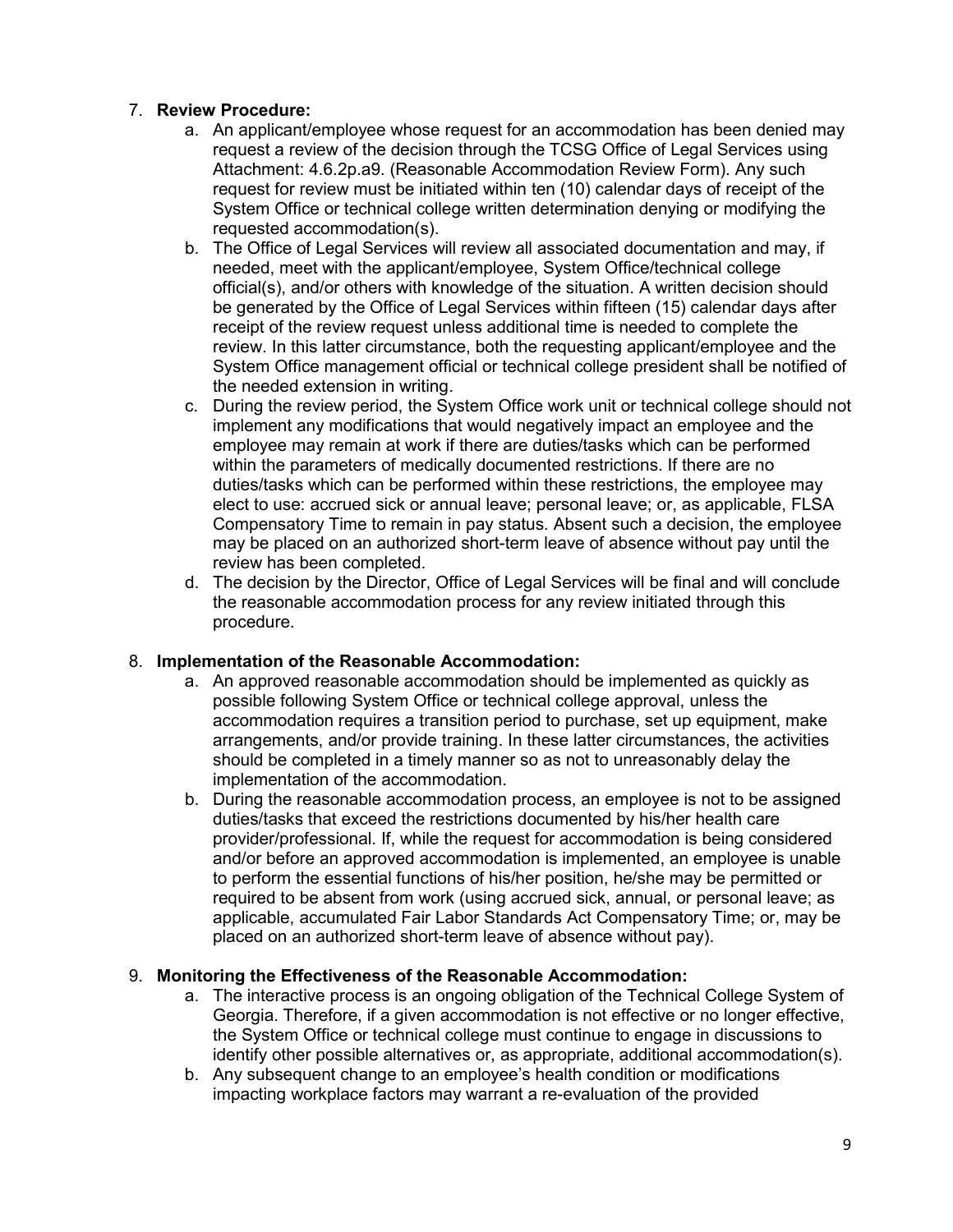accommodation(s) using, where appropriate, one or more steps referenced in this Procedure.

# 10. **Confidentially of Reasonable Accommodation Documentation:**

- a. All documentation associated with a request for reasonable accommodation including, but not limited to, correspondence, completed forms, and submitted medical information, shall be maintained in a confidential manner and housed separately in a locked compartment. For employees, these materials shall be maintained in his/her medical file.
- b. Access to non-medically-related information shall be limited only to those System Office or technical college employees with a "need to know".
- c. Medical documentation (e.g., information pertaining to a medical condition) obtained through the reasonable accommodation process is considered a confidential medical record. Access to such documents is restricted only to the human resources representative(s) charged with overseeing the interactive process.
- d. With respect to a request for accommodation by a current employee, supervisors, managers, and other designated System Office or technical college officials may only be informed of the identified work-related restrictions documented by the health care provider/professional and the recommended accommodations, if any. First aid and safety personnel as well as the employee's immediate supervisor may be provided additional information about the disability if there is a possibility that emergency treatment could be required.

# **VII. RECORD RETENTION:**

- 1. All documentation, forms, etc. obtained during the reasonable accommodation process for current employees as well as applicants subsequently hired shall be maintained in the employee's medical file.
- 2. All documentation, forms, etc. obtained during the reasonable accommodation process for an applicant for employment not subsequently employed shall be maintained confidentially in a separate locked compartment for a period of two (2) years.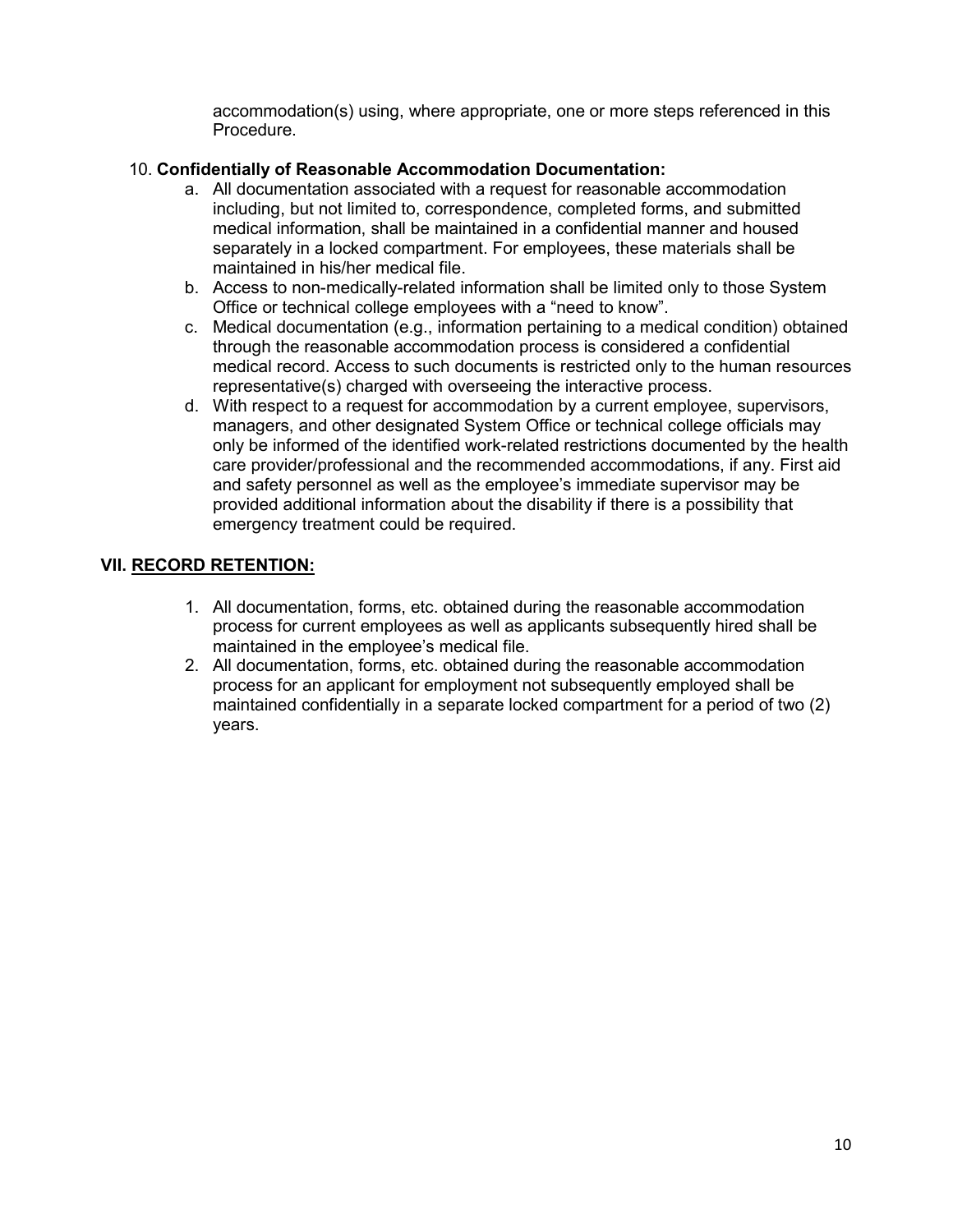# **TECHNICAL COLLEGE SYSTEM OF GEORGIA Reasonable Accommodation Request Form**

This form is designed to assist the Technical College System of Georgia's (TCSG) System Office or **EXALG EXALGE THE COLLEGE IN** determining whether, or to what extent, a reasonable accommodation is required for an individual with a disability to participate in the job application process and be considered for a job/position, to perform one or more functions of his/her job/position safely, effectively, and efficiently, or to enjoy equal employment opportunities, benefits, and privileges as are enjoyed by other similarly situated employees without disabilities. NOTE: The completed form will be filed separately and treated confidentially.

**SECTION I.** Applicant/Employee Information:

| (Please Print)                           |  |
|------------------------------------------|--|
|                                          |  |
| Telephone Number: ______________________ |  |
| Request Date: ________________           |  |
|                                          |  |

By my signature below, I give the TCSG System Office or Technical College permission to review applicability, coverage, and reasonable accommodation(s) under the Americans with Disabilities Act (ADA), as amended. I understand that all information obtained during this process will be maintained and used in accordance with the ADA and all corresponding legal and regulatory requirements pertaining to medical and genetic information and associated confidentiality.

In instances in which the TCSG System Office or **Example 20** Technical College requires additional medical or mental health information/documentation that is necessary and relevant to evaluate this request for reasonable accommodation, I will coordinate with my treating physician or other medical/behavioral health or rehabilitation provider/professional to provide such requested information. To this end and as needed, I also agree to authorize a human resources representative of the System Office or technical college to further consult with the provider/professional who submitted the documentation related to this request for reasonable accommodation to obtain additional information that is within the scope and time period of this request and the completed Authorization for Release Information Form.

 $\_$  , and the set of the set of the set of the set of the set of the set of the set of the set of the set of the set of the set of the set of the set of the set of the set of the set of the set of the set of the set of th Applicant/Employee Signature data and the Date

# **SECTION II:**

Please answer the following questions to assist the System Office or technical college in understanding the basis and nature of your request for a reasonable accommodation (attach additional pages if necessary).

A. Indicate the physical or mental limitation(s) and expected duration of such limitation(s) that are the basis of your reasonable accommodation request. Please attach additional page(s) if necessary. NOTE: it is not necessary to indicate a medical diagnosis or condition.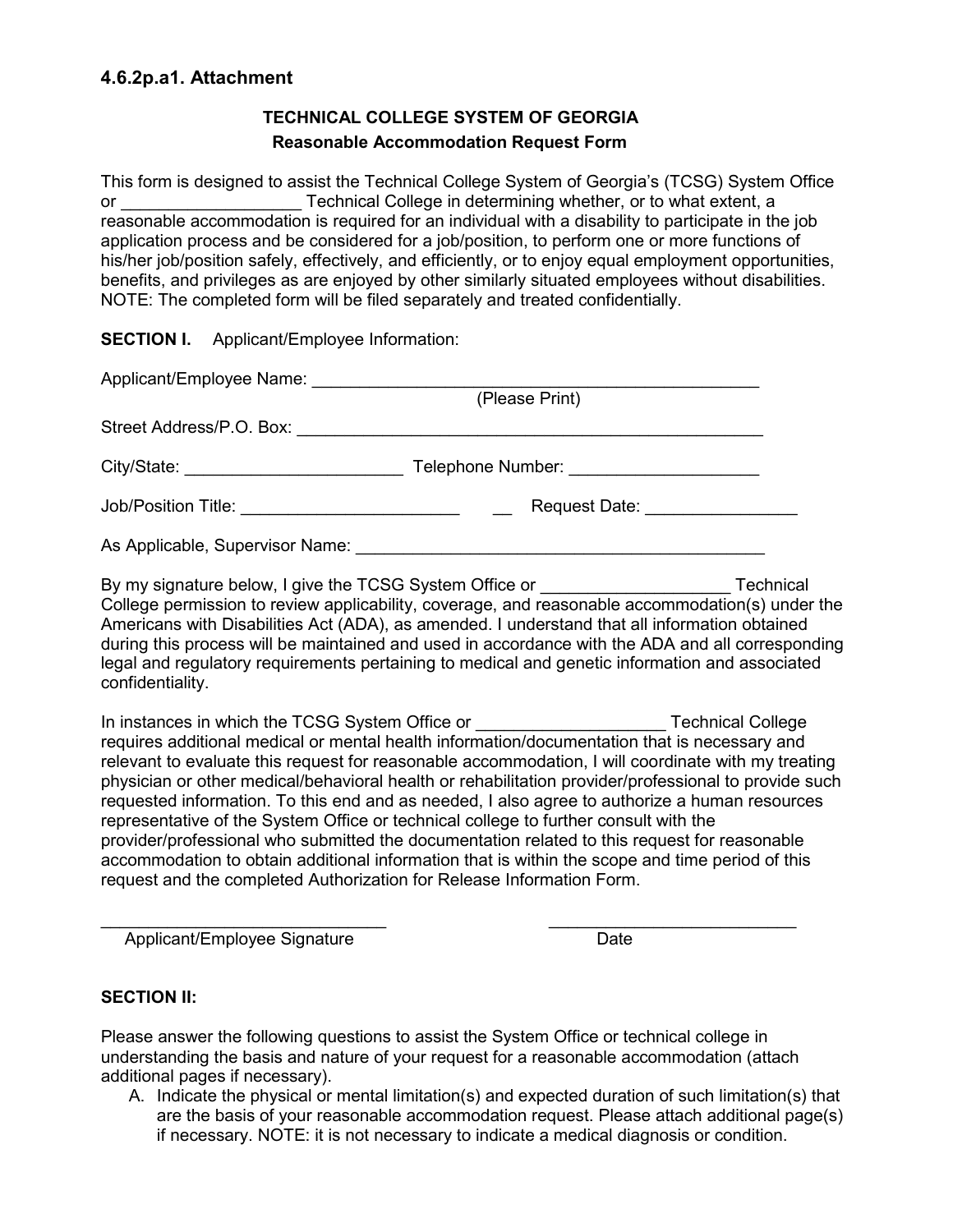B. Explain how the disability or limitation affects your ability to participate in the job application process and be considered for a job/position, affects your ability to perform one or more of the functions of the job/position, or otherwise affects your enjoyment of equal employment opportunities, benefits, and privileges as are enjoyed by other similarly situated employees without disabilities.

 $\_$  , and the set of the set of the set of the set of the set of the set of the set of the set of the set of the set of the set of the set of the set of the set of the set of the set of the set of the set of the set of th  $\_$  , and the set of the set of the set of the set of the set of the set of the set of the set of the set of the set of the set of the set of the set of the set of the set of the set of the set of the set of the set of th  $\mathcal{L}_\mathcal{L} = \mathcal{L}_\mathcal{L} = \mathcal{L}_\mathcal{L} = \mathcal{L}_\mathcal{L} = \mathcal{L}_\mathcal{L} = \mathcal{L}_\mathcal{L} = \mathcal{L}_\mathcal{L} = \mathcal{L}_\mathcal{L} = \mathcal{L}_\mathcal{L} = \mathcal{L}_\mathcal{L} = \mathcal{L}_\mathcal{L} = \mathcal{L}_\mathcal{L} = \mathcal{L}_\mathcal{L} = \mathcal{L}_\mathcal{L} = \mathcal{L}_\mathcal{L} = \mathcal{L}_\mathcal{L} = \mathcal{L}_\mathcal{L}$ 

\_\_\_\_\_\_\_\_\_\_\_\_\_\_\_\_\_\_\_\_\_\_\_\_\_\_\_\_\_\_\_\_\_\_\_\_\_\_\_\_\_\_\_\_\_\_\_\_\_\_\_\_\_\_\_\_\_\_\_\_\_\_\_\_\_\_\_\_\_\_\_\_

 $\_$  , and the set of the set of the set of the set of the set of the set of the set of the set of the set of the set of the set of the set of the set of the set of the set of the set of the set of the set of the set of th  $\_$  , and the set of the set of the set of the set of the set of the set of the set of the set of the set of the set of the set of the set of the set of the set of the set of the set of the set of the set of the set of th

 $\_$  , and the set of the set of the set of the set of the set of the set of the set of the set of the set of the set of the set of the set of the set of the set of the set of the set of the set of the set of the set of th

 $\_$  , and the set of the set of the set of the set of the set of the set of the set of the set of the set of the set of the set of the set of the set of the set of the set of the set of the set of the set of the set of th

\_\_\_\_\_\_\_\_\_\_\_\_\_\_\_\_\_\_\_\_\_\_\_\_\_\_\_\_\_\_\_\_\_\_\_\_\_\_\_\_\_\_\_\_\_\_\_\_\_\_\_\_\_\_\_\_\_\_\_\_\_\_\_\_\_\_\_\_\_\_\_\_

C. List accommodation(s) needed to participate in the job application process and be considered for a job/position, to perform the functions of the job/position, or to equally enjoy the employment opportunities, benefits, and privileges that are enjoyed by other similarly situated employees without disabilities. Please attach additional pages if needed.

 $\_$  , and the set of the set of the set of the set of the set of the set of the set of the set of the set of the set of the set of the set of the set of the set of the set of the set of the set of the set of the set of th

 $\_$  , and the set of the set of the set of the set of the set of the set of the set of the set of the set of the set of the set of the set of the set of the set of the set of the set of the set of the set of the set of th

D. Has a physician or other medical or rehabilitation provider/professional recommended one or more specific accommodation(s)? YES \_\_\_ NO \_\_\_ If yes, please attach a copy of the recommendation(s).

Please forward the completed form with any accompanying attachments to:

| [Name/Title]:                     |  |
|-----------------------------------|--|
| [System Office/Technical College] |  |
| [Street Address]:                 |  |
| [City/State/Zip Code]:            |  |

Information Pertaining to Medical Documentation

In the context of assessing an accommodation request, medical documentation may be needed to determine if an employee has a disability covered by the ADA, whether an accommodation is appropriate and, if so, to work in conjunction with an employee to determine an effective accommodation.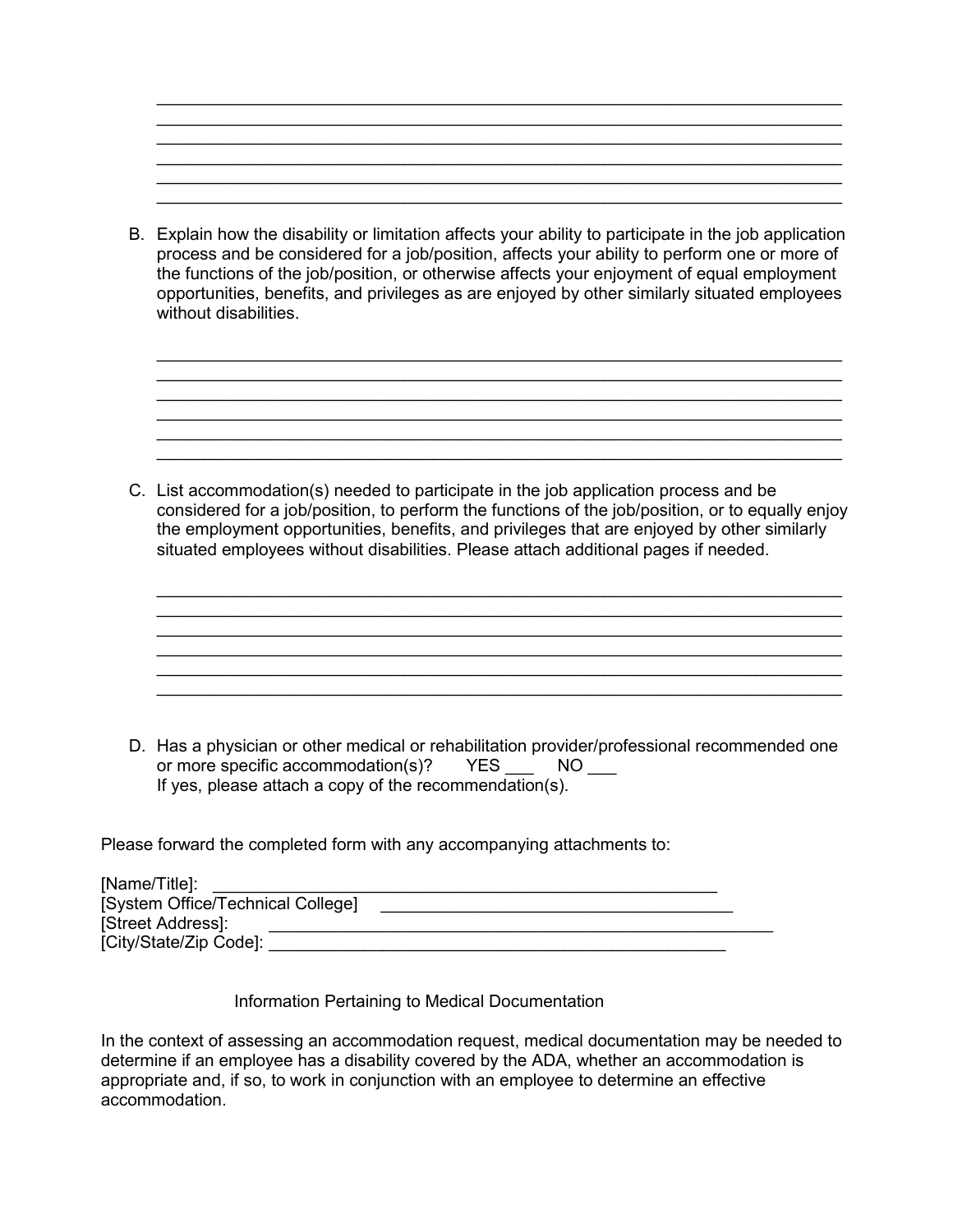Generally, medical inquiries related to an employee's disability and functional limitations are permissible and may include consultation(s) with a physician or other medical/rehabilitation provider/professional to include organizations with expertise in adaptations for specific disabilities. Such inquiries and consultations will be limited to assessing a request for reasonable accommodation, and will only be permissible if the employee, after being given a meaningful opportunity to do so, fails to provide sufficient information to substantiate that he or she has a disability covered by the ADA and needs a reasonable accommodation.

In the event that medical documentation is required, you will be provided with the appropriate form(s) to submit your medical provider or other referenced professional. Please note that it is your responsibility to ensure that the medical provider or other provider/professional follows through on any request for medical information.

The System Office or technical college will notify the employee if insufficient information was submitted in response to the initial request for medical documentation and will allow the employee to provide the missing/incomplete information within a specified time period. Please note that documentation will be considered insufficient if it does not specify the existence of a disability or does not explain the need for the reasonable accommodation.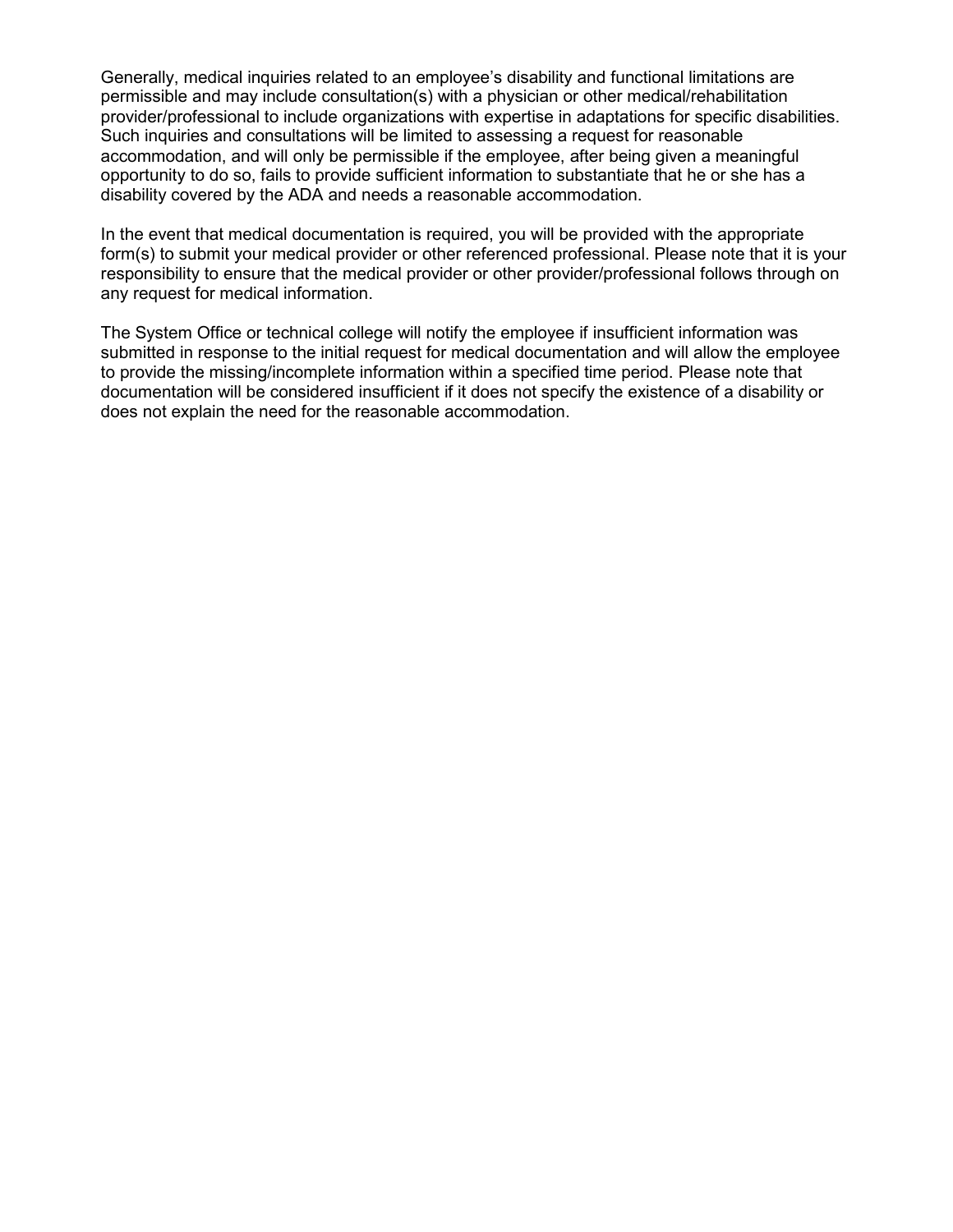# **4.6.2p.a2. Attachment**

# **TECHNICAL COLLEGE SYSTEM OF GEORGIA Medical Information Request Letter**

**[DATE]**

#### **[Applicant/Employee Name] [Address]**

RE: Request for Medical Documentation

# Dear: **[Name]**

In response to your recent request for a reasonable accommodation, the submitted information indicates that you have or may have a health condition that impacts your ability to perform the essential functions of **[your job or the job you applied for]**. To assist [**the System Office or Technical College]** in identifying a reasonable accommodation, additional medical information is needed from your treating health care provider or other provider/professional. Please be advised that the accommodation procedures of the Technical College System of Georgia follow the Americans with Disabilities Act, as amended, and the additional information is needed to implement this process.

On receipt of the medical information, we will work together to identify whether accommodation(s) are needed, determine if reasonable accommodation(s) are available, and implement applicable accommodation strategies. The health information provided by your provider/professional is considered confidential and only information necessary to the implementation of a reasonable accommodation will be shared with **[the employee's supervisor or the supervisor of the position applied for]** and, as applicable, **[the reviewing manager or other designated officials]**. All written documentation accompanying your request, including associated medical information, will be maintained separately and treated confidentially. For employees, the documents will be placed in your medical file, which is separate from your official personnel file.

I encourage you to discuss your health concerns as they relate to **[your/the]** assigned job duties with your treating health care provider/professional. I have enclosed the following documents to assist your provider/professional in his/her review of your request for accommodation: the Medical Information Request Form, your completed Reasonable Accommodation Request Form and Authorization for Release of Information Form, a listing of the essential and marginal functions of the position, the Essential and Marginal Functional Analysis of the position, and the accompanying job/position description. I have also enclosed the following documents: [**Other enclosed documents (performance planning document, etc.)]**.

# **[Applicant/Employee Name]**

# **[Date]**

Please have your treating health care provider/professional read this letter and respond to the questions on the attached Medical Information Request Form. Please return the completed form to me no later than **[Insert Date: thirty (30) calendar days from the date of the letter.]**

I encourage you and/or your treating health care provider/professional to contact me with any questions regarding this process or the accompanying Medical Information Request Form.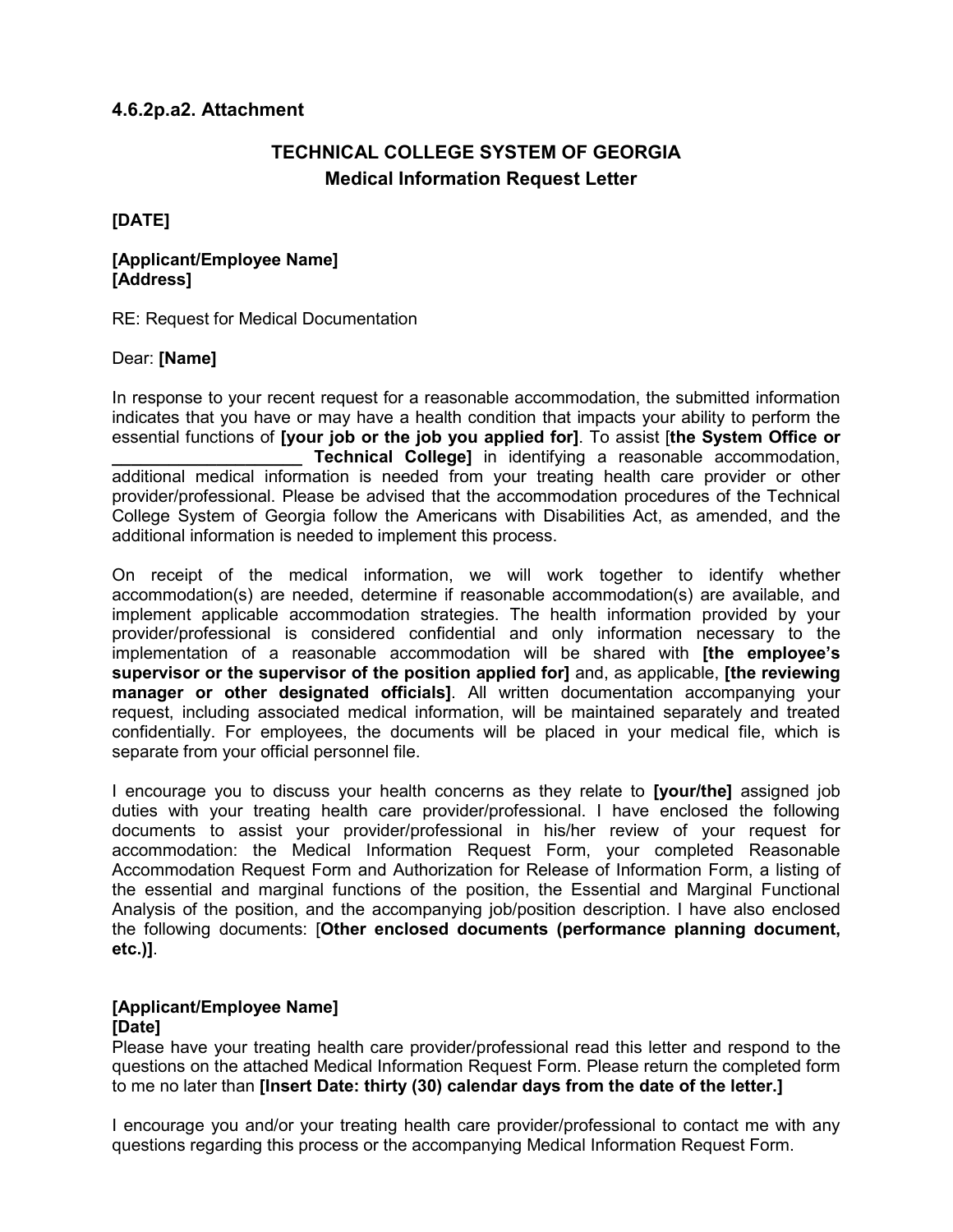Sincerely,

# **[Human Resources Representative]**

Enclosures: Medical Information Request Form Reasonable Accommodation Request Form Authorization for Release of Information Form Essential and Marginal Job Function Analysis Worksheet Job/Position Description **[Other enclosed document(s)]**

Cc: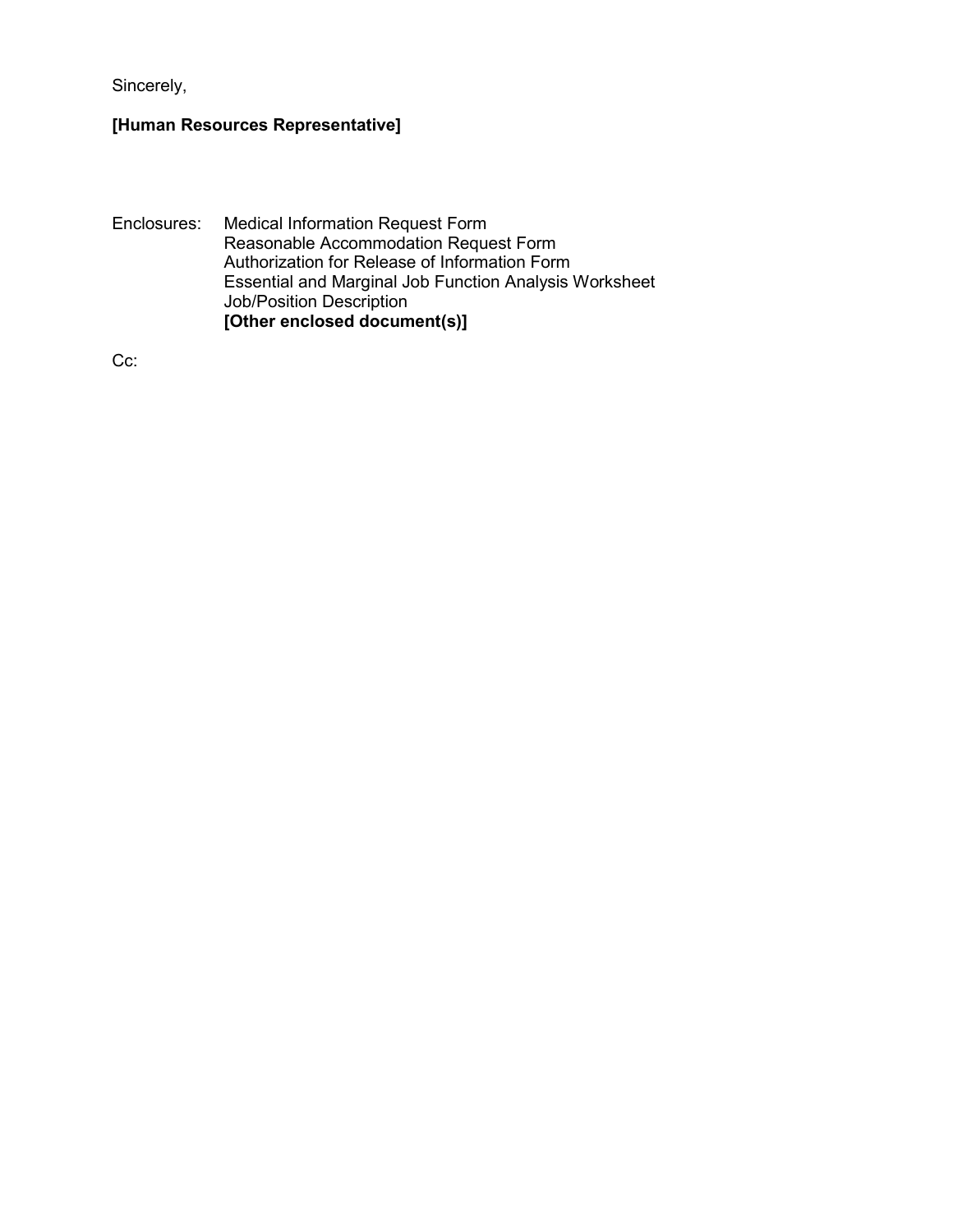### **Attachment: 4.6.2p.a3.**

# **TECHNICAL COLLEGE SYSTEM OF GEORGIA Medical Information Request Form**

# **Section I: (For Completion by Human Resources Representative)** Applicant/Employee Name: The **[position entails/employee works]** a regular schedule of \_\_\_\_\_ hours per day, averaging \_\_\_\_ per week. Return completed form to: \_\_\_\_\_\_\_\_\_\_\_\_\_\_\_\_\_\_\_\_\_\_\_\_\_ Human Resources Representative \_\_\_\_\_\_\_\_\_\_\_\_\_\_\_\_\_\_\_\_\_\_\_\_\_ **[TCSG System Office or Technical College]** Address: \_\_\_\_\_\_\_\_\_\_\_\_\_\_\_\_\_\_\_\_\_\_\_\_\_\_\_\_\_\_\_\_\_\_\_\_\_\_\_\_\_\_\_\_\_\_\_\_\_\_\_\_\_\_\_\_\_\_\_\_\_\_ Phone Number: \_\_\_\_\_\_\_\_\_\_\_\_\_\_\_\_\_\_\_\_\_\_\_ Fax Number: \_\_\_\_\_\_\_\_\_\_\_\_\_\_\_\_\_\_\_\_\_ **Section II: (For Completion by Treating Health Care Provider/Professional)**

What is the physical or mental condition for which the individual is requesting an accommodation? **with a set of the set of the set of the set of the set of the set of the set of the set of the set of the set of the set of the set of the set of the set of the set of the set of the set of the set of the s** 

Are you the treating health care provider/professional? Yes No

Please identify the major life activities and/or bodily functions below that are limited due to the health condition or impairment(s), the treatment for the health condition or impairment(s), and/or the side effect(s) of medication(s) for the health condition or impairments(s) for which the individual is requesting an accommodation.

| Limitation in the number of hours worked:                                       |                                  |                                                               |                                                                    |                                                                            |                                                                       |
|---------------------------------------------------------------------------------|----------------------------------|---------------------------------------------------------------|--------------------------------------------------------------------|----------------------------------------------------------------------------|-----------------------------------------------------------------------|
| Work no more than<br>Work no more than                                          | hours per day<br>hours per week  |                                                               |                                                                    |                                                                            |                                                                       |
| Frequently = $34\%$ to 66% of the time – Occasionally = 1% to 33% of the time:  |                                  |                                                               |                                                                    |                                                                            |                                                                       |
| Lift up to<br>pounds<br>Push/pull/force up to<br>Bend, twist, stoop<br>Reaching | pounds                           | Frequently or<br>Frequently or<br>Frequently or<br>Frequently | Occasionally<br>Occasionally<br>Occasionally<br>Occasionally<br>or |                                                                            |                                                                       |
| <b>During Work Hours:</b>                                                       |                                  |                                                               |                                                                    |                                                                            |                                                                       |
| Stand no more than<br>Walk no more than<br>Sit no more than                     | hours<br>hours<br>hours          |                                                               |                                                                    |                                                                            |                                                                       |
| <b>Additional Major Life Activities:</b>                                        |                                  |                                                               |                                                                    |                                                                            |                                                                       |
| Walk<br>Concentration<br>Interact with Others<br>Work<br>Other:                 | Stand<br>Think<br>Sleep<br>Sight | Sit<br>Hear<br>Eat<br><b>Breathe</b>                          | Reach<br>Learn<br>Read<br>Speak                                    | Lift<br><b>Perform Manual Tasks</b><br>Communication<br>Caring for Oneself | Bend                                                                  |
| Major Bodily Functions (Please Select):                                         |                                  |                                                               |                                                                    |                                                                            |                                                                       |
| Immune System<br>Genitourinary<br><b>Brain</b><br>Endocrine<br>Reproductive     | <b>Bowel</b><br>Hemic<br>Other:  | Special Sense Organs & Skin<br>Respiratory                    |                                                                    | Normal Cell Growth<br><b>Bladder</b><br>Circulatory<br>Lymphatic           | <b>Digestive</b><br>Neurological<br>Cardiovascular<br>Musculoskeletal |

\_\_\_\_\_\_\_\_\_\_\_\_\_\_\_\_\_\_\_\_\_\_\_\_\_\_\_\_\_\_\_\_\_\_\_\_\_\_\_\_\_\_\_\_\_\_\_\_\_\_\_\_\_\_\_\_\_\_\_\_\_\_\_\_\_\_\_\_\_\_\_\_\_\_\_\_\_\_\_\_\_\_\_\_\_\_\_\_\_\_\_\_\_\_\_\_\_\_\_\_\_\_\_\_\_\_\_\_\_\_\_\_\_\_\_\_\_\_\_\_

Please Provide Details: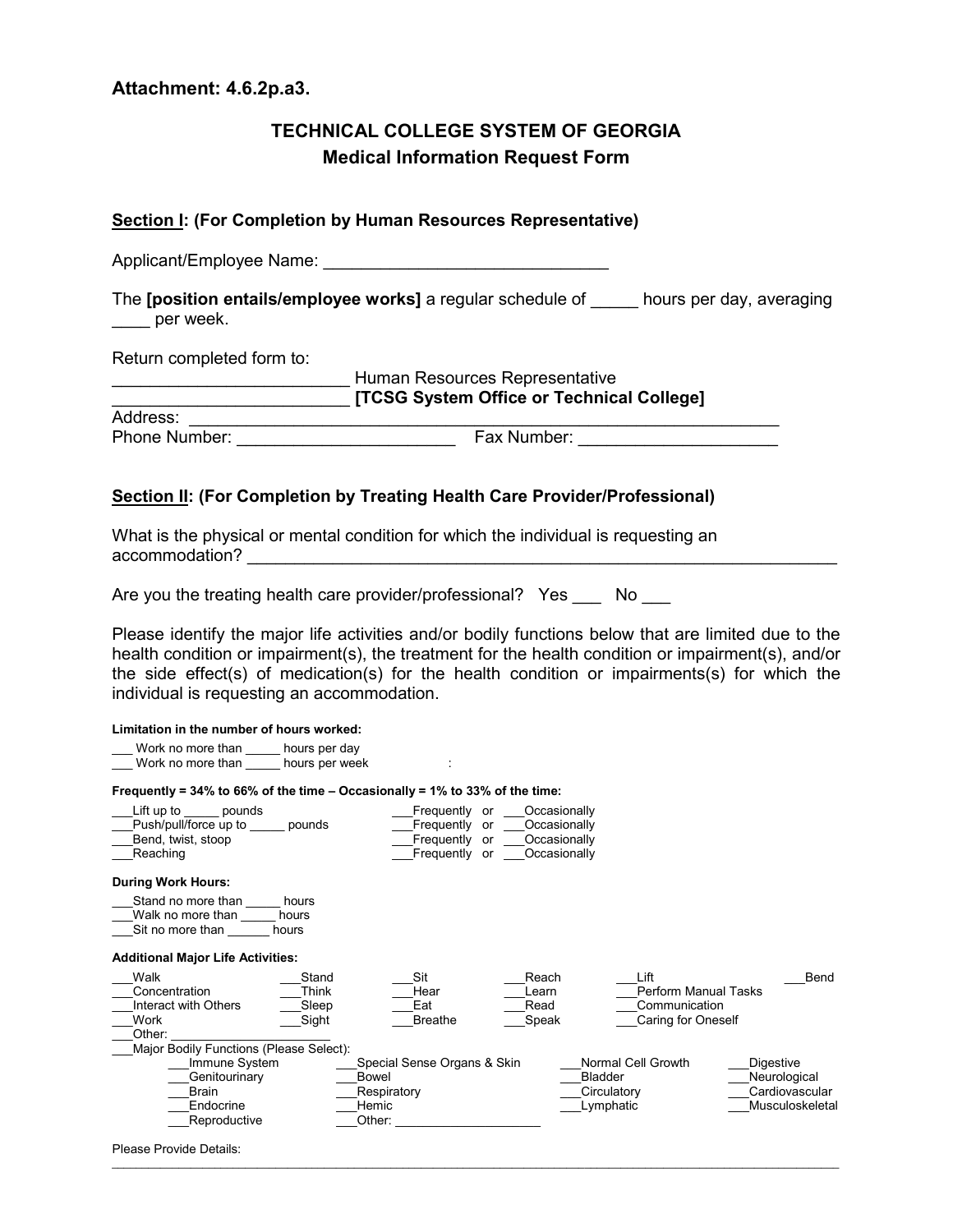What is the impact on the individual's ability to perform **[the or his/her]** job?

What is the expected duration of the limitation(s) pertaining to the major life activity and/or bodily function for which the individual is requesting an accommodation?

 $\mathcal{L}_\mathcal{L} = \{ \mathcal{L}_\mathcal{L} = \{ \mathcal{L}_\mathcal{L} = \{ \mathcal{L}_\mathcal{L} = \{ \mathcal{L}_\mathcal{L} = \{ \mathcal{L}_\mathcal{L} = \{ \mathcal{L}_\mathcal{L} = \{ \mathcal{L}_\mathcal{L} = \{ \mathcal{L}_\mathcal{L} = \{ \mathcal{L}_\mathcal{L} = \{ \mathcal{L}_\mathcal{L} = \{ \mathcal{L}_\mathcal{L} = \{ \mathcal{L}_\mathcal{L} = \{ \mathcal{L}_\mathcal{L} = \{ \mathcal{L}_\mathcal{$  $\_$  , and the contribution of the contribution of  $\mathcal{L}$  , and  $\mathcal{L}$  , and  $\mathcal{L}$  , and  $\mathcal{L}$  , and  $\mathcal{L}$  $\_$  , and the contribution of the contribution of  $\mathcal{L}$  , and  $\mathcal{L}$  , and  $\mathcal{L}$  , and  $\mathcal{L}$  , and  $\mathcal{L}$  $\mathcal{L}_\mathcal{L} = \{ \mathcal{L}_\mathcal{L} = \{ \mathcal{L}_\mathcal{L} = \{ \mathcal{L}_\mathcal{L} = \{ \mathcal{L}_\mathcal{L} = \{ \mathcal{L}_\mathcal{L} = \{ \mathcal{L}_\mathcal{L} = \{ \mathcal{L}_\mathcal{L} = \{ \mathcal{L}_\mathcal{L} = \{ \mathcal{L}_\mathcal{L} = \{ \mathcal{L}_\mathcal{L} = \{ \mathcal{L}_\mathcal{L} = \{ \mathcal{L}_\mathcal{L} = \{ \mathcal{L}_\mathcal{L} = \{ \mathcal{L}_\mathcal{$  $\mathcal{L}_\mathcal{L} = \{ \mathcal{L}_\mathcal{L} = \{ \mathcal{L}_\mathcal{L} = \{ \mathcal{L}_\mathcal{L} = \{ \mathcal{L}_\mathcal{L} = \{ \mathcal{L}_\mathcal{L} = \{ \mathcal{L}_\mathcal{L} = \{ \mathcal{L}_\mathcal{L} = \{ \mathcal{L}_\mathcal{L} = \{ \mathcal{L}_\mathcal{L} = \{ \mathcal{L}_\mathcal{L} = \{ \mathcal{L}_\mathcal{L} = \{ \mathcal{L}_\mathcal{L} = \{ \mathcal{L}_\mathcal{L} = \{ \mathcal{L}_\mathcal{$  $\_$  , and the contribution of the contribution of  $\mathcal{L}$  , and  $\mathcal{L}$  , and  $\mathcal{L}$  , and  $\mathcal{L}$  , and  $\mathcal{L}$  $\mathcal{L}_\mathcal{L} = \{ \mathcal{L}_\mathcal{L} = \{ \mathcal{L}_\mathcal{L} = \{ \mathcal{L}_\mathcal{L} = \{ \mathcal{L}_\mathcal{L} = \{ \mathcal{L}_\mathcal{L} = \{ \mathcal{L}_\mathcal{L} = \{ \mathcal{L}_\mathcal{L} = \{ \mathcal{L}_\mathcal{L} = \{ \mathcal{L}_\mathcal{L} = \{ \mathcal{L}_\mathcal{L} = \{ \mathcal{L}_\mathcal{L} = \{ \mathcal{L}_\mathcal{L} = \{ \mathcal{L}_\mathcal{L} = \{ \mathcal{L}_\mathcal{$  $\mathcal{L}_\mathcal{L} = \{ \mathcal{L}_\mathcal{L} = \{ \mathcal{L}_\mathcal{L} = \{ \mathcal{L}_\mathcal{L} = \{ \mathcal{L}_\mathcal{L} = \{ \mathcal{L}_\mathcal{L} = \{ \mathcal{L}_\mathcal{L} = \{ \mathcal{L}_\mathcal{L} = \{ \mathcal{L}_\mathcal{L} = \{ \mathcal{L}_\mathcal{L} = \{ \mathcal{L}_\mathcal{L} = \{ \mathcal{L}_\mathcal{L} = \{ \mathcal{L}_\mathcal{L} = \{ \mathcal{L}_\mathcal{L} = \{ \mathcal{L}_\mathcal{$ 

\_\_\_\_\_\_\_\_\_\_\_\_\_\_\_\_\_\_\_\_\_\_\_\_\_\_\_\_\_\_\_\_\_\_\_\_\_\_\_\_\_\_\_\_\_\_\_\_\_\_\_\_\_\_\_\_\_\_\_\_\_\_\_\_\_\_\_\_\_\_\_\_\_\_\_\_\_\_\_\_\_\_\_\_\_\_\_\_\_\_\_\_\_\_\_\_\_\_\_\_\_\_\_\_\_\_\_\_\_\_\_\_\_\_\_\_\_\_\_\_ \_\_\_\_\_\_\_\_\_\_\_\_\_\_\_\_\_\_\_\_\_\_\_\_\_\_\_\_\_\_\_\_\_\_\_\_\_\_\_\_\_\_\_\_\_\_\_\_\_\_\_\_\_\_\_\_\_\_\_\_\_\_\_\_\_\_\_\_\_\_\_\_\_\_\_\_\_\_\_\_\_\_\_\_\_\_\_\_\_\_\_\_\_\_\_\_\_\_\_\_\_\_\_\_\_\_\_\_\_\_\_\_\_\_\_\_\_\_\_\_ \_\_\_\_\_\_\_\_\_\_\_\_\_\_\_\_\_\_\_\_\_\_\_\_\_\_\_\_\_\_\_\_\_\_\_\_\_\_\_\_\_\_\_\_\_\_\_\_\_\_\_\_\_\_\_\_\_\_\_\_\_\_\_\_\_\_\_\_\_\_\_\_\_\_\_\_\_\_\_\_\_\_\_\_\_\_\_\_\_\_\_\_\_\_\_\_\_\_\_\_\_\_\_\_\_\_\_\_\_\_\_\_\_\_\_\_\_\_\_\_

 $\mathcal{L}_\text{max}$  , and the contribution of the contribution of the contribution of the contribution of the contribution of the contribution of the contribution of the contribution of the contribution of the contribution of t  $\mathcal{L}_\text{max}$  , and the contribution of the contribution of the contribution of the contribution of the contribution of the contribution of the contribution of the contribution of the contribution of the contribution of t \_\_\_\_\_\_\_\_\_\_\_\_\_\_\_\_\_\_\_\_\_\_\_\_\_\_\_\_\_\_\_\_\_\_\_\_\_\_\_\_\_\_\_\_\_\_\_\_\_\_\_\_\_\_\_\_\_\_\_\_\_\_\_\_\_\_\_\_\_\_\_\_\_\_\_\_ \_\_\_\_\_\_\_\_\_\_\_\_\_\_\_\_\_\_\_\_\_\_\_\_\_\_\_\_\_\_\_\_\_\_\_\_\_\_\_\_\_\_\_\_\_\_\_\_\_\_\_\_\_\_\_\_\_\_\_\_\_\_\_\_\_\_\_\_\_\_\_\_\_\_\_\_  $\mathcal{L}_\text{max}$  , and the contribution of the contribution of the contribution of the contribution of the contribution of the contribution of the contribution of the contribution of the contribution of the contribution of t \_\_\_\_\_\_\_\_\_\_\_\_\_\_\_\_\_\_\_\_\_\_\_\_\_\_\_\_\_\_\_\_\_\_\_\_\_\_\_\_\_\_\_\_\_\_\_\_\_\_\_\_\_\_\_\_\_\_\_\_\_\_\_\_\_\_\_\_\_\_\_\_\_\_\_\_ \_\_\_\_\_\_\_\_\_\_\_\_\_\_\_\_\_\_\_\_\_\_\_\_\_\_\_\_\_\_\_\_\_\_\_\_\_\_\_\_\_\_\_\_\_\_\_\_\_\_\_\_\_\_\_\_\_\_\_\_\_\_\_\_\_\_\_\_\_\_\_\_\_\_\_\_  $\mathcal{L}_\text{max}$  , and the contribution of the contribution of the contribution of the contribution of the contribution of the contribution of the contribution of the contribution of the contribution of the contribution of t

\_\_\_\_\_\_\_\_\_\_\_\_\_\_\_\_\_\_\_\_\_\_\_\_\_\_\_\_\_\_\_\_\_ \_\_\_\_\_\_\_\_\_\_\_\_\_\_\_\_\_\_\_\_\_\_\_\_\_\_\_\_\_\_\_\_\_\_\_ Office Name of the Treating Healthcare Provider/Professional Treating Health Care Provider/Professional (Printed Name)

\_\_\_\_\_\_\_\_\_\_\_\_\_\_\_\_\_\_\_\_\_\_\_\_\_\_\_\_\_\_\_\_\_ \_\_\_\_\_\_\_\_\_\_\_\_\_\_\_\_\_\_\_\_\_\_\_\_\_\_\_\_\_\_\_\_ Treating Health Care Provider/Professional (Signature) Date

NOTE: The Genetic Information Nondiscrimination Act of 2008 (GINA) prohibits employers and other entities covered by GINA Title II from requesting or requiring genetic information of an individual or family member of an individual, except as permitted by law. To comply with these provisions, we request that you do not provide any genetic information when responding to this request for medical information. "Genetic Information" is defined as an individual's family medical history, the results of an individual's or family member's genetic tests, the fact that an individual or an individual's family member sought or received genetic services, and genetic information of a fetus-carried by an individual or an individual's family member or an embryo lawfully held by an individual or family member receiving assistive reproductive services.

**Page 2 of 2**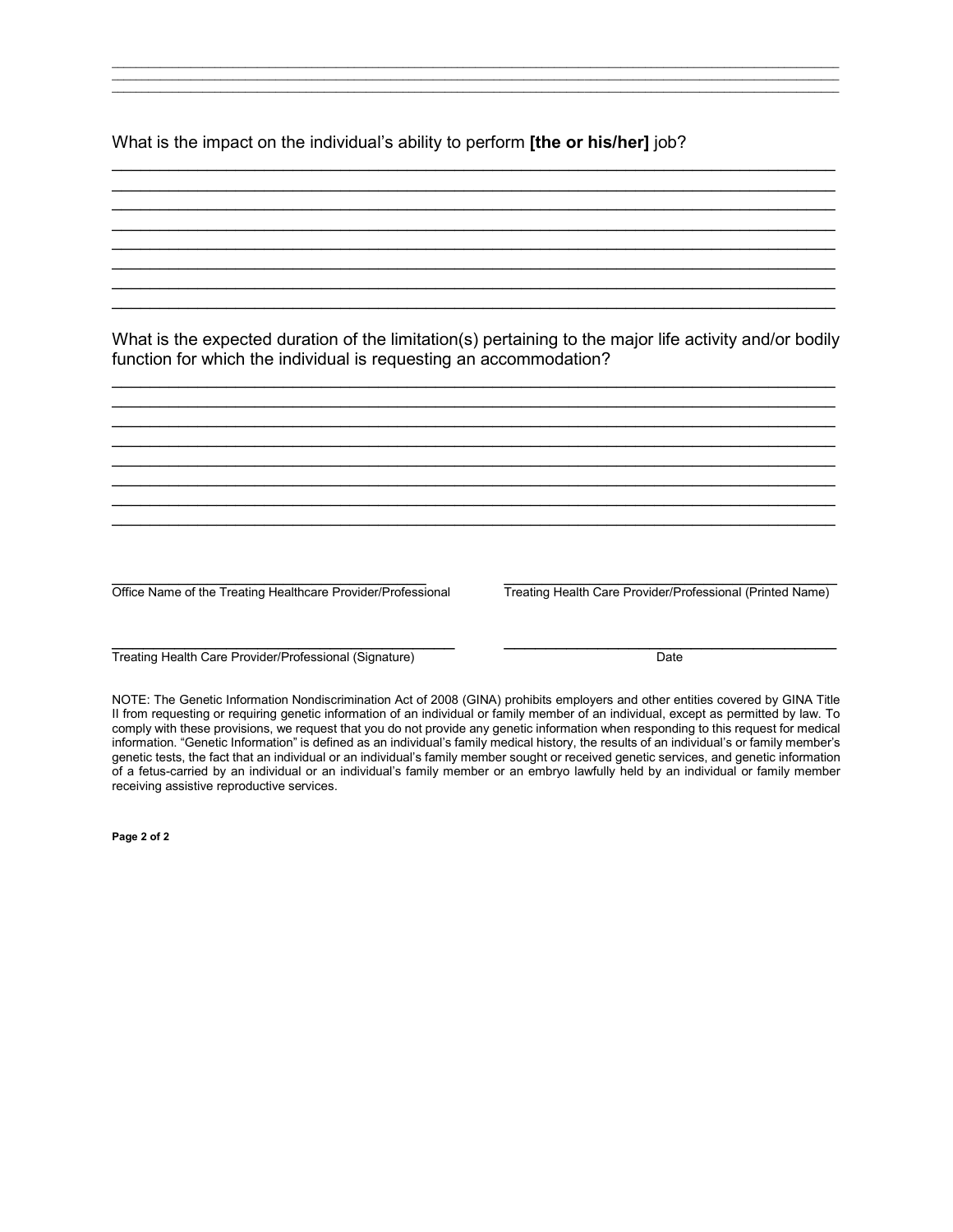# **TECHNICAL COLLEGE SYSTEM OF GEORGIA Authorization for Release of Information Form**

# **For Completion by Applicant/Employee**

| Clinic/Medical Office (Please Print) to discuss, disclose and/or provide the specific                       |                                   |                                                                             |  |
|-------------------------------------------------------------------------------------------------------------|-----------------------------------|-----------------------------------------------------------------------------|--|
|                                                                                                             |                                   |                                                                             |  |
| Information referenced below to                                                                             | Human Resources Representative(s) |                                                                             |  |
|                                                                                                             |                                   |                                                                             |  |
|                                                                                                             |                                   | at the following mailing address:                                           |  |
|                                                                                                             |                                   |                                                                             |  |
|                                                                                                             |                                   |                                                                             |  |
|                                                                                                             |                                   |                                                                             |  |
| Address: Street/P.O. Box City                                                                               |                                   |                                                                             |  |
|                                                                                                             | State                             | Zip Code                                                                    |  |
|                                                                                                             |                                   | (Work or Cell)                                                              |  |
|                                                                                                             |                                   |                                                                             |  |
| <b>Covering the Following Periods of Health Care Services:</b>                                              |                                   |                                                                             |  |
| From (date): _______________________________                                                                |                                   |                                                                             |  |
| The following information will be used for the purpose of determining my employment<br>accommodation needs: |                                   |                                                                             |  |
| (Check and initial each applicable section)                                                                 |                                   | Medical (please specify which medical information may be released):         |  |
|                                                                                                             |                                   | Psychiatric (please specify which psychiatric information may be released): |  |
| released):                                                                                                  |                                   | Psychological (please specify which psychological information may be        |  |
|                                                                                                             |                                   |                                                                             |  |

\_\_\_\_\_\_\_\_\_\_Other: \_\_\_\_\_\_\_\_\_\_\_\_\_\_\_\_\_\_\_\_\_\_\_\_\_\_\_\_\_\_\_\_\_\_\_\_\_\_\_\_\_\_\_\_\_\_\_\_\_\_\_\_\_\_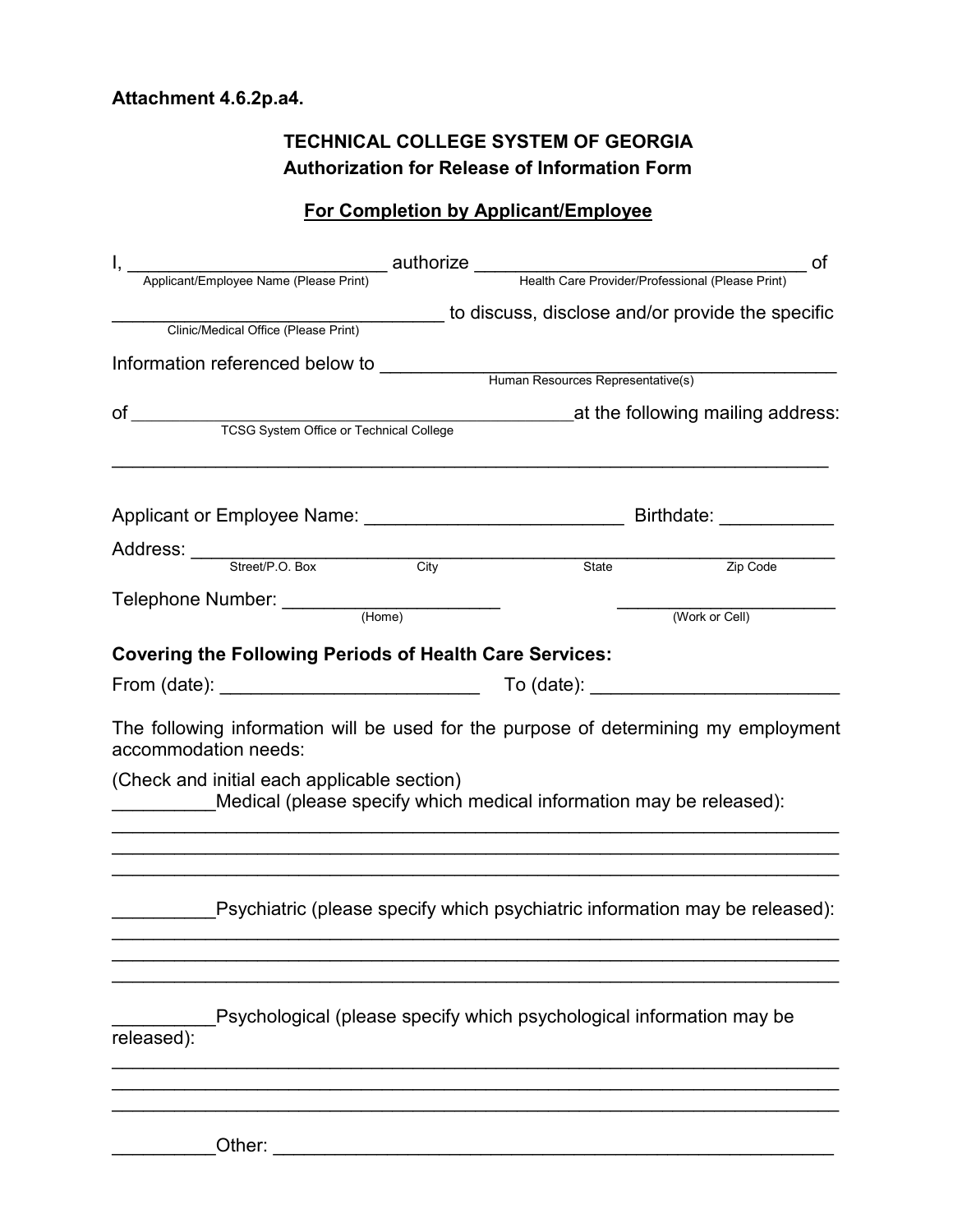I understand that this information will include the following, if applicable:

\_\_\_\_\_\_\_\_\_\_\_\_\_\_\_\_\_\_\_\_\_\_\_\_\_\_\_\_\_\_\_\_\_\_\_\_\_\_\_\_\_\_\_\_\_\_\_\_\_\_\_\_\_\_\_\_\_\_\_\_\_\_\_\_\_\_\_\_\_\_ \_\_\_\_\_\_\_\_\_\_\_\_\_\_\_\_\_\_\_\_\_\_\_\_\_\_\_\_\_\_\_\_\_\_\_\_\_\_\_\_\_\_\_\_\_\_\_\_\_\_\_\_\_\_\_\_\_\_\_\_\_\_\_\_\_\_\_\_\_\_

(Check and Initial each applicable section) Behavioral Health services/Psychiatric care and services Treatment from alcohol and/or drug abuse/dependency

**Page 1 of 2**

# **Affirmation of Release:**

By my signature below, I provide the named health care provider/professional permission to release the information I have selected on this form to the individual(s) I have identified and only for the purpose stated. If additional information/documentation is required to assess my request for reasonable accommodation, I will coordinate with my treating physician or other medical/behavioral health or rehabilitation provider/professional to provide the requested information. I also authorize the designated human resources representative(s) to consult with the provider/professional as it pertains only to the information provided and within the scope of my authorization.

I understand that this release is valid only for the period of six (6 months from the date of my signature. I understand that I may refuse to sign this authorization or revoke my authorization at any time for any reason. I understand that any revocation or refusal to sign this authorization will in no way affect my eligibility for benefits or my ability to obtain services or treatment from the named provider or professional.

However, I also understand that any action on my part to deny access to information that is essential to the determination of reasonable accommodation(s) may nullify the accommodation process and influence forthcoming employment decision(s) if the reasonable accommodation requested is necessary for me to perform the essential functions of the job. Any such revocation will take effect on the day it is received in writing by the TCSG System Office or **Example 20** Technical College.

I further understand that the identified human resources representative(s) of the TCSG System Office or **Example 20** Technical College who will receive this information are not a health care provider, a health plan or a health care clearinghouse and may not be covered by federal privacy regulations.

However, I further understand that all submitted documentation/information as well as this form will be filed separately and treated confidentially. Access to this documentation/information will be restricted only to those System Office or technical college employees who need to be aware of the information to better assess the reasonableness of the requested accommodation and, as applicable, those employees who are responsible for overseeing the implementation of any accommodation. Access may also be given to first aid and safety personnel if the disability might require emergency treatment, or to government officials investigating the System Office or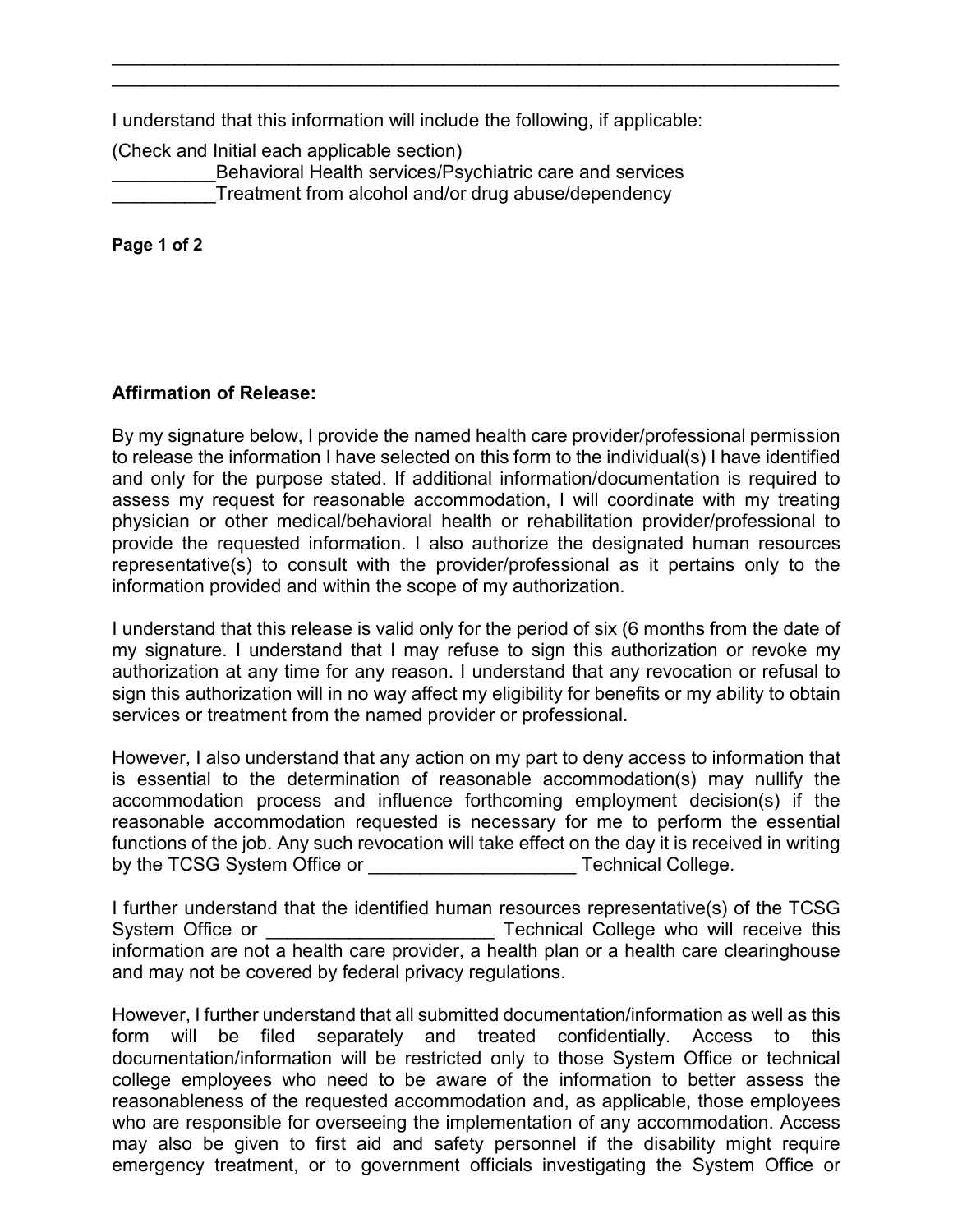Technical College's compliance with the ADA. If I am an employee, I understand that these documents will be placed in my medical file which is maintained separately from my official personnel file.

| Applicant/Employee Signature |                                      | Date |
|------------------------------|--------------------------------------|------|
|                              |                                      |      |
| Witness Signature            | (Relationship to Applicant/Employee) | Date |

**Page 2 of 2**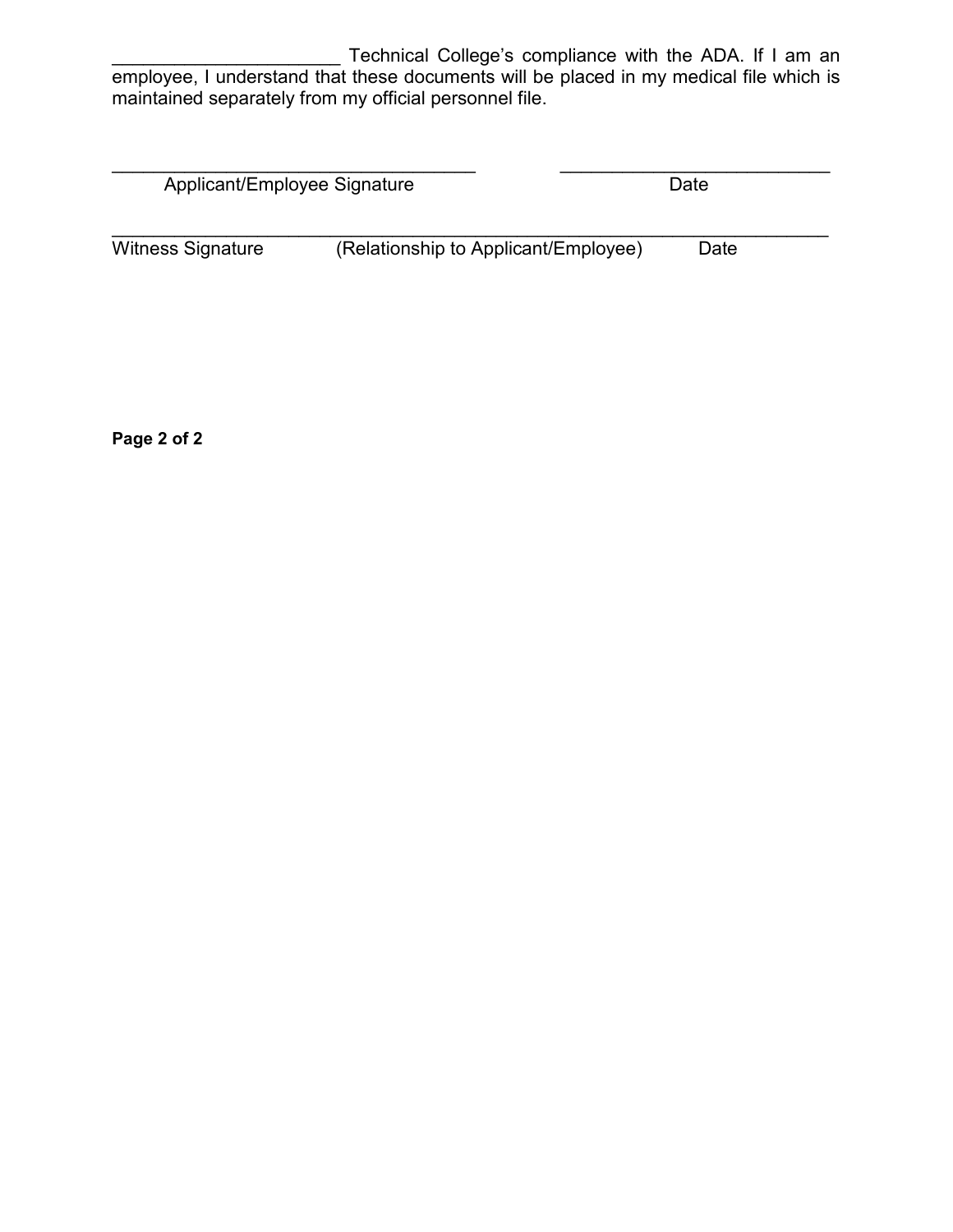# **TECHNICAL COLLEGE SYSTEM OF GEORGIA Interactive Disability Accommodation Document**

This form is to be used by the designated human resources representative to record the results of the conversation(s) between an applicant or an employee with a disability and the System Office or employing technical college as to a reasonable accommodation required for the individual to participate in the job application process and be considered for a job/position, to have an opportunity for the safe, efficient and effective performance of the job functions of the specific position held or sought, or to enjoy equal employment opportunities, benefits, and privileges as are enjoyed by other similarly situated employees without disabilities. Equipment or other material accommodations obtained by the System Office or technical college on behalf of the employee or applicant remain the property of the Technical College System of Georgia. In the event an employee transfers between System Office/technical college work units, a new request may be necessary.

**NOTE: This form will be filed separately and is considered confidential. Access to this documentation/information will be restricted only to those System Office or technical college employees who need to be aware of the information to better assess the reasonableness of the requested accommodation and, as applicable, those employees who are responsible for overseeing the implementation of any accommodation. Access may also be given to first aid and safety personnel if the disability might require emergency treatment, or to government officials investigating the System Office or** 

**\_\_\_\_\_\_\_\_\_\_\_\_\_\_\_\_\_\_\_\_\_\_ Technical College's compliance with the ADA. For employees, the document will be placed in the respective medical file, which is maintained separately from each employee's official personnel file.**

| Employee Name: | <b>Agreement Date:</b> |
|----------------|------------------------|
|----------------|------------------------|

Job Title: \_\_\_\_\_\_\_\_\_\_\_\_\_\_\_\_\_\_\_\_\_\_\_\_\_\_\_\_\_\_\_\_\_\_\_ Work Unit: \_\_\_\_\_\_\_\_\_\_\_\_\_\_\_\_\_

In conjunction with the information obtained regarding the request for accommodation, list the limitation(s) and anticipated duration: \_\_\_\_\_\_\_\_\_\_\_\_\_\_\_\_\_\_\_\_\_\_\_\_\_\_\_\_\_\_\_\_\_\_

\_\_\_\_\_\_\_\_\_\_\_\_\_\_\_\_\_\_\_\_\_\_\_\_\_\_\_\_\_\_\_\_\_\_\_\_\_\_\_\_\_\_\_\_\_\_\_\_\_\_\_\_\_\_\_\_\_\_\_\_\_\_\_\_\_\_\_\_\_\_\_\_\_\_\_\_

\_\_\_\_\_\_\_\_\_\_\_\_\_\_\_\_\_\_\_\_\_\_\_\_\_\_\_\_\_\_\_\_\_\_\_\_\_\_\_\_\_\_\_\_\_\_\_\_\_\_\_\_\_\_\_\_\_\_\_\_\_\_\_\_\_\_\_\_\_\_\_\_\_\_\_\_ \_\_\_\_\_\_\_\_\_\_\_\_\_\_\_\_\_\_\_\_\_\_\_\_\_\_\_\_\_\_\_\_\_\_\_\_\_\_\_\_\_\_\_\_\_\_\_\_\_\_\_\_\_\_\_\_\_\_\_\_\_\_\_\_\_\_\_\_\_\_\_\_\_\_\_\_ \_\_\_\_\_\_\_\_\_\_\_\_\_\_\_\_\_\_\_\_\_\_\_\_\_\_\_\_\_\_\_\_\_\_\_\_\_\_\_\_\_\_\_\_\_\_\_\_\_\_\_\_\_\_\_\_\_\_\_\_\_\_\_\_\_\_\_\_\_\_\_\_\_\_\_\_

List the job tasks/assigned duties that are impacted and how they are impacted by the referenced limitation(s):

List the accommodation that will allow the employee or applicant the opportunity to perform the  $job task(s):$ \_\_\_\_\_\_\_\_\_\_\_\_\_\_\_\_\_\_\_\_\_\_\_\_\_\_\_\_\_\_\_\_\_\_\_\_\_\_\_\_\_\_\_\_\_\_\_\_\_\_\_\_\_\_\_\_\_\_\_\_\_\_\_\_\_\_\_\_\_\_\_\_\_\_\_\_

\_\_\_\_\_\_\_\_\_\_\_\_\_\_\_\_\_\_\_\_\_\_\_\_\_\_\_\_\_\_\_\_\_\_\_\_\_\_\_\_\_\_\_\_\_\_\_\_\_\_\_\_\_\_\_\_\_\_\_\_\_\_\_\_\_\_\_\_\_\_\_\_\_\_\_\_

As applicable, the monetary cost of the accommodation: \$

\_\_\_\_\_\_\_\_\_\_\_\_\_\_\_\_\_\_\_\_\_\_\_\_\_\_\_\_\_\_\_\_\_\_\_\_\_\_\_\_\_\_\_\_\_\_\_\_\_\_\_\_

Applicant/Employee Agreement with the Accommodation: Yes No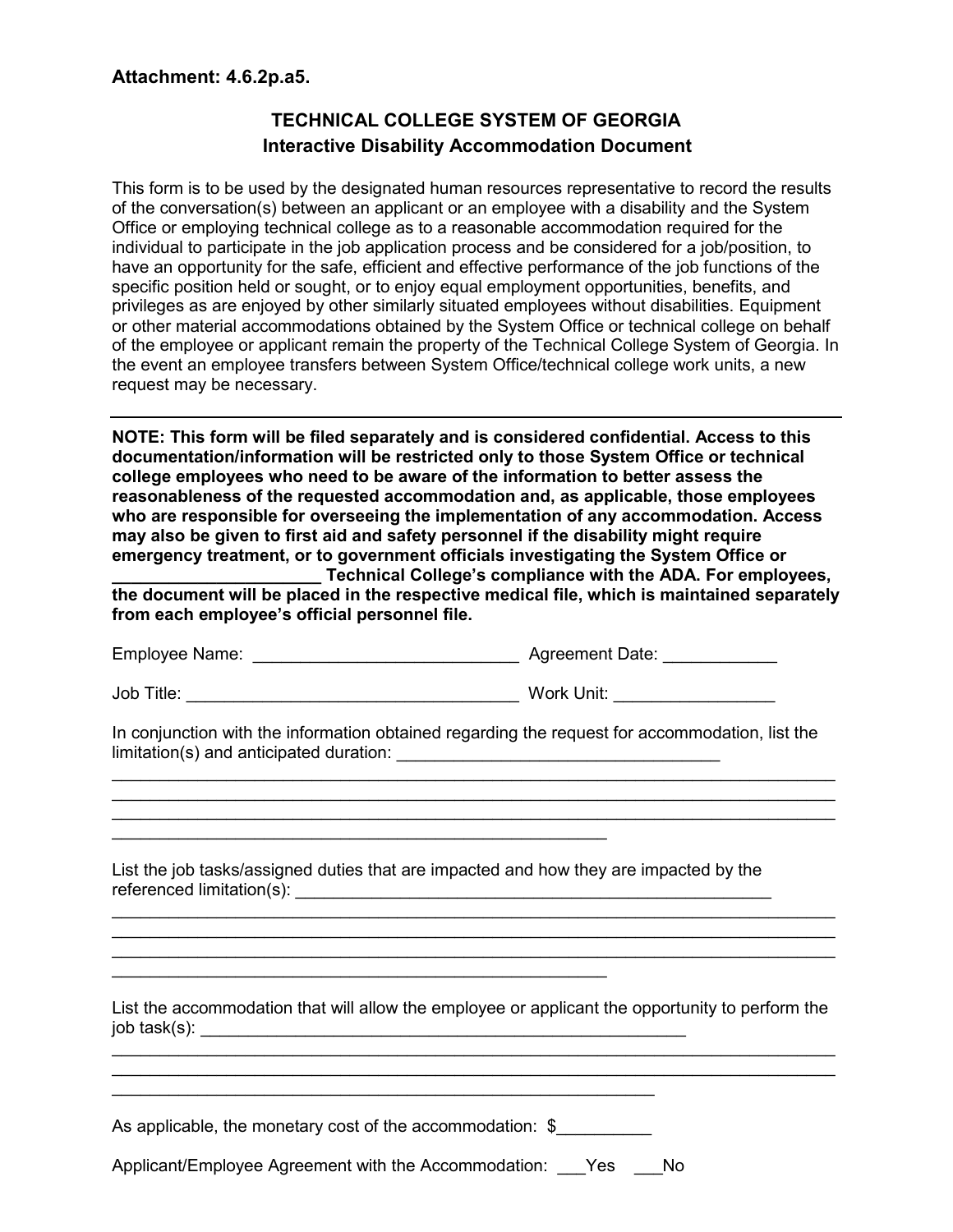Applicant/Employee Signature Date

# **Signature below Indicate Agreement with Accommodation(s)**

\_\_\_\_\_\_\_\_\_\_\_\_\_\_\_\_\_\_\_\_\_\_\_\_\_\_\_\_\_\_ \_\_\_\_\_\_\_\_\_\_\_\_\_\_\_\_\_\_\_\_\_\_\_\_\_

\_\_\_\_\_\_\_\_\_\_\_\_\_\_\_\_\_\_\_\_\_\_\_\_\_\_\_\_\_\_ \_\_\_\_\_\_\_\_\_\_\_\_\_\_\_\_\_\_\_\_\_\_\_\_\_ Immediate Supervisor Signature Date

\_\_\_\_\_\_\_\_\_\_\_\_\_\_\_\_\_\_\_\_\_\_\_\_\_\_\_\_\_\_ \_\_\_\_\_\_\_\_\_\_\_\_\_\_\_\_\_\_\_\_\_\_\_\_\_ Human Resources Representative **Date** 

\_\_\_\_\_\_\_\_\_\_\_\_\_\_\_\_\_\_\_\_\_\_\_\_\_\_\_\_\_\_ \_\_\_\_\_\_\_\_\_\_\_\_\_\_\_\_\_\_\_\_\_\_\_\_\_ Commissioner/Technical College Date President or Designee

NOTE: Immediate Supervisor's signature should be obtained before confidential medical information is attached

For an additional accommodation, please use Page 1 of Attachment D – complete and attach.

**Page 2 or 2**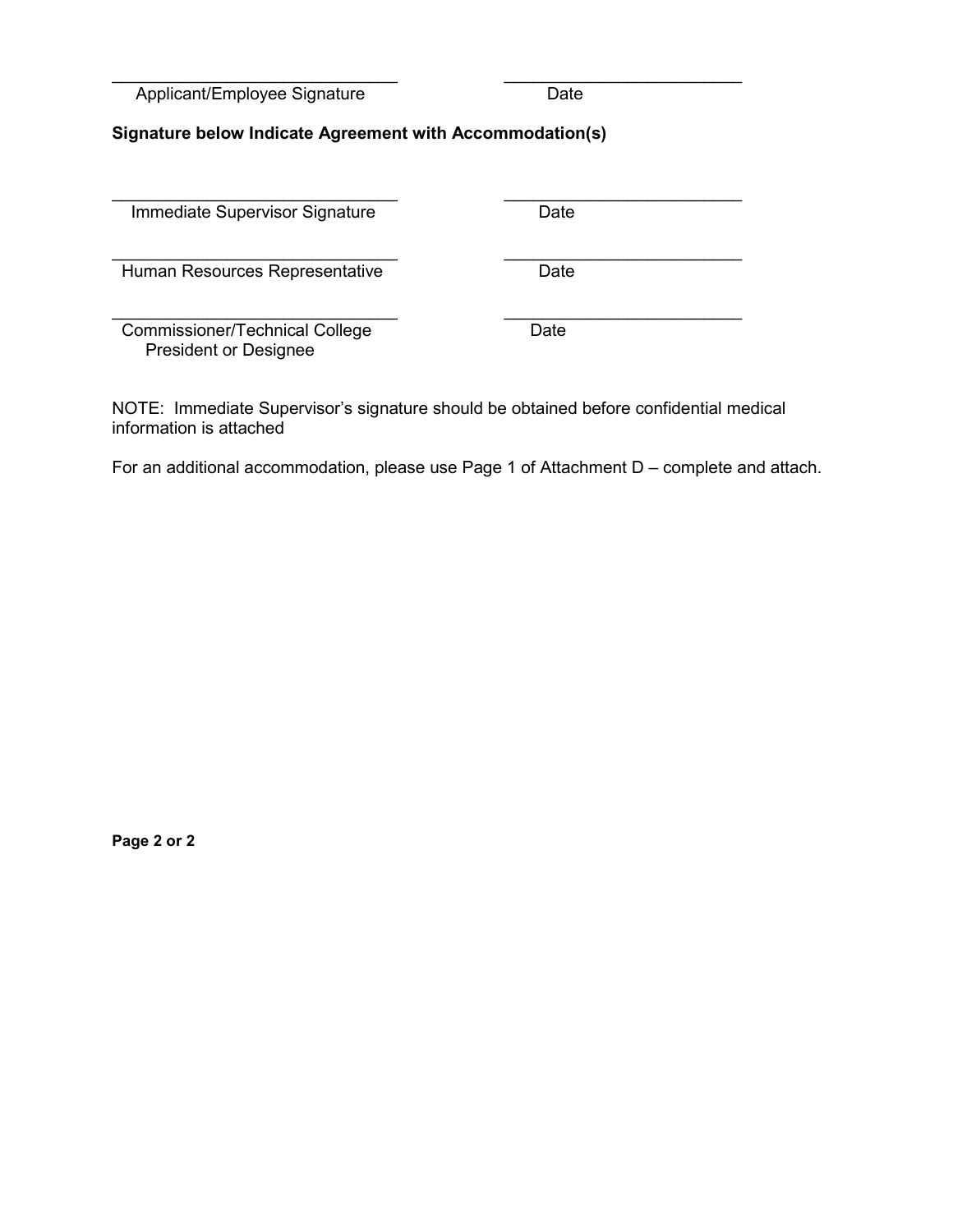# **TECHNICAL COLLEGE SYSTEM OF GEORGIA Essential and Marginal Job Function Analysis Worksheet**

# **SECTION I:** Guidelines for Determining Essential versus Marginal Functions

Under applicable provisions of the Americans with Disabilities Act (ADA), as amended, covered employers are required to complete an essential function analysis when a disability accommodation request is made. All TCSG System Office work units and all associated technical colleges are encouraged to complete the analysis prior to advertising a vacant position and to use the information in the interviewing process, as appropriate.

Job descriptions should include references to essential job/position functions and this information is applicable to staff training and development activities as well as with the performance appraisal/evaluation processes.

Pursuant to ADA guidelines, employment decisions are to be based on the essential functions of a particular job/position. Other functions categorized as marginal or secondary are not to be used as the basis for an employment decision. Unlike an essential job/position function, a marginal function is relatively incidental to the reason the position exists. Also, unlike an essential function, a marginal function can be transferred to another position or performed a lesser percentage of time without causing an undue hardship to the employer, when considered in light of the factors set forth in Paragraph VI.6 of TCSG Procedure 4.6.2p. Although the task must be accomplished, it can be carried out by another employee or performed a lesser percentage of time.

Used properly, the Worksheet is an effective tool to ensure the accurate identification of both essential and marginal functions, the percentage of time required to perform job-related physical activities, the physical and cognitive requirements of the job/position, the equipment used, if any, and the accompanying environmental surroundings.

# **SECTION II:** Job/Position Information

| Position #:                     | Position Title: |
|---------------------------------|-----------------|
| Job Code#:                      | Work Unit:      |
| Incumbent Name (if applicable): |                 |

**SECTION III: Position Summary** 

Provide a brief position summary which describes the purpose of the position (please attach additional page(s) if needed):

\_\_\_\_\_\_\_\_\_\_\_\_\_\_\_\_\_\_\_\_\_\_\_\_\_\_\_\_\_\_\_\_\_\_\_\_\_\_\_\_\_\_\_\_\_\_\_\_\_\_\_\_\_\_\_\_\_\_\_\_\_\_\_\_\_\_\_\_\_\_\_\_\_\_\_\_  $\_$  , and the set of the set of the set of the set of the set of the set of the set of the set of the set of the set of the set of the set of the set of the set of the set of the set of the set of the set of the set of th \_\_\_\_\_\_\_\_\_\_\_\_\_\_\_\_\_\_\_\_\_\_\_\_\_\_\_\_\_\_\_\_\_\_\_\_\_\_\_\_\_\_\_\_\_\_\_\_\_\_\_\_\_\_\_\_\_\_\_\_\_\_\_\_\_\_\_\_\_\_\_\_\_\_\_\_ \_\_\_\_\_\_\_\_\_\_\_\_\_\_\_\_\_\_\_\_\_\_\_\_\_\_\_\_\_\_\_\_\_\_\_\_\_\_\_\_\_\_\_\_\_\_\_\_\_\_\_\_\_\_\_\_\_\_\_\_\_\_\_\_\_\_\_\_\_\_\_\_\_\_\_\_  $\_$  , and the set of the set of the set of the set of the set of the set of the set of the set of the set of the set of the set of the set of the set of the set of the set of the set of the set of the set of the set of th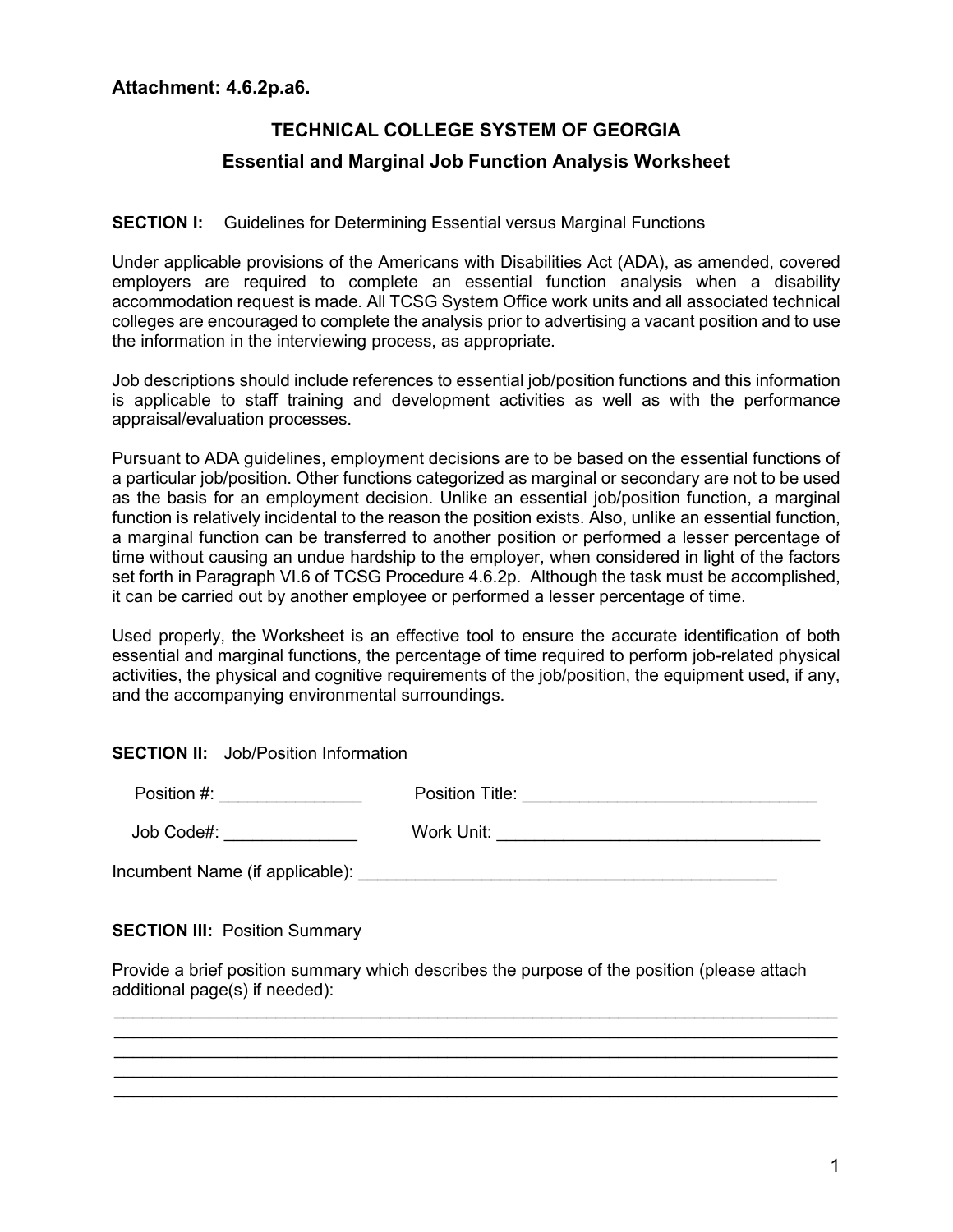# **For Sections IV, V, VI, please assess and indicate whether each identified category/statement is either "Essential" (E), "Marginal" (M), or "Not Applicable" (N/A).**

| <b>SECTION IV: Cognitive Processes</b>                                                                                                                                                                                                                                                     | Е | M                                             | N/A |
|--------------------------------------------------------------------------------------------------------------------------------------------------------------------------------------------------------------------------------------------------------------------------------------------|---|-----------------------------------------------|-----|
| 1. Is the inspection of products, objects or materials necessary?                                                                                                                                                                                                                          |   |                                               |     |
| 2. Does the job require analyzing information, documents, or data?                                                                                                                                                                                                                         |   |                                               |     |
| 3. Does the job require planning sequences of operations or actions?<br>Simple Planning<br>a.<br><b>Complex Planning</b><br>b.                                                                                                                                                             |   |                                               |     |
| 4. Does the job require decision-making skills?<br>Simple Decisions<br>a.<br><b>Complex Decisions</b><br>$b_{-}$                                                                                                                                                                           |   | <u> 1980 - Johann John Harrison, markin a</u> |     |
| 5. Is logic required to define problems, collect information, and establish facts?<br>draw accurate conclusions, interpret information and/or deal with abstract<br>variables?                                                                                                             |   |                                               |     |
| 6. Are basic counting, addition and/or subtraction required?                                                                                                                                                                                                                               |   |                                               |     |
| 7. Is performing algebra, geometry, and/or statistics necessary?<br>Simple calculations<br>a.<br>Complex calculations<br>b.                                                                                                                                                                |   |                                               |     |
| 8. Is the ability to comprehend written language required?<br>Basic instructions, safety rules, correspondence<br>a.<br>Technical or professional materials, financial or legal documents<br>b.                                                                                            |   |                                               |     |
| 9. Is the ability to write necessary?<br>Compose letters or memoranda<br>a.<br>Compose and/or edit reports or other professional materials<br>b.                                                                                                                                           |   |                                               |     |
| 10. Is the ability to comprehend verbal instructions a necessary part of the job?<br>Comprehend simple verbal instructions<br>a.<br>Comprehend technical and/or complex verbal instructions<br>b.                                                                                          |   |                                               |     |
| 11. Is verbal communication a necessary part of the job?<br>Is talking in standard English required?<br>a.<br>Is talking using complex, technical or professional English required?<br>b.<br>Is knowing a foreign language required? Is so, please identify the<br>C.<br>foreign language: |   |                                               |     |

Comments:

| <b>SECTION V: Position Components</b><br>(Assessment of the responsibilities and required aptitudes)                                                        | M | N/A |
|-------------------------------------------------------------------------------------------------------------------------------------------------------------|---|-----|
| 1. Work with frustrating situations: Job objectives are often hindered by events<br>beyond the incumbent's control.                                         |   |     |
| 2. Job is a high demand position with associated stress                                                                                                     |   |     |
| 3. Advising required: counsel, recommend, quide or caution others in legal,<br>financial, scientific, technical, educational, or other professional matters |   |     |
| 4. Coordinate, monitor, and organize the activities of others to achieve<br>desired objectives, without possessing supervisory authority                    |   |     |
| 5. Teaching/training others or providing academic instruction                                                                                               |   |     |
| 6. Participate in group activities requiring interpersonal skills and cooperation                                                                           |   |     |
| 7. Working under time pressures and established deadlines                                                                                                   |   |     |
| 8. Working an irregular schedule. May be required to work additional hours                                                                                  |   |     |

 $\mathcal{L}_\mathcal{L} = \{ \mathcal{L}_\mathcal{L} = \{ \mathcal{L}_\mathcal{L} = \{ \mathcal{L}_\mathcal{L} = \{ \mathcal{L}_\mathcal{L} = \{ \mathcal{L}_\mathcal{L} = \{ \mathcal{L}_\mathcal{L} = \{ \mathcal{L}_\mathcal{L} = \{ \mathcal{L}_\mathcal{L} = \{ \mathcal{L}_\mathcal{L} = \{ \mathcal{L}_\mathcal{L} = \{ \mathcal{L}_\mathcal{L} = \{ \mathcal{L}_\mathcal{L} = \{ \mathcal{L}_\mathcal{L} = \{ \mathcal{L}_\mathcal{$  $\mathcal{L}_\mathcal{L} = \{ \mathcal{L}_\mathcal{L} = \{ \mathcal{L}_\mathcal{L} = \{ \mathcal{L}_\mathcal{L} = \{ \mathcal{L}_\mathcal{L} = \{ \mathcal{L}_\mathcal{L} = \{ \mathcal{L}_\mathcal{L} = \{ \mathcal{L}_\mathcal{L} = \{ \mathcal{L}_\mathcal{L} = \{ \mathcal{L}_\mathcal{L} = \{ \mathcal{L}_\mathcal{L} = \{ \mathcal{L}_\mathcal{L} = \{ \mathcal{L}_\mathcal{L} = \{ \mathcal{L}_\mathcal{L} = \{ \mathcal{L}_\mathcal{$  $\mathcal{L}_\text{max}$  and  $\mathcal{L}_\text{max}$  and  $\mathcal{L}_\text{max}$  and  $\mathcal{L}_\text{max}$  and  $\mathcal{L}_\text{max}$  and  $\mathcal{L}_\text{max}$  $\overline{\phantom{a}}$  , and the contribution of the contribution of the contribution of the contribution of the contribution of the contribution of the contribution of the contribution of the contribution of the contribution of the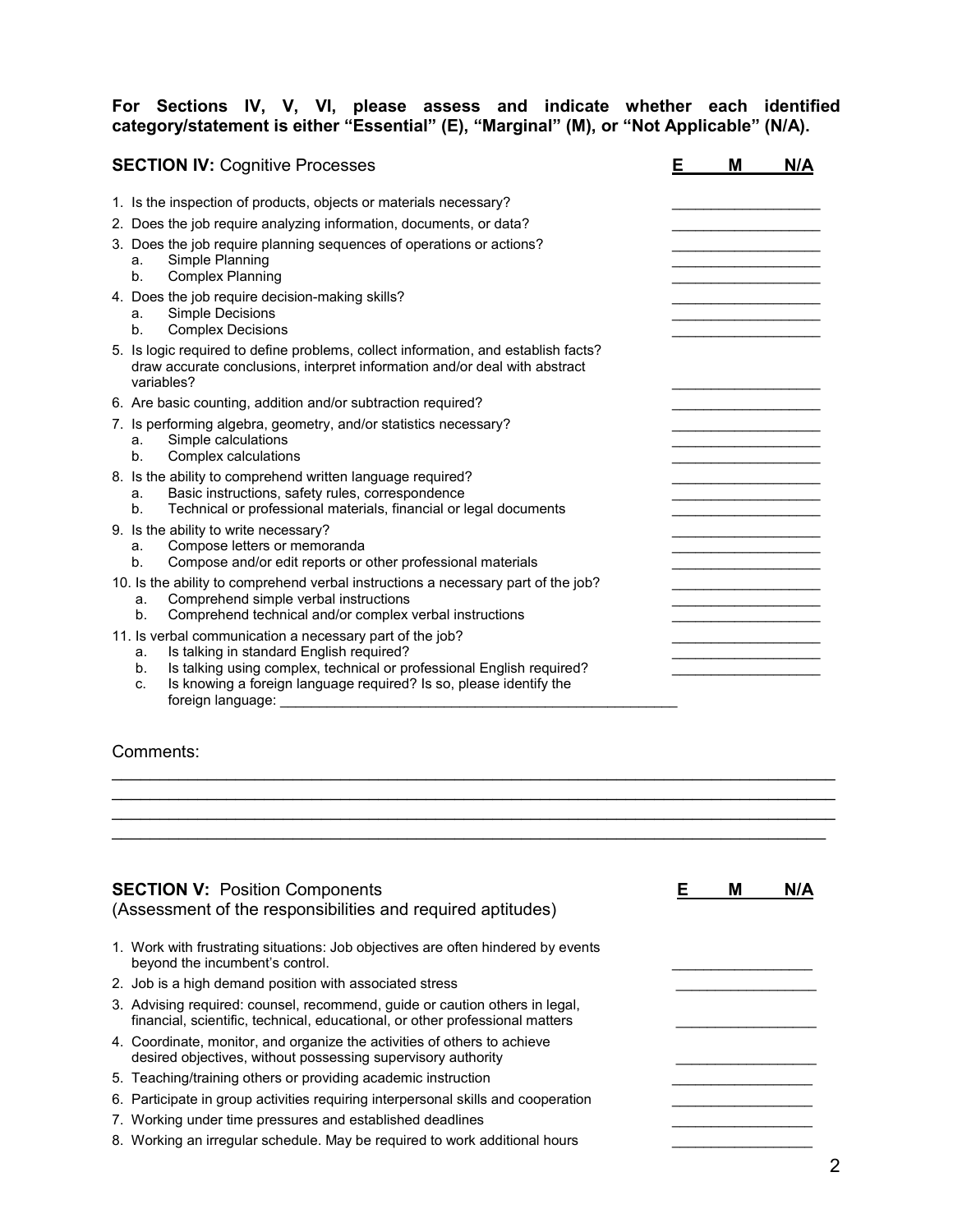| 9. Must manage multiple assignments with conflicting demands or priorities                                                                                        |  |
|-------------------------------------------------------------------------------------------------------------------------------------------------------------------|--|
| 10. Concentration: maintain attention to detail over extended period(s) of time.<br>Must be continually aware of variations to changing situations                |  |
| 11. Frequent travel is a job requirement                                                                                                                          |  |
| 12. Reaction or response: quick reaction or immediate response to emergencies                                                                                     |  |
| 13. Research and analysis: fact-finding, interpretation, and investigation required<br>In preparing reports, documents, or evaluations                            |  |
| 14. Accountability and consequence of error: responsible for money, equipment<br>or personnel. If work objectives are not met, serious consequences may<br>result |  |
| 15. Work is performed independently or with minimal on-site supervision                                                                                           |  |
| 16. Supervise others: recruit, screen, assign and monitor work products, train<br>and evaluate other employees                                                    |  |
| 17. Confidentiality: works with confidential information, material, or records                                                                                    |  |
| Comments:                                                                                                                                                         |  |
|                                                                                                                                                                   |  |
|                                                                                                                                                                   |  |

\_\_\_\_\_\_\_\_\_\_\_\_\_\_\_\_\_\_\_\_\_\_\_\_\_\_\_\_\_\_\_\_\_\_\_\_\_\_\_\_\_\_\_\_\_\_\_\_\_\_\_\_\_\_\_\_\_\_\_\_\_\_\_\_\_\_\_\_\_\_\_\_\_\_\_\_  $\mathcal{L}_\text{max}$  , and the contribution of the contribution of the contribution of the contribution of the contribution of the contribution of the contribution of the contribution of the contribution of the contribution of t \_\_\_\_\_\_\_\_\_\_\_\_\_\_\_\_\_\_\_\_\_\_\_\_\_\_\_\_\_\_\_\_\_\_\_\_\_\_\_\_\_\_\_\_\_\_\_\_\_\_\_\_\_\_\_\_\_\_\_\_\_\_\_\_\_\_\_\_\_\_\_\_\_\_\_\_ \_\_\_\_\_\_\_\_\_\_\_\_\_\_\_\_\_\_\_\_\_\_\_\_\_\_\_\_\_\_\_\_\_\_\_\_\_\_\_\_\_\_\_\_\_\_\_\_\_\_\_\_\_\_\_\_\_\_\_\_\_\_\_\_\_\_\_\_\_\_\_\_\_\_\_\_

|             | <b>SECTION VI: Physical Requirements</b>                                                                                                                                                                                                                                                                                             | Е | M | N/A |
|-------------|--------------------------------------------------------------------------------------------------------------------------------------------------------------------------------------------------------------------------------------------------------------------------------------------------------------------------------------|---|---|-----|
|             | 1. Is talking necessary?<br>2. Is hearing necessary?                                                                                                                                                                                                                                                                                 |   |   |     |
|             | 3. Is sight necessary? (If Not Applicable, skip to 3.e.)<br>a. Is the ability to distinguish between colors necessary?<br>b. Is vision clarity of greater than 20 feet necessary?<br>c. Is vision clarity of less than 3 feet necessary?<br>d. Is depth perception necessary?<br>e. Is an entire field of vision/periphery required? |   |   |     |
| 4.          | Is walking necessary? (If Not Applicable, skip to question #5)<br>a. Is walking on ramps a regular duty assignment?<br>b. Is walking distances of a mile or less daily a regular duty assignment?                                                                                                                                    |   |   |     |
| 5.          | Is sitting a part of the job? (If Not Applicable, skip to question #6)<br>a. 0-2 hours per day<br>b. 2-4 hours per day<br>c. 4-8 hours per day                                                                                                                                                                                       |   |   |     |
| 6.          | Is standing a part of the job? (If Not Applicable, skip to question #7)<br>a. 0-2 hours per day<br>b. 2-4 hours per day<br>c. 4-8 hours per day                                                                                                                                                                                      |   |   |     |
| $7_{\cdot}$ | Is a certain amount of dexterity required? (If Not Applicable, skip to<br>Question #8)<br>a. Is good balance required?<br>b. Must the employee possess the ability to grip, hold and turn an object in<br>his/her hands?<br>c. Does the job require a "pinch" type activity using one's fingers?                                     |   |   |     |
| 8.          | Is climbing ladders and/or stairs a job requirement? (If Not Applicable, skip to<br>Question #9)<br>a. Will climbing involve carrying object(s) of greater than 10 lbs.?<br>b. Will climbing frequency be 25 or more times per day?                                                                                                  |   |   |     |
| g           | Does the job require the lifting of objects? (If Not Applicable, skip to                                                                                                                                                                                                                                                             |   |   |     |

9. Does the job require the lifting of objects? (If Not Applicable, skip to Question #10) \_\_\_\_\_\_\_\_\_\_\_\_\_\_\_\_\_\_\_

 $\mathcal{L}_\text{max}$  , which is a set of the set of the set of the set of the set of the set of the set of the set of the set of the set of the set of the set of the set of the set of the set of the set of the set of the set of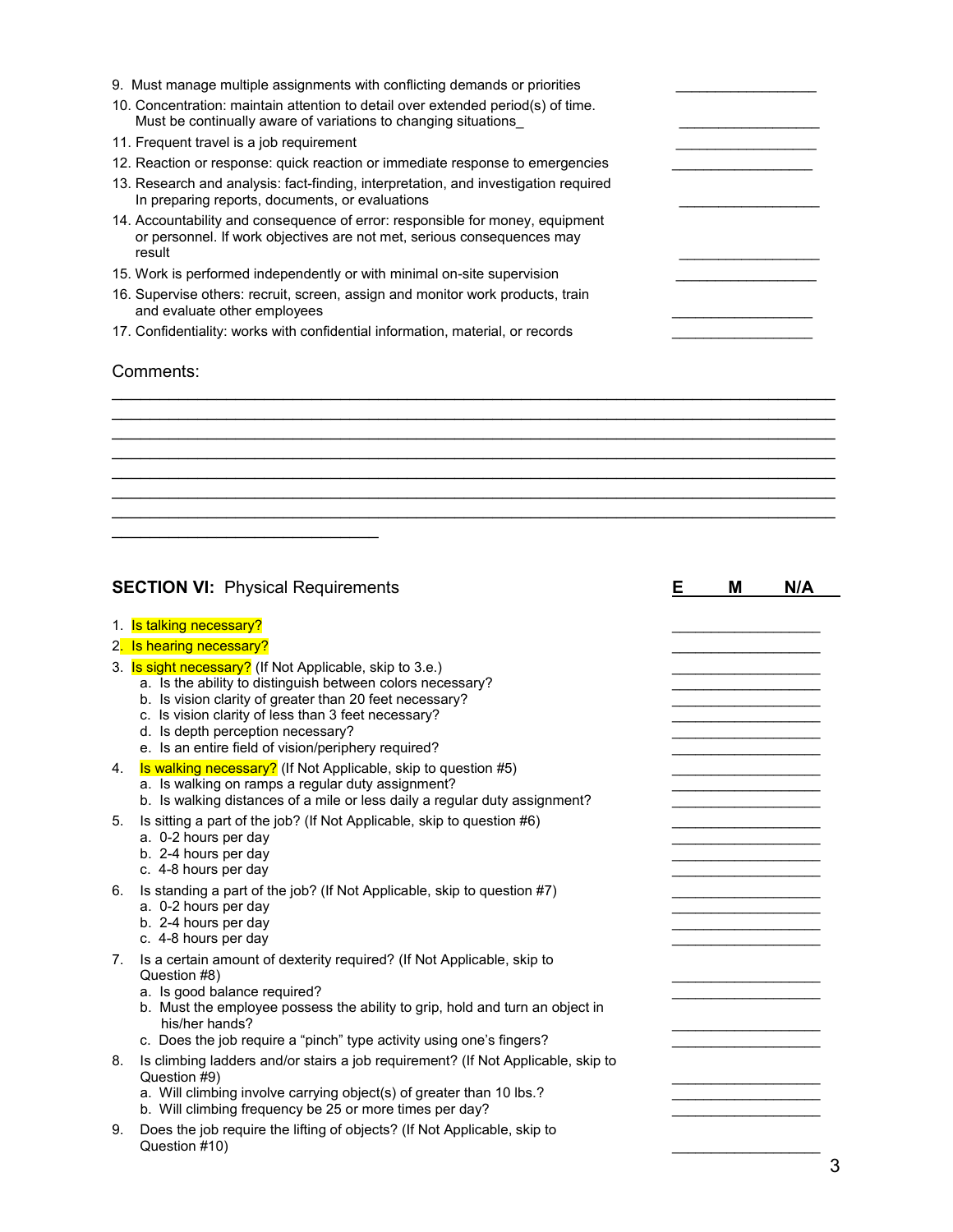| a. Lifting 10 - 24 lbs.<br>b. Lifting 25 - 49 lbs.<br>c. Lifting greater than 50 lbs.<br>d. Is lifting a frequent task?<br>e. Is lifting an infrequent task?                                                     |  |
|------------------------------------------------------------------------------------------------------------------------------------------------------------------------------------------------------------------|--|
| 10. Is pushing or pulling objects required? (If Not Applicable, skip to<br>Question #11)<br>a. Is pushing or pulling objects a frequent task?<br>b. Is pushing or pulling objects an infrequent task?            |  |
| 11. Does the position require repetitive motion – excessive repeating<br>movement of hands, wrist and arms?<br>12. Is stooping, kneeling, or crouching reguired? (If Not Applicable, skip to<br>to Question #13) |  |
| a. Is stooping, kneeling, or crouching a frequent task?<br>b. Is stooping, kneeling, or crouching an infrequent task?<br>13. Is crawling (i.e., to crawl and move about on hands and knees) required?            |  |

#### *Comments:*

Physical Requirements – Definitions:

**Talking**: communicate verbally, converse with, convey, express oneself, exchange information (with or without the use of auxiliary aids or services).

 $\mathcal{L}_\text{max}$  , and the contribution of the contribution of the contribution of the contribution of the contribution of the contribution of the contribution of the contribution of the contribution of the contribution of t  $\mathcal{L}_\text{max}$  , and the contribution of the contribution of the contribution of the contribution of the contribution of the contribution of the contribution of the contribution of the contribution of the contribution of t

**Hearing**: perceive the nature of sounds by ear (with or without the use of auxiliary aids or services).

 $\frac{1}{2}$  ,  $\frac{1}{2}$  ,  $\frac{1}{2}$  ,  $\frac{1}{2}$  ,  $\frac{1}{2}$  ,  $\frac{1}{2}$  ,  $\frac{1}{2}$  ,  $\frac{1}{2}$  ,  $\frac{1}{2}$  ,  $\frac{1}{2}$  ,  $\frac{1}{2}$  ,  $\frac{1}{2}$  ,  $\frac{1}{2}$  ,  $\frac{1}{2}$  ,  $\frac{1}{2}$  ,  $\frac{1}{2}$  ,  $\frac{1}{2}$  ,  $\frac{1}{2}$  ,  $\frac{1$ 

**Seeing/Sight**: detect, identity, perceive with the eyes, to observe (with or without the use of auxiliary aids or services). **Walking**: moving about on foot (or with the use of a wheelchair or similar device) to accomplish tasks, moving from one work site to another

**Sitting**: remain in a seated position.

**Standing**: remaining on one's feet in an upright position without moving about.

**Balance**: maintaining body equilibrium to prevent falling when walking, standing, crouching, kneeling, running, etc., on surfaces which may be slippery, narrow, of changing elevations, of different conditions, etc.

**Fingering**: picking, pinching, typing or otherwise working primarily with fingers rather than with the whole arm or hand. To grip or hold an object in one's hand(s).

**Climbing**: ascending or descending ladders, stairs, scaffolding, ramps, poles using feet and legs and/or hands and arms. This factor is important if the amount and kind of climbing required exceeds that required for ordinary locomotion. Lifting: raising objects from a lower position to a higher position or moving objects horizontally from position to position. This factor is important if it occurs to a considerable degree and requires the substantial use of the upper extremities and back muscles.

**Pushing**: to exert force against an object; uses upper extremities to press against something with steady force (i.e., to thrust forward, downward, or outward) to move the object away from the force.

**Pulling**: using upper extremities to exert force in order to draw, drag, haul or tug objects in a sustained motion.

**Stooping**: bending body downward and forward by bending spine at the waist. This factor is important if it occurs to a considerable degree and requires the full use of the lower extremities and back muscles.

**Crouching**: bending the body downward and forward by bending leg and spine.

**Crawling**: moving about on hands and knees or hands and feet.

**Kneeling**: bending legs at knee to come to a rest on knee or knees.

**SECTION VII:** Degree of Physical Activity – Indicate the percentage of time engaged in pushing and pulling activities. The total should equal 100%

|           |                                                                                       |  | N/A <25% 25-49% 50-74% >75% |  |
|-----------|---------------------------------------------------------------------------------------|--|-----------------------------|--|
| Sedentary | Exert up to 10 lbs. of force occasionally* or a<br>minute amount frequently**         |  |                             |  |
| Light     | Exert up to 20 lbs. of force occasionally and/or<br>up to 10 lbs. of force frequently |  |                             |  |
| Medium    | Exert 20-50 lbs. of force occasionally and/or<br>10-15 lbs. of force frequently       |  |                             |  |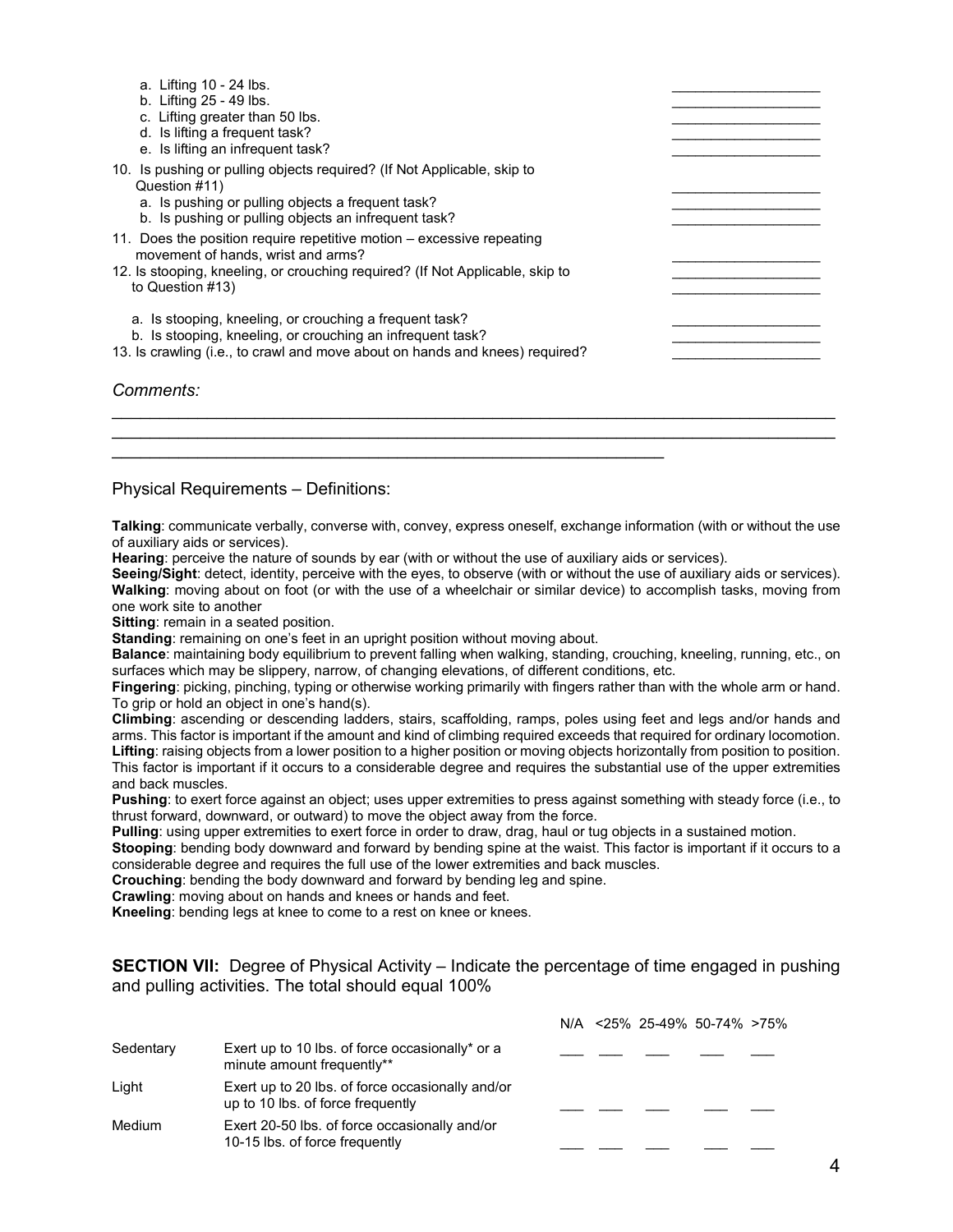| Heavy              | Exert 50-100 lbs. of force occasionally and/or<br>25-50 lbs. of force frequently |                                                                                                                  |  |  |  |  |  |
|--------------------|----------------------------------------------------------------------------------|------------------------------------------------------------------------------------------------------------------|--|--|--|--|--|
| Very Heavy         | Exert 100 lbs. of force occasionally and/o<br>50 lbs. of force frequently        |                                                                                                                  |  |  |  |  |  |
| NOTE:<br>Comments: | *Occasionally:<br>**Frequently:                                                  | activity or conditions exist up to 1/3 of the time<br>activity or conditions exist from 1/3 to 2/3's of the time |  |  |  |  |  |
|                    |                                                                                  |                                                                                                                  |  |  |  |  |  |
|                    |                                                                                  |                                                                                                                  |  |  |  |  |  |

**SECTION VIII:** Physical Surroundings and Hazards – indicate which statements are applicable:

|           | Spends 0-2 hours per day outdoors                                                                                                               |
|-----------|-------------------------------------------------------------------------------------------------------------------------------------------------|
|           | Spends 2-4 hours per day outdoors                                                                                                               |
|           | Spends 4-8 hours per day outdoors                                                                                                               |
|           | Works in temperatures at or below 32 degrees for more than one hour at a time                                                                   |
|           | Works in temperatures at or above 90 degrees for more than one hour at a time                                                                   |
|           | Does noise require an employee to shout in order to be heard                                                                                    |
|           | Is there exposure to vibrating movements to the extremities or the entire body                                                                  |
|           | Is there a risk to bodily injury due to the proximity to mechanical parts, motorized equipment,<br>instruments, electric currents, or chemicals |
|           | Are there conditions that may affect the respiratory system, skin, or allergies (e.g., fumes, odors, air<br>particles                           |
| Comments: |                                                                                                                                                 |
|           |                                                                                                                                                 |
|           |                                                                                                                                                 |
|           |                                                                                                                                                 |
|           |                                                                                                                                                 |
|           |                                                                                                                                                 |
|           |                                                                                                                                                 |

 $\mathcal{L}_\text{max} = \mathcal{L}_\text{max} = \mathcal{L}_\text{max} = \mathcal{L}_\text{max} = \mathcal{L}_\text{max} = \mathcal{L}_\text{max} = \mathcal{L}_\text{max} = \mathcal{L}_\text{max} = \mathcal{L}_\text{max} = \mathcal{L}_\text{max} = \mathcal{L}_\text{max} = \mathcal{L}_\text{max} = \mathcal{L}_\text{max} = \mathcal{L}_\text{max} = \mathcal{L}_\text{max} = \mathcal{L}_\text{max} = \mathcal{L}_\text{max} = \mathcal{L}_\text{max} = \mathcal{$ 

**SECTION IX:** Equipment, Tools, Electronic and Communication Devices – List those the employee will use to perform his/her assigned duties

| $\frac{2}{\sqrt{2}}$                                                                                                                                                                                                                                                                                                                                          |
|---------------------------------------------------------------------------------------------------------------------------------------------------------------------------------------------------------------------------------------------------------------------------------------------------------------------------------------------------------------|
|                                                                                                                                                                                                                                                                                                                                                               |
|                                                                                                                                                                                                                                                                                                                                                               |
| $\begin{tabular}{c} 5 \end{tabular}$                                                                                                                                                                                                                                                                                                                          |
| $6 \begin{tabular}{l} \hline \rule{0.2cm}{0.1cm} \rule{0.2cm}{0.1cm} \rule{0.2cm}{0.1cm} \rule{0.2cm}{0.1cm} \rule{0.2cm}{0.1cm} \rule{0.2cm}{0.1cm} \rule{0.2cm}{0.1cm} \rule{0.2cm}{0.1cm} \rule{0.2cm}{0.1cm} \rule{0.2cm}{0.1cm} \rule{0.2cm}{0.1cm} \rule{0.2cm}{0.1cm} \rule{0.2cm}{0.1cm} \rule{0.2cm}{0.1cm} \rule{0.2cm}{0.1cm} \rule{0.2cm}{0.1cm}$ |
|                                                                                                                                                                                                                                                                                                                                                               |
|                                                                                                                                                                                                                                                                                                                                                               |
|                                                                                                                                                                                                                                                                                                                                                               |

 $\_$  , and the set of the set of the set of the set of the set of the set of the set of the set of the set of the set of the set of the set of the set of the set of the set of the set of the set of the set of the set of th

 $\_$  , and the set of the set of the set of the set of the set of the set of the set of the set of the set of the set of the set of the set of the set of the set of the set of the set of the set of the set of the set of th

Comments: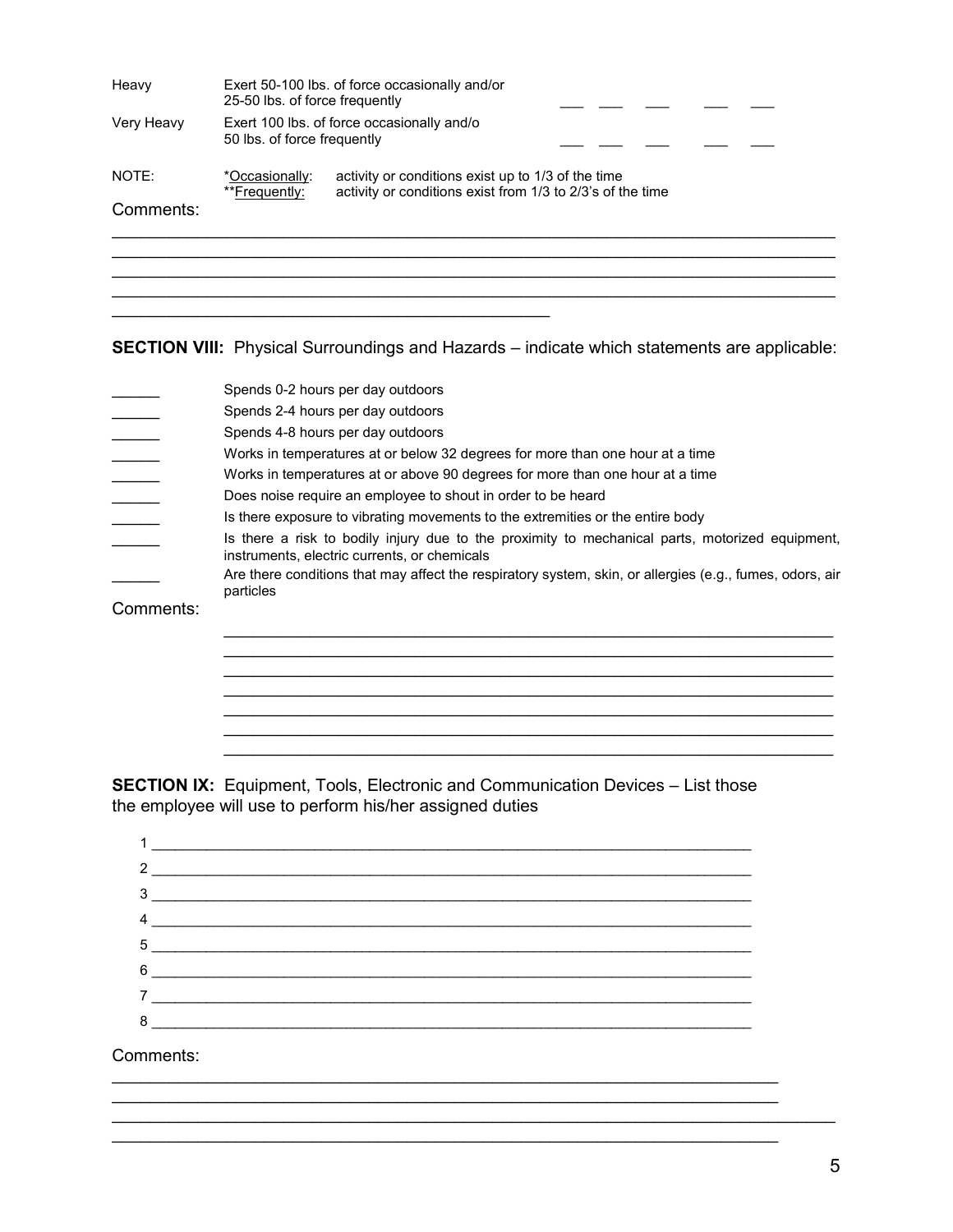**SECTION X:** Essential and Marginal Function Statements - A job function statement should focus on the purpose (of the job), the result(s) to be accomplished, and the productivity required rather than the manner in which the function is performed. Identify whether the functions are essential or marginal and provide the projected percentage of time devoted to each in a normal work day. Please start each statement with a verb. NOTE: the Essential and Marginal Functions should total 100%

| <b>Essential (Primary) Functions</b>                                                                                                                                                                                                                                                                                                                                                                                                                                                   | % Marginal (Secondary) Functions                                                                                                                                                                                                                                                                                                                                                                                                                                           | % |
|----------------------------------------------------------------------------------------------------------------------------------------------------------------------------------------------------------------------------------------------------------------------------------------------------------------------------------------------------------------------------------------------------------------------------------------------------------------------------------------|----------------------------------------------------------------------------------------------------------------------------------------------------------------------------------------------------------------------------------------------------------------------------------------------------------------------------------------------------------------------------------------------------------------------------------------------------------------------------|---|
|                                                                                                                                                                                                                                                                                                                                                                                                                                                                                        |                                                                                                                                                                                                                                                                                                                                                                                                                                                                            |   |
| 2. $\overline{\phantom{a}1}$                                                                                                                                                                                                                                                                                                                                                                                                                                                           |                                                                                                                                                                                                                                                                                                                                                                                                                                                                            |   |
| 3.                                                                                                                                                                                                                                                                                                                                                                                                                                                                                     | <u> 1999 - Jan James James Barnett, amerikansk politik (d. 1989)</u>                                                                                                                                                                                                                                                                                                                                                                                                       |   |
| 4. $\overline{\phantom{a}}$                                                                                                                                                                                                                                                                                                                                                                                                                                                            | <u> 1980 - Johann John Stein, fransk politik (d. 1980)</u>                                                                                                                                                                                                                                                                                                                                                                                                                 |   |
| $\begin{tabular}{c} 5. & \begin{tabular}{@{}c@{}} \textbf{---} & \textbf{---} & \textbf{---} & \textbf{---} & \textbf{---} & \textbf{---} & \textbf{---} & \textbf{---} & \textbf{---} & \textbf{---} & \textbf{---} & \textbf{---} & \textbf{---} & \textbf{---} & \textbf{---} & \textbf{---} & \textbf{---} & \textbf{---} & \textbf{---} & \textbf{---} & \textbf{---} & \textbf{---} & \textbf{---} & \textbf{---} & \textbf{---} & \textbf{---} & \textbf{---} & \textbf{---} &$ |                                                                                                                                                                                                                                                                                                                                                                                                                                                                            |   |
| 6.                                                                                                                                                                                                                                                                                                                                                                                                                                                                                     |                                                                                                                                                                                                                                                                                                                                                                                                                                                                            |   |
| 7.                                                                                                                                                                                                                                                                                                                                                                                                                                                                                     |                                                                                                                                                                                                                                                                                                                                                                                                                                                                            |   |
| $8. \underline{\hspace{2cm}}$                                                                                                                                                                                                                                                                                                                                                                                                                                                          |                                                                                                                                                                                                                                                                                                                                                                                                                                                                            |   |
| $9. \qquad \qquad 9. \qquad \qquad 9. \qquad \qquad 1. \qquad \qquad 9. \qquad \qquad 1. \qquad \qquad 1. \qquad \qquad 1. \qquad \qquad 1. \qquad \qquad 1. \qquad \qquad 1. \qquad \qquad 1. \qquad \qquad 1. \qquad \qquad 1. \qquad \qquad 1. \qquad \qquad 1. \qquad \qquad 1. \qquad \qquad 1. \qquad \qquad 1. \qquad \qquad 1. \qquad \qquad 1. \qquad \qquad 1. \qquad \qquad 1. \qquad \qquad 1. \qquad \qquad 1. \q$                                                        |                                                                                                                                                                                                                                                                                                                                                                                                                                                                            |   |
|                                                                                                                                                                                                                                                                                                                                                                                                                                                                                        | <u> 1980 - Johann Harry Harry Harry Harry Harry Harry Harry Harry Harry Harry Harry Harry Harry Harry Harry Harry Harry Harry Harry Harry Harry Harry Harry Harry Harry Harry Harry Harry Harry Harry Harry Harry Harry Harry Ha</u>                                                                                                                                                                                                                                       |   |
|                                                                                                                                                                                                                                                                                                                                                                                                                                                                                        | $\frac{1}{2} \left( \frac{1}{2} \right) \left( \frac{1}{2} \right) \left( \frac{1}{2} \right) \left( \frac{1}{2} \right) \left( \frac{1}{2} \right) \left( \frac{1}{2} \right) \left( \frac{1}{2} \right) \left( \frac{1}{2} \right) \left( \frac{1}{2} \right) \left( \frac{1}{2} \right) \left( \frac{1}{2} \right) \left( \frac{1}{2} \right) \left( \frac{1}{2} \right) \left( \frac{1}{2} \right) \left( \frac{1}{2} \right) \left( \frac{1}{2} \right) \left( \frac$ |   |
| $12. \underline{\hspace{2cm}}$                                                                                                                                                                                                                                                                                                                                                                                                                                                         | <u> Alexandro Alexandro Alexandro Alexandro Alexandro Alexandro Alexandro Alexandro Alexandro Alexandro Alexandro Alexandro Alexandro Alexandro Alexandro Alexandro Alexandro Alexandro Alexandro Alexandro Alexandro Alexandro </u>                                                                                                                                                                                                                                       |   |
|                                                                                                                                                                                                                                                                                                                                                                                                                                                                                        |                                                                                                                                                                                                                                                                                                                                                                                                                                                                            |   |
|                                                                                                                                                                                                                                                                                                                                                                                                                                                                                        |                                                                                                                                                                                                                                                                                                                                                                                                                                                                            |   |
| 15.                                                                                                                                                                                                                                                                                                                                                                                                                                                                                    | the control of the control of the control of the control of                                                                                                                                                                                                                                                                                                                                                                                                                |   |
| Comments:                                                                                                                                                                                                                                                                                                                                                                                                                                                                              |                                                                                                                                                                                                                                                                                                                                                                                                                                                                            |   |
|                                                                                                                                                                                                                                                                                                                                                                                                                                                                                        |                                                                                                                                                                                                                                                                                                                                                                                                                                                                            |   |
|                                                                                                                                                                                                                                                                                                                                                                                                                                                                                        |                                                                                                                                                                                                                                                                                                                                                                                                                                                                            |   |
|                                                                                                                                                                                                                                                                                                                                                                                                                                                                                        |                                                                                                                                                                                                                                                                                                                                                                                                                                                                            |   |
|                                                                                                                                                                                                                                                                                                                                                                                                                                                                                        |                                                                                                                                                                                                                                                                                                                                                                                                                                                                            |   |
| <b>SECTION XI: General Information:</b>                                                                                                                                                                                                                                                                                                                                                                                                                                                |                                                                                                                                                                                                                                                                                                                                                                                                                                                                            |   |
|                                                                                                                                                                                                                                                                                                                                                                                                                                                                                        | Must a vehicle be driven to perform the essential/primary functions of the position ? Yes NO                                                                                                                                                                                                                                                                                                                                                                               |   |
|                                                                                                                                                                                                                                                                                                                                                                                                                                                                                        |                                                                                                                                                                                                                                                                                                                                                                                                                                                                            |   |
|                                                                                                                                                                                                                                                                                                                                                                                                                                                                                        |                                                                                                                                                                                                                                                                                                                                                                                                                                                                            |   |
|                                                                                                                                                                                                                                                                                                                                                                                                                                                                                        |                                                                                                                                                                                                                                                                                                                                                                                                                                                                            |   |
|                                                                                                                                                                                                                                                                                                                                                                                                                                                                                        |                                                                                                                                                                                                                                                                                                                                                                                                                                                                            |   |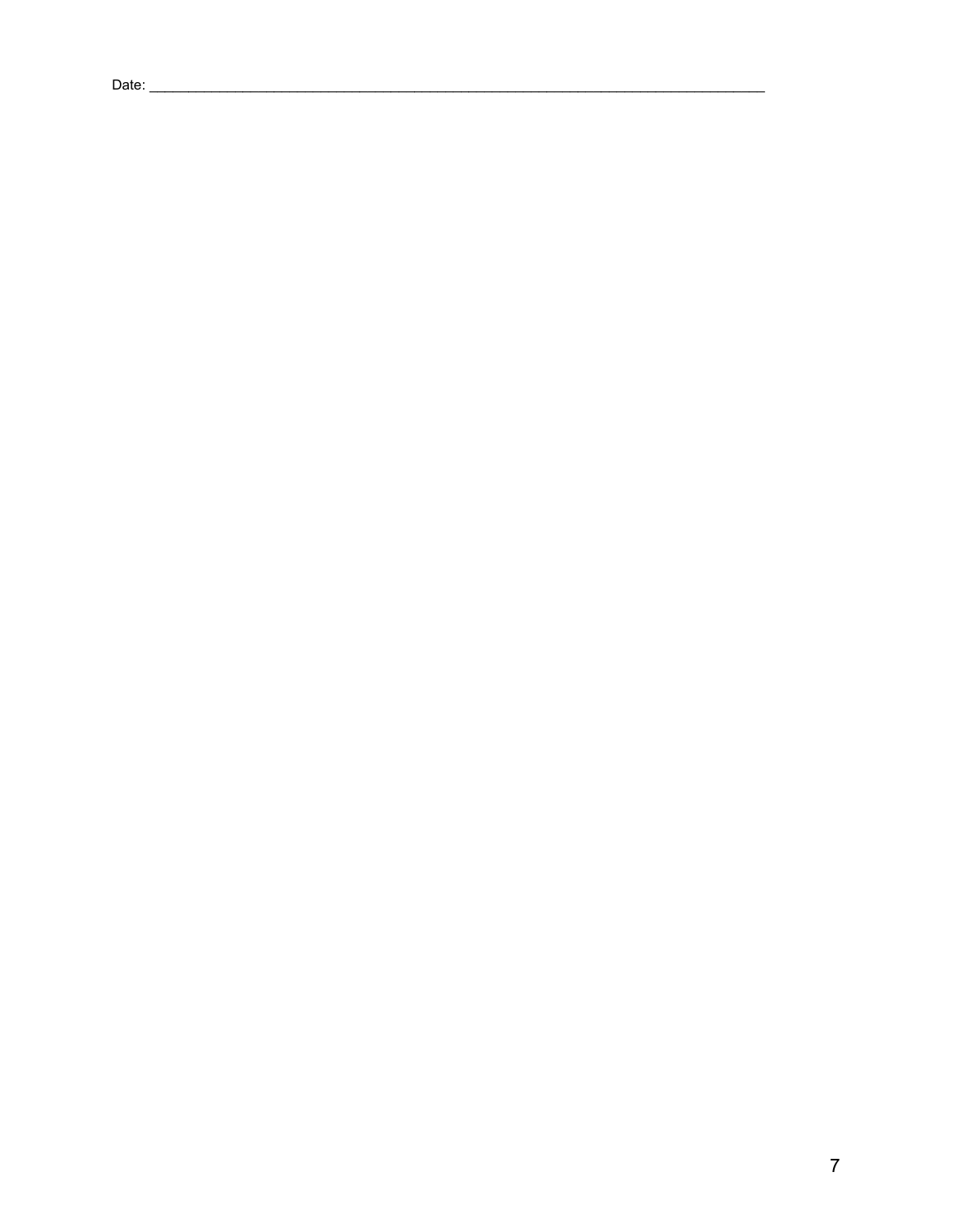# **TECHNICAL COLLEGE SYSTEM OF GEORGIA Reasonable Accommodations in Employment Applicants and Employees Frequently Asked Questions**

#### **Who is eligible to receive a reasonable accommodation under the ADA?**

The Americans with Disabilities Act, as amended, prohibits discrimination against a qualified individual with a disability in employment practices such as an employment application process, hiring, promotion, discharge, compensation, training, benefits and other terms, conditions, and privileges of employment.

# **Under the ADA, what constitutes a disability?**

An individual with a disability is a person who has a physical or mental impairment that substantially limits one or more major life activities or major bodily functions; has a record of such impairment; or, is regarded as having such impairment. NOTE: an impairment that is episodic or in remission can meet this definition if the impairment would substantially limit a major life activity or major bodily function when active. Additionally, an individual covered only by the "regarded as" provision is not entitled to reasonable accommodation.

#### **Are temporary conditions covered?**

Temporary, minor, non-chronic conditions of a short duration, with little or no long term or permanent impact (e.g., cuts, bruises, sprains, simple infections, or short-term viruses), are not considered impairments and are, therefore, not covered. Note: the duration of an impairment is one factor that is relevant in determining whether the impairment substantially limits a major life activity. Impairments that last only for a short period of time are typically not covered, although they may be covered if sufficiently severe.

# **Who is considered a qualified individual with a disability?**

An individual (i.e., an applicant or employee) who meets the established minimum qualifications (i.e., the skills, experience, education, or other requirements) of a job/position he/she holds or desires to hold and who can perform the essential functions of the job/position with or without reasonable accommodation.

# **What is a reasonable accommodation?**

A reasonable accommodation is any change or adjustment to a job/position or the work environment that permits a qualified applicant or employee with a disability to participate in the job application process, to perform the essential functions of a job/position, or to enjoy benefits and other privileges of employment equal to those enjoyed by employees without disabilities. A reasonable accommodation may include, but is not limited to: the acquisition or modification of equipment or devices; the modification or restructuring of assigned job duties; a part-time or modified work schedule; a temporary reassignment to a vacant position; an adjustment or modification to the job application process, an examination, or training materials; providing a qualified reader or interpreter; or, making the workplace more readily accessible to and usable by individuals with disabilities.

# **How does an applicant or employee initiate a request for a reasonable accommodation?**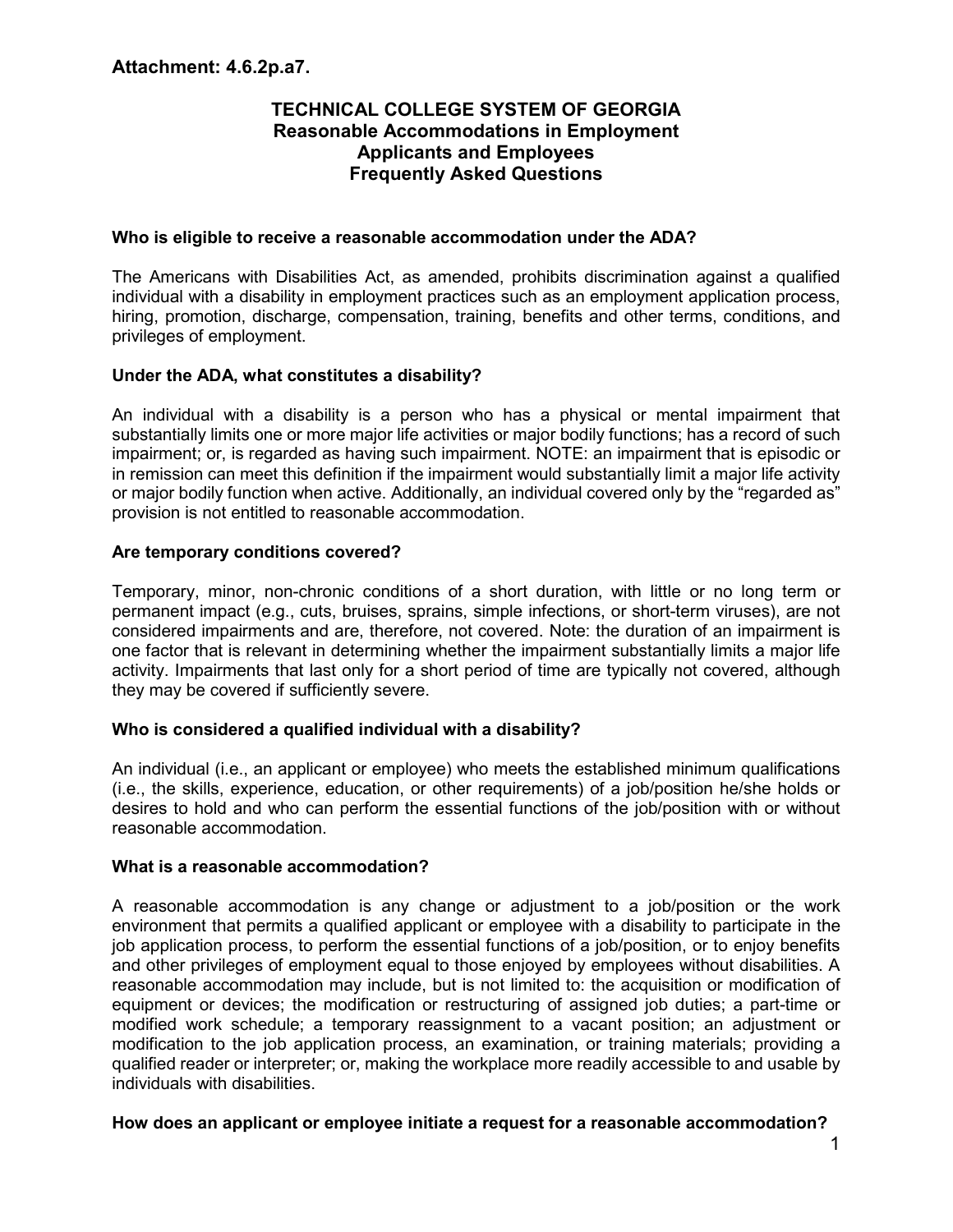A request for a reasonable accommodation may initially be made orally or in writing by an applicant or employee. It is also permissible for a family member, friend, or other representative to initiate a reasonable accommodation request on behalf of an applicant or employee with a disability. Any such request need not mention the specific phrase "reasonable accommodation" and can be made in plain language which indicates only that that the individual requires a change to the work environment or to the manner or circumstances under which the position is customarily performed, or assistance in the application process due to a physical or mental impairment. Upon receipt of a request, the applicant or employee will be asked to complete a Reasonable Accommodation Request Form to better enable the TCSG System Office or technical college to explore possible workplace accommodations or alternatives to established application processes and to determine if medical information/documentation is needed in this effort. In many instances, an accommodation will be obvious and can be made without the need for additional information.

#### **What are the responsibilities of the Technical College System of Georgia and its technical colleges when a request for accommodation is received?**

When a qualified individual with a disability initiates a request for accommodation or a request is made on behalf of the individual, the Technical College System of Georgia and its technical colleges must make a good faith effort to provide an accommodation that is effective for the individual. Accommodations must be considered on a case-by-case basis because of the nature and extent of a disabling condition and the requirements of the job/position in question. In many instances, an appropriate accommodation will be obvious and can be made without difficulty and at little or no cost. The TCSG and the applicant/employee will work together through an interactive process as it considers the requested accommodation. NOTE: the TCSG is only obligated to consider an accommodation request for a "known" disability of an otherwise qualified applicant or employee. When the need for an accommodation is not obvious, the TCSG may require that the individual provide documentation of the need for accommodation.

#### **When is the Technical College System of Georgia required to make a reasonable accommodation?**

The TCSG is only required to accommodate a known disability of an otherwise qualified applicant or employee. The requirement is generally initiated by a request directly from the individual or one made on behalf of an individual with a disability. If an individual does not request an accommodation, the TCSG is not obligated to provide one except for instances in which an individual's known disability impairs his/her ability to know of, or effectively communicate a need for an accommodation that is obvious. The TCSG is not required to make an accommodation if it would impose an "undue hardship" on TCSG operations (i.e., one which is unduly costly, extensive, substantial, or disruptive or which would fundamentally alter the nature or operation of TCSG, when considered in light of the factors set forth in TCSG Procedure 4.6.2p). For purposes of the TCSG, its work units, and technical colleges, an "undue hardship" would encompass any action that would be unduly burdensome, or that would fundamentally alter the nature, composition, structure, and functions of the work unit where the applicant would or the employee is working to include the impact of the accommodation on the ability of other employees to perform their duties and responsibilities. Additionally, if a particular accommodation would pose an undue hardship, the TCSG must attempt to identify another accommodation that would not pose such a hardship. Generalized conclusions will not suffice to support a claim of undue hardship. Instead, undue hardship must be based on an individualized assessment of current circumstances that show that a specific reasonable accommodation would cause significant difficulty or expense.

#### **Must the Technical College System of Georgia provide an employee with his/her requested accommodation?**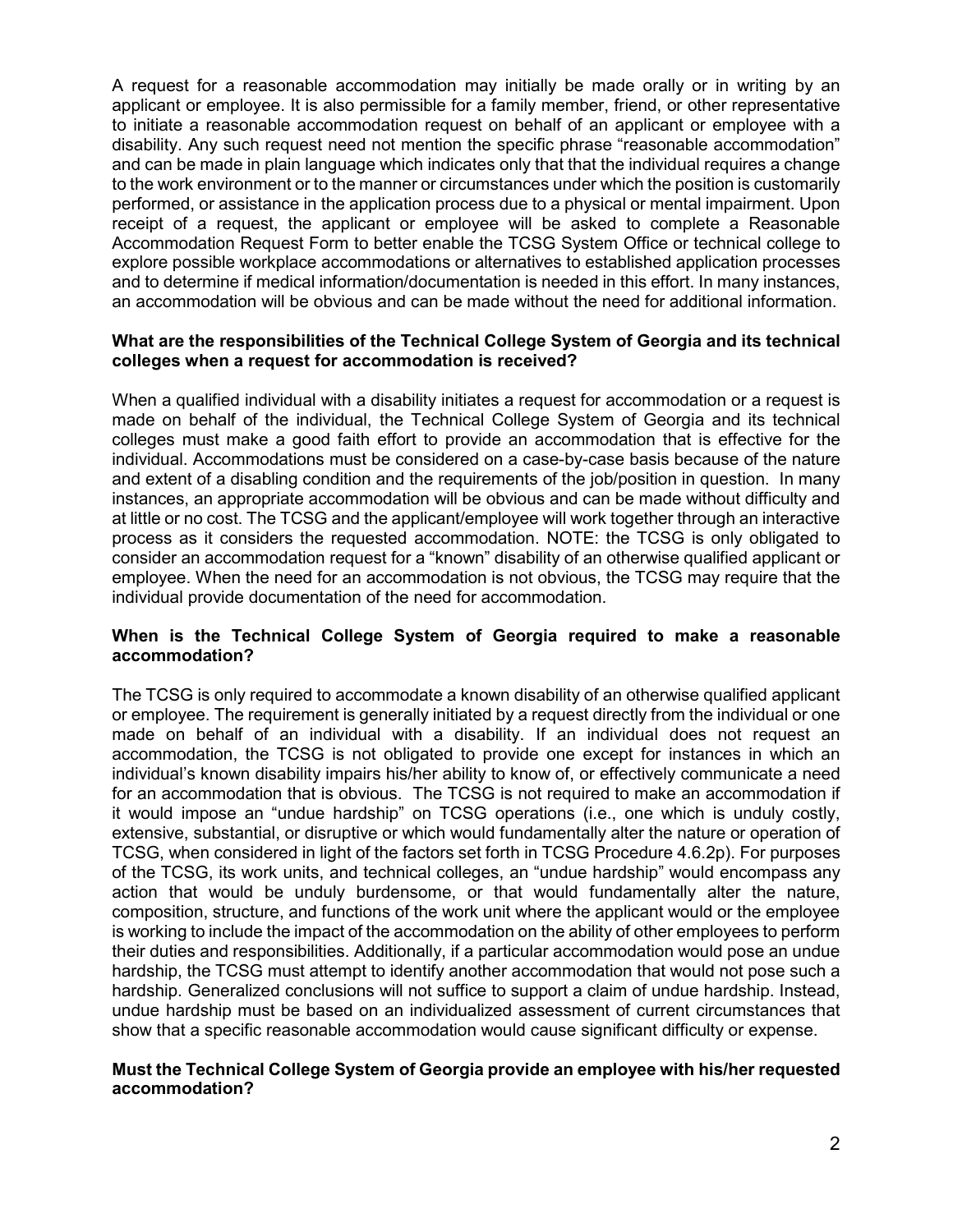Any accommodation made by the Technical College System of Georgia in response to a specific request (for accommodation) must be adequate and designed to assist an employee with a disability in the performance of the essential functions of his/her job/position, and/or in the enjoyment of the equal employment opportunities, benefits, and privileges that are enjoyed by other similarly situated employees without disabilities. The accommodation, however, does not have to be the "best" accommodation possible or the specific accommodation requested by an employee provided the accommodation is sufficient to meet the job-related needs of the individual.

# **How does the Technical College System of Georgia determine if an employee's request for accommodation is reasonable?**

The appropriate reasonable accommodation is best determined through a flexible, interactive process that involves both the TCSG System Office or the technical college and the applicant/employee with a disability. Although this process is described below in terms of accommodations that enable an employee with a disability to perform the essential functions of the position held or desired, it is equally applicable to accommodations involving the job application process, and to accommodations that enable the applicant/employee with a disability to enjoy equal benefits and privileges of employment.

When a qualified employee with a disability requests an accommodation to assist in the performance of his/her job/position, a multi-step process is initiated to include:

- 1. An analysis of the particular job/position to determine its overall purpose and the identification of both essential and marginal functions;
- 2. Consultation with the requesting employee with a disability to determine the precise jobrelated limitations imposed by the individual's disability and how the limitations could be overcome with a reasonable accommodation;
- 3. Through this interactive process, identify potential accommodations and assess the effectiveness of each would have in enabling the individual to perform the essential functions of his/her job/position; and,
- 4. Consider the preference of the individual (if any) relative to the possible accommodation and, absent a determination of an undue hardship, select the accommodation that best serves the needs of the individual and the TCSG work unit.

# **How does the Technical College System of Georgia determine the "essential functions" of a particular job/position?**

The term "essential functions" pertains to the fundamental (primary) job duties of the employment position the individual with a disability holds or desires to hold. Marginal or secondary job duties are not considered "essential functions".

In making this determination, the TCSG System Office or technical college work unit will consider the following:

- 1. A given function may be essential because the reason the position exists is to perform that particular function;
- 2. A given function may be essential because of the limited number of available employees who can perform the identified job function; and/or,
- 3. A given function may be so highly specialized that the position's incumbent has been/will be hired for his/her expertise or ability to perform that particular function.

Evidence of whether a particular function is essential includes, but is not limited to: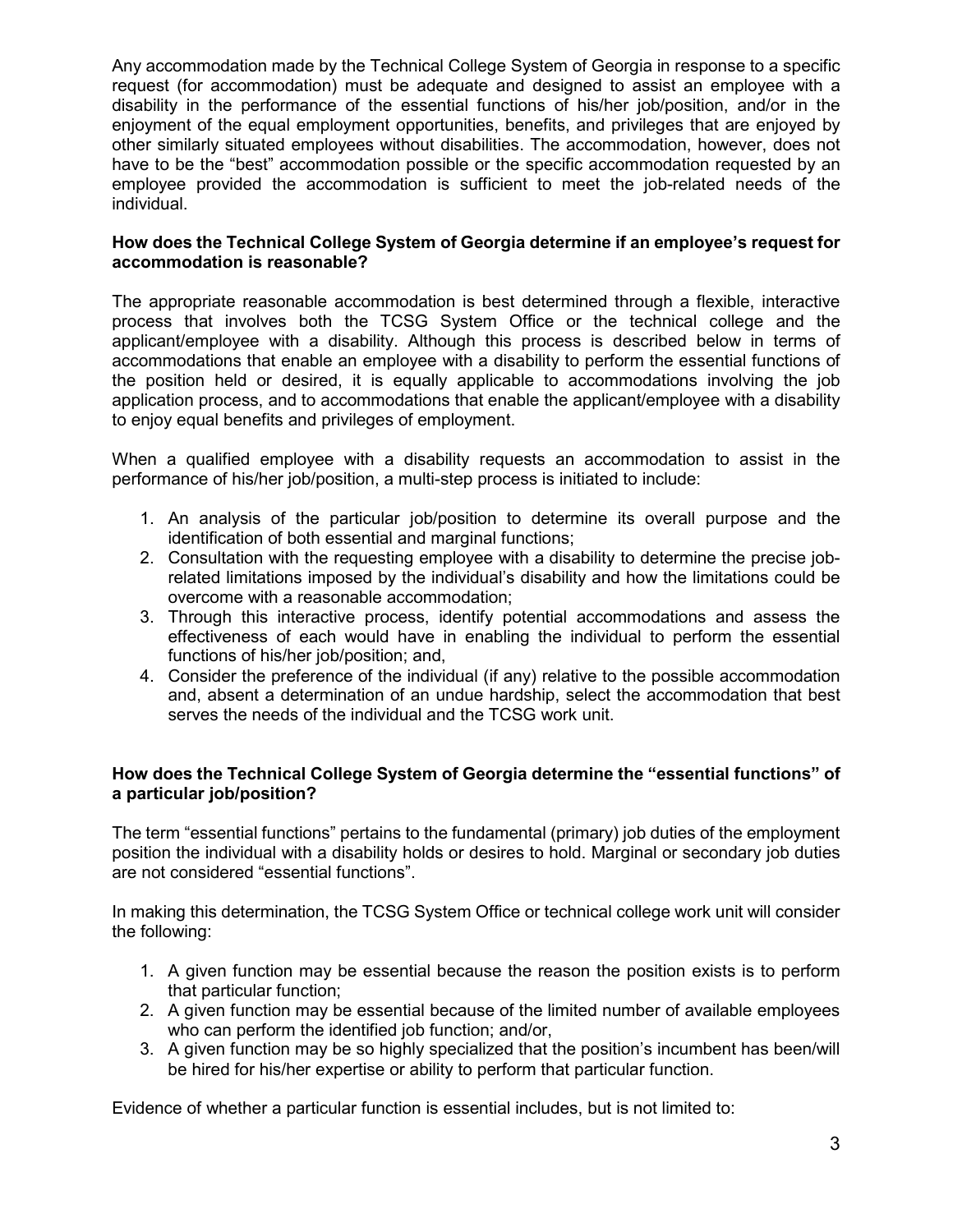- 1. The judgment of the TCSG work unit as to which functions are essential and those that are considered marginal;
- 2. Written job descriptions or performance plans prepared before advertising or interviewing applicants for the job/position;
- 3. The amount of time spent on the job performing the function;
- 4. The consequences of not requiring the incumbent to perform the function;
- 5. The work experience of past incumbents in the job/position; and/or,
- 6. The current work experience of incumbents in similar jobs/positions.

#### **Will an applicant or employee be requested to provide medical information to support a request for reasonable accommodation?**

During the assessment of any request for a reasonable accommodation, medical documentation may be needed to determine if an applicant or employee has a disability covered by the ADA and, as such, is entitled to an accommodation. In these instances, the documentation will help identify an effective accommodation.

Generally in the context of analyzing a request for accommodation, medical inquiries related to an individual's disability and functional limitations are permissible and may include consultation(s) with knowledgeable professional sources such as physicians, occupational and physical therapists, rehabilitation specialists and, as applicable, organizations with expertise in adaptions for specific disabilities. Such inquiries and consultations will be limited to assessing a request for reasonable accommodation, and will only be permissible if the employee, after being given a meaningful opportunity to do so, fails to provide sufficient information to substantiate that he or she has a disability covered by the ADA and needs a reasonable accommodation. If medical documentation is required, the individual will be provided with the appropriate forms to submit to his/her medical provider or other professional. The applicant or employee is responsible to ensure that the provider/professional follows through on request(s) for medical information. The System Office or technical college will notify the employee if insufficient information was submitted in response to the initial request for medical documentation and will allow the employee to provide the missing/incomplete information within a specified time period. Please note that documentation will be considered insufficient if it does not specify the existence of a disability or does not explain the need for the reasonable accommodation.

#### **If requested, how will the information be maintained and will it be treated confidentially?**

Given that the Reasonable Accommodation Request Form may contain information that is considered of a medical nature and may constitute a medical record under the ADA, the form will be managed in a confidential manner and, for employees, will not be placed in his/her official personnel file. Instead, the documentation will be housed separately in a locked compartment in the System Office or technical college Office of Human Resources and treated confidentially. Access to such information will be restricted only to those System office or technical college employees who need to be aware of the information to better assess the reasonableness of the requested accommodation and, as applicable, those employees who are responsible for overseeing the implementation of any accommodation. Access may also be given to first aid and safety personnel if the disability might require emergency treatment, or to government officials investigating the TCSG System Office or the technical college's compliance with the ADA.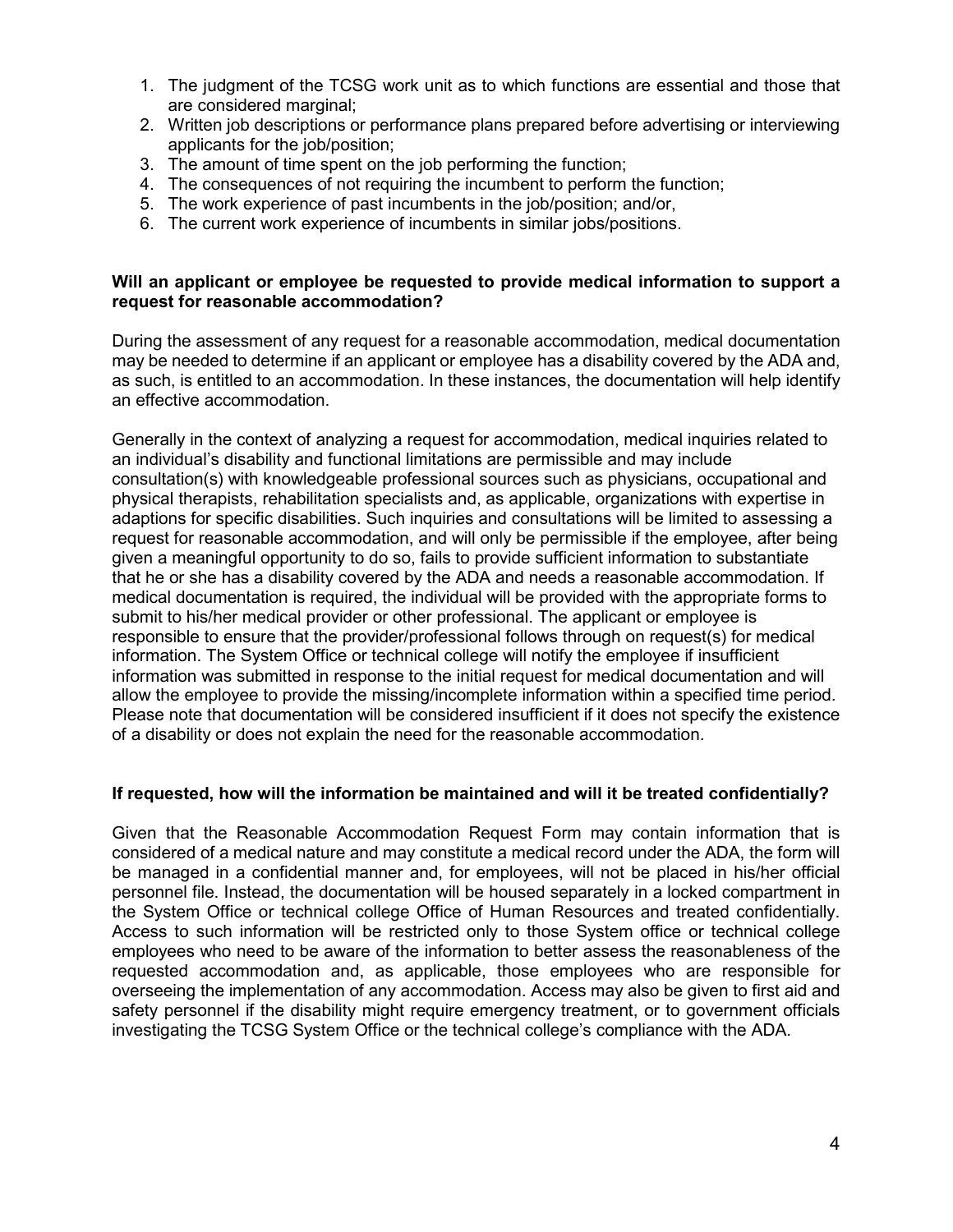# **TECHNICAL COLLEGE SYSTEM OF GEORGIA Reasonable Accommodations in Employment Managers and Supervisors Frequently Asked Questions**

#### **Must the System Office or a technical college give preference to a qualified applicant with a disability over other applicants?**

No, the System Office and its technical colleges are free to select the most qualified applicant for a given position provided such decisions are based on reasons unrelated to an applicant's disability.

#### **Can health and safety considerations play a role in a hiring decision?**

Yes, the ADA permits employers to establish qualification standards that will exclude individuals who pose a direct threat (i.e., a significant risk of substantial harm to the health or safety of the individual or others that cannot be eliminated or reduced by reasonable accommodation). Thus, the ADA recognizes the need to balance the interests of individuals with disabilities with the legitimate interests of an employer in maintaining a safe workplace. In this regard, the TCSG cannot simply assume that a threat exists; instead, the System Office or a technical college must establish through objective, medically-supported methods that there is a significant risk that substantial harm could occur in the workplace. In determining whether an individual would pose a direct threat, the factors to be considered include: the duration of the risk; the nature and severity of the potential harm; the likelihood that the potential harm will occur; and the imminence of the potential harm.

#### **May the System Office or a technical college consider mitigating measures (e.g., medication that corrects an impairment) in determining whether an employee has a disability?**

No, generally an individual's use of one or more mitigating measures (except ordinary eyeglasses or contact lenses) cannot be considered in determining whether an impairment substantially limits a major life activity or major bodily function. This includes, but is not limited to, such measures as medications, equipment, devices, hearing aids, use of assistive technology, and auxiliary aids or services.

#### **May the System Office or a technical college consider mitigating measures in assessing whether an employee is entitled to a reasonable accommodation or poses a direct threat to self or others?**

Yes, the ADA Amendments Act of 2008 prohibition on assessing the positive effects of mitigating measures applies only to the determination of whether an individual meets the definition of "disability". All other determinations, including the need for a reasonable accommodation and whether an individual poses a direct threat, can take into account the positive and negative effects of a mitigating measure. Thus, if an individual with a disability uses a mitigating measure which eliminates the need for a reasonable accommodation, the TCSG has no obligation to provide one.

#### **Should a manager or supervisor voluntarily approach an employee if he/she suspects the employee may have a disability and may need an accommodation?**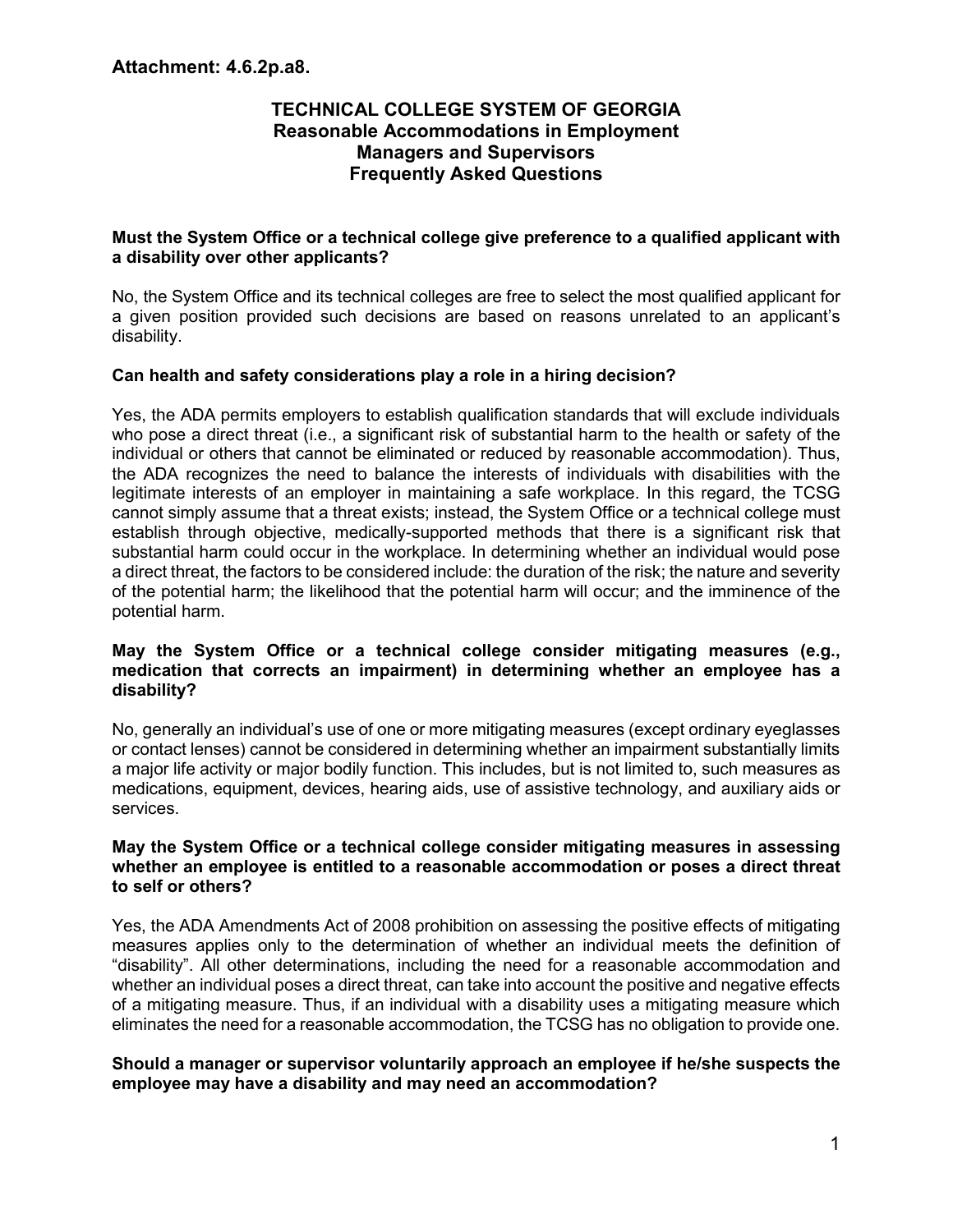With the exception of a visibly obvious impairment, a manager or supervisor should not assume or speculate about an employee's physical or mental impairment. As with any other employee, the manager or supervisor should discuss the work-related issues with the employee (i.e. related to attendance, behavior/conduct, or performance difficulties). Alternatively, if an employee believes that an impairment is impacting his/her work performance, the employee should notify his/her manager or supervisor to initiate the reasonable accommodation interactive process so that it can be determined whether the impairment is a disability and whether an accommodation is necessary.

#### **Can the System Office or a technical college establish an attendance and leave policy even though it may have a more severe impact on an employee with a disability?**

Yes, an attendance and leave policy may be developed provided it is applied in a similar and consistent manner to all employees, regardless of disability. However, if an individual with a disability requests a modification of a time and attendance policy as a reasonable accommodation, the System Office or technical college may be required to provide it unless doing so would impose an undue hardship. NOTE: the ADA does not generally require an employer to accommodate repeated instances of tardiness or absenteeism that occur with some frequency over an extended period of time and without advance notice. Under these or similar circumstances, an employee who is chronically, frequently, and unpredictably absent may not be able to perform one or more of the essential functions of his/her job/position and/or the employer may be able to demonstrate that any accommodation would impose an undue hardship, thus rendering the employee unqualified (for purposes of ADA coverage).

#### **Can the System Office or a technical college establish and maintain performance standards/requirements for an employee with a disability?**

Yes, an employee with a disability can be held to the same standards of performance as other similarly situated employees without disabilities for performing the essential functions of his/her job/position, with or without reasonable accommodation. The System Office or technical college can also hold this employee to the same performance standards as other employees regarding marginal functions unless the disability affects the individual's ability to perform one or more of the marginal functions. In the latter instance, a reasonable accommodation may be required.

#### **Can the System Office or a technical college use the same performance evaluation criteria for employees with disabilities as for employees without disabilities?**

Yes, a manager or supervisor should evaluate the job performance of an employee with a disability in the same manner as he/she evaluates an employee without a disability.

#### **If a manager or supervisor gives a low performance rating to an employee and the employee responds by revealing that he/she has a disability that is causing the performance problem(s), may the low rating still be delivered?**

Yes, the rating reflects the employee's performance regardless of what role, if any, a disability may have played. Nevertheless, the employee's response that he/she has a disability may trigger the start of the interactive process for a reasonable accommodation.

#### **How should a manager or supervisor respond if an employee requests an accommodation for the first time in response to a low performance rating?**

The manager/supervisor may proceed with the delivery of the performance rating, but should also initiate the interactive reasonable accommodation process by discussing with the employee how the disability may be impacting his/her performance and what accommodation the employee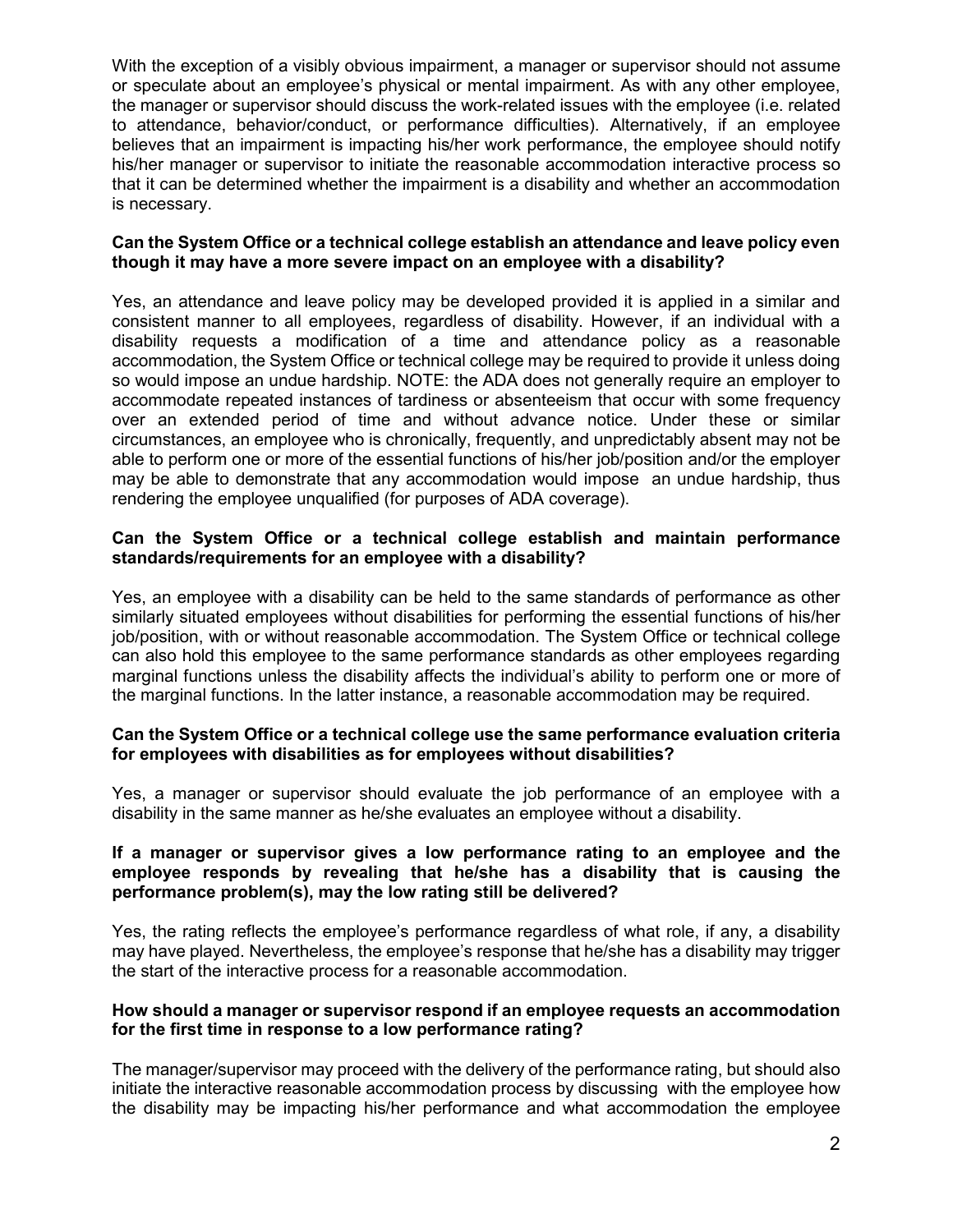believes may be helpful to improve the situation. After the discussion, the manager or supervisor should consult with staff in the System Office or technical college Office of Human Resources regarding the request for reasonable accommodation.

NOTE: when an employee fails to give notice of the need for an accommodation until after a performance rating is delivered, initiating the interactive reasonable accommodation process does not require the System Office or technical college to tolerate or excuse the poor performance, raise a performance rating; or, deliver a performance evaluation/rating that does not reflect the employee's actual performance.

#### **How should a manager or supervisor respond to an employee who mentions a disability and/or requests a reasonable accommodation for the first time in response to formal or informal counseling or the delivery of disciplinary action for unacceptable performance, behavior/conduct issues or attendance problems?**

If an employee states that his/her disability is the cause of the performance, behavior/conduct, or attendance problem(s) and/or requests an accommodation, a manager or supervisor may still discipline the employee for the stated problem(s). If the appropriate disciplinary action is dismissal from employment, the ADA does not require further discussion about the employee's disability or request for reasonable accommodation.

NOTE: if the disciplinary action delivered is a Reminder 1, a Reminder 2, or a Decision Making Leave, the manager or supervisor may ask about the disability in conjunction with the misconduct or problem with performance or attendance. If the employee believes that a reasonable accommodation could help correct these problems and makes such a request, the manager or supervisor should consult with staff in the System Office or technical college Office of Human Resources to initiate the interactive reasonable accommodation process.

#### **May an employee be disciplined even if it is determined that his/her disability caused a violation of the Technical College System of Georgia's procedure governing standards of business conduct or other State Board policies and procedures?**

Yes, the ADA does not protect employees who violates workplace conduct rules (to include those individuals whose conduct is caused by a disability) provided the established standards (of conduct) are job-related and consistent with business necessity and other employees are held to the same standards.

#### **Must the System Office or a technical college grant an indefinite leave of absence without pay as a reasonable accommodation to an employee with a disability?**

No, although an employee may be entitled to up to twelve (12) weeks of family leave under the Family and Medical Leave Act for a qualifying condition and the TCSG may be required to grant a leave of absence without pay as a reasonable accommodation in response to a medical condition, we have no obligation under the ADA to provide leave for an indefinite period. The primary rationale is that such a request could be considered an undue hardship similar to frequent and unpredictable absences. If an approximate return date or the estimated time for return from a leave of absence is incorrect, additional medical information may be requested from the employee's treating provider/professional to determine whether the System Office or technical college can continue to extend a leave of absence without undue hardship or whether the request for a leave of absence has become a leave of an indefinite duration.

#### **Must a technical college modify existing facilities to provide an employee with a disability equal access to the workplace?**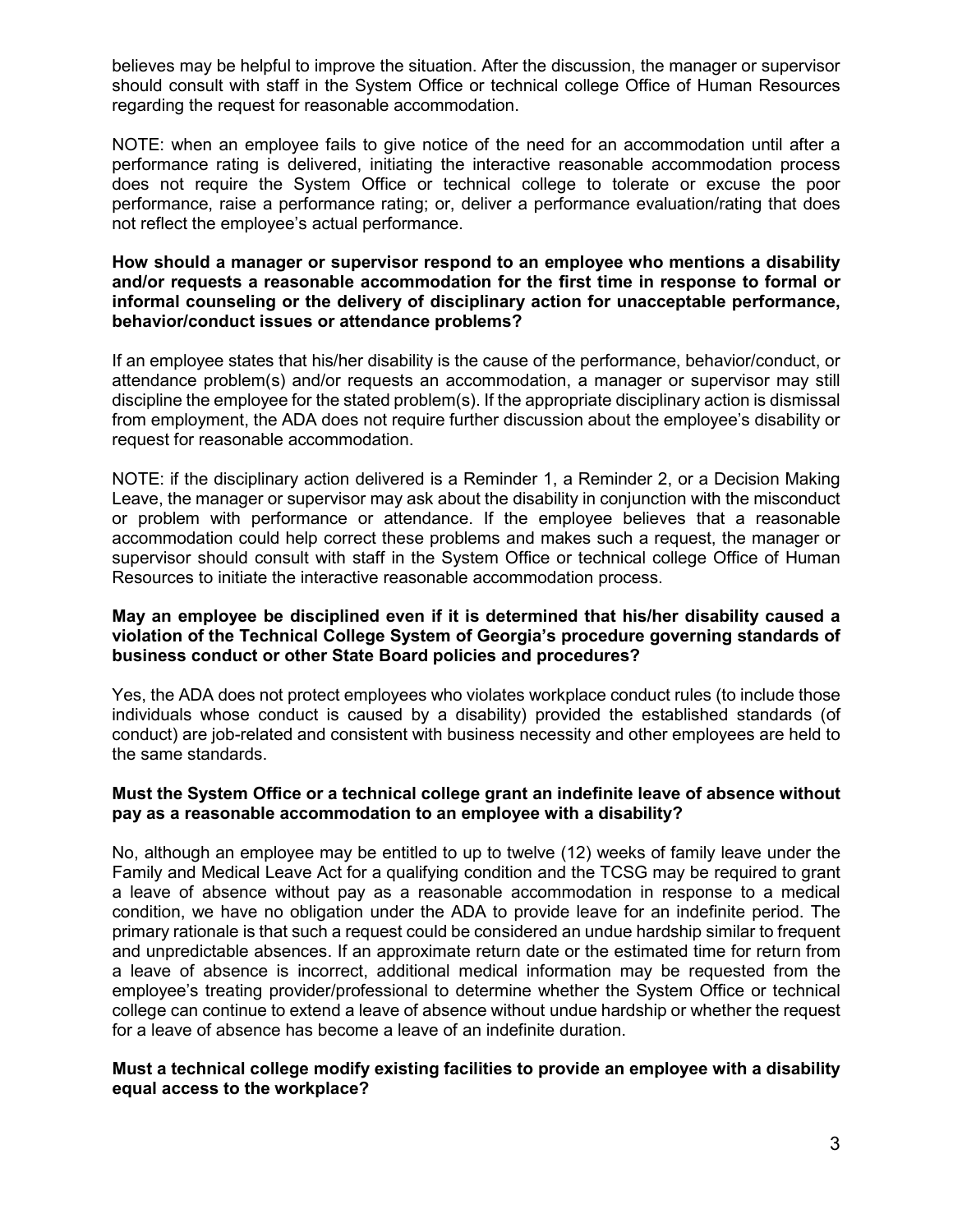Yes, a covered employer's obligation under Title I of the ADA is to provide an employee with a disability the opportunity to perform the essential functions of his/her job/position, and to enjoy equal employment opportunities, benefits, and privileges as are enjoyed by other similarly situated employees without disabilities, including access to a building, to the worksite, to needed equipment, and to all facilities used by employees. A requested modification must be provided unless the accommodation would impose undue financial or administrative hardships on the business or associated operations of the technical college.

#### **Must the System Office or a technical college reassign an essential function of a particular job/position to another employee as a reasonable accommodation?**

No, the System Office or a technical college is not required to reassign an essential function to another employee as a reasonable accommodation.

#### **Must the System Office or a technical college permit an employee with a disability to work a modified or part-time work schedule as a reasonable accommodation, absent undue hardship?**

Yes, examples could include an adjustment to an employee's arrival and/or departing times, providing periodic breaks, allowing an employee to use accrued leave for medical appointments and, providing an unpaid leave of absence for defined periods of time.

#### **Must the System Office or a technical college provide a reasonable accommodation for an employee with a disability that is needed in response to the side effects resulting from medication or treatment or because of symptoms or other medical condition(s) resulting from the disability?**

Yes, any side effects resulting from medication and/or treatment that an employee must take are limitations associated with his/her disability and, therefore, requires reasonable accommodation.

#### **Could it be necessary to modify a State Board policy or procedure or a technical college operating procedure as a reasonable accommodation?**

Yes, a reasonable accommodation could include a modification to a workplace policy or procedure when necessitated by an employee's disability-related limitations, absent undue hardship. In this instance the modification would only apply to the employee who requires the accommodation.

#### **Is a promotion a reasonable accommodation?**

No, under the ADA, the System Office or a technical college is not required to promote an employee with a disability for the sole purpose of providing an accommodation.

#### **Must the System Office or a technical college consider a reassignment to a vacant position as a reasonable accommodation?**

Yes, the ADA specifically references "reassignment to a vacant position" as a possible accommodation for an employee with a disability who can no longer perform the essential functions of his/her job/position (with or without reasonable accommodation), absent undue hardship. In this circumstance, the employee must be qualified to hold the position (i.e., he/she must meet the minimum qualifications for the position) and be able to perform the essential functions, with or without reasonable accommodation. The System Office or technical college has no obligation to assist the individual in becoming "qualified" (for a position) nor is the System Office or technical college obligated to create a new position as a reasonable accommodation.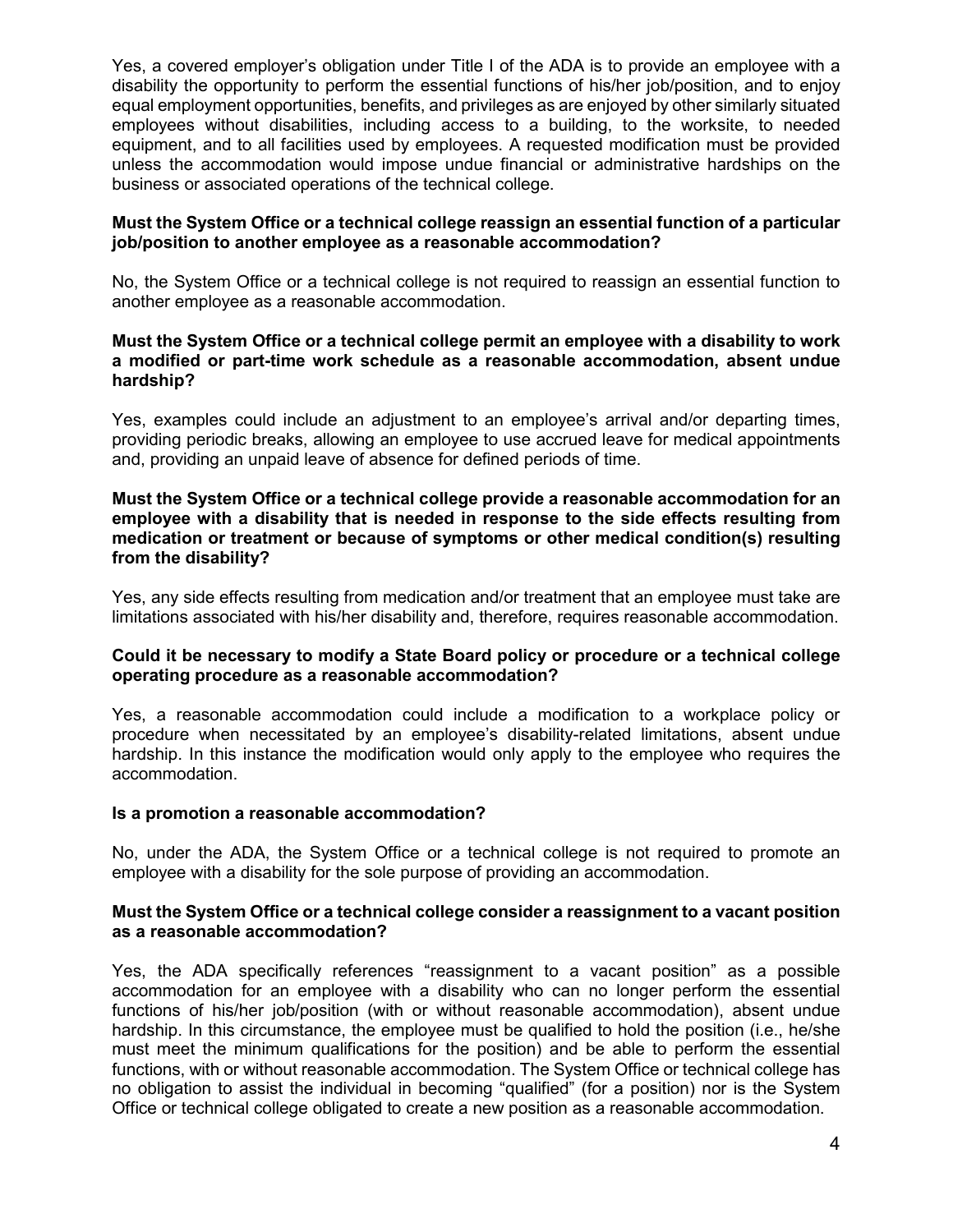#### **If the only available reasonable accommodation for an employee with a disability involves a reassignment to a lower level job/position, must the System Office or a technical college maintain the employee's current salary?**

No, provided the System Office or technical college consistently follows a policy/procedure/practice in which the salary of an employee without a disability is reduced upon reassignment to a lower level position. If true, the salary of an employee with a disability can be reduced in the same manner.

#### **Must the System Office or a technical college permit an employee with a disability to work at home or at an alternative work site as a reasonable accommodation?**

In this circumstance, the System Office or a technical college must modify existing practices concerning where work is performed only if the accommodation is both effective and would not result in undue hardship. A determination of effectiveness will depend upon whether the essential functions of the job/position can be performed at the employee's home or at an alternative worksite. Considerations can include the responsibility for the supervision of subordinate employees, the use of certain equipment or tools, and for instructional staff, the responsibility for on-site classroom instruction and accompanying office hours (to be available for and to serve the needs of his/her students).

### **Does the ADA protect an applicant or employee who is currently engaging in the illegal use of drugs?**

No, this person is specifically excluded from the definition of a qualified individual with a disability if action (i.e., dismissal) is taken on the basis of his/her illegal drug use, to include a positive drug test.

# **Is testing for the illegal use of drugs permissible under the ADA?**

Yes, such testing for the presence of illegal drugs is not considered a medical examination under the ADA and is otherwise permissible.

#### **Does the ADA protect a recovered drug addict who is no longer engaging in the illegal use of drugs?**

Provided that the individual meets the other requirements of the definition of "disability" and who is otherwise "qualified", he/she may be protected. The ADA exclusion of individuals currently engaging in the illegal use of drugs does not include an individual who has: successfully completed a supervised drug rehabilitation program and is no longer engaging in the illegal use of drugs or has otherwise been rehabilitated successfully and is no longer engaging in such use; is participating in a supervised rehabilitation program and is no longer engaging in such use; or, is erroneously regarded as engaging in such use and is not engaging in such use.

# **Are alcoholics covered by the ADA?**

Yes, an individual who currently uses alcohol is not automatically denied protection under the ADA. (NOTE: unlike illegal drug use, alcoholism is not subject to the "currently engaging" exception as alcohol is not a "drug" within the meaning of the ADA). An alcoholic is a person with a disability and is protected by the ADA if he/she is otherwise "qualified" to perform the essential functions of the job/position and the addiction substantially limits a major life activity. The System Office or technical college may be required to provide an alcoholic with an accommodation;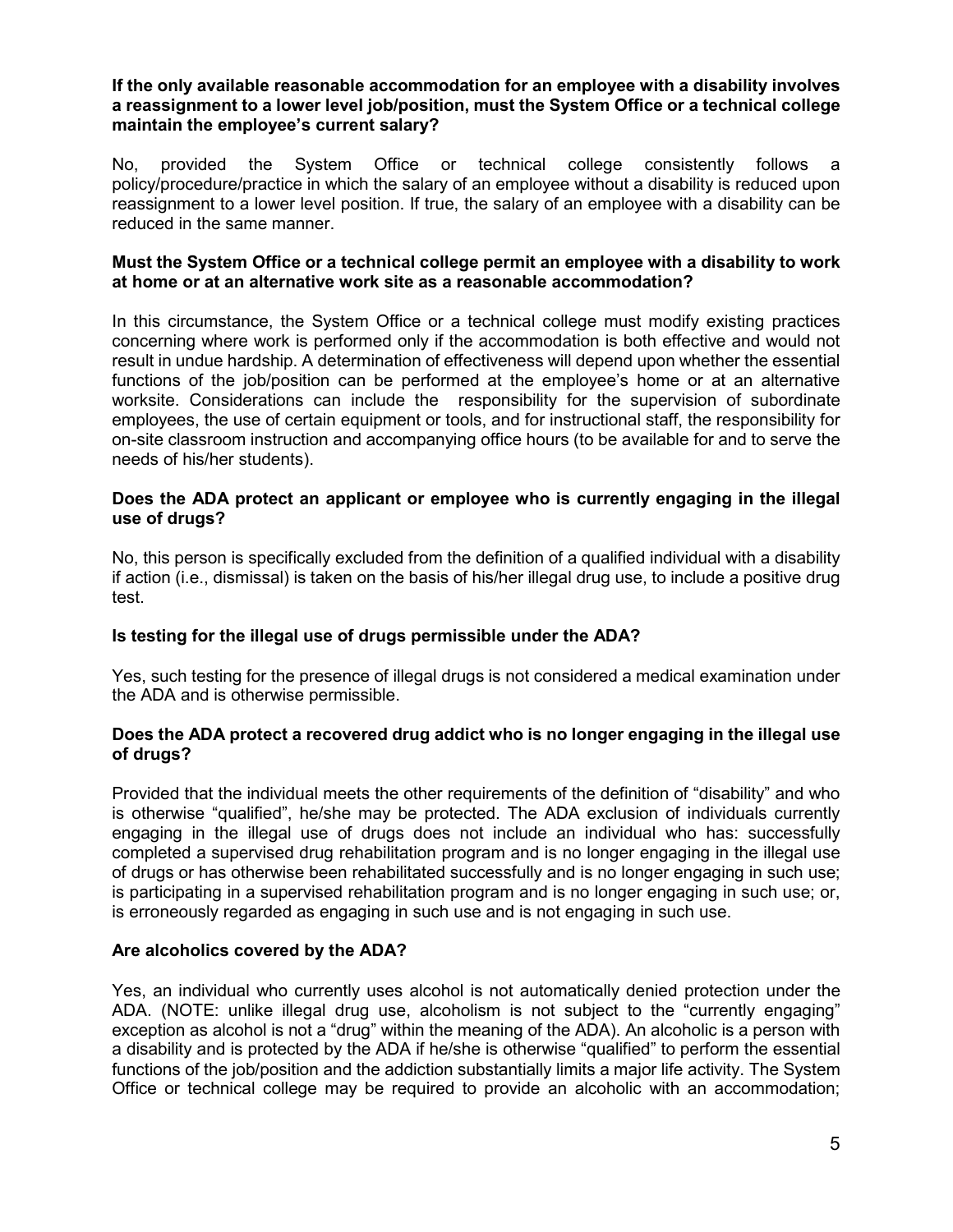however, the employee can be disciplined or dismissed from employment if his/her use of alcohol adversely impacts job performance and/or his/her work-related conduct or attendance.

#### **Can the Technical College System of Georgia establish a policy or procedure which prohibits the use of alcohol and the illegal use of drugs in the workplace?**

Yes, both the ADA and the regulations of the EEOC provide that an employer may prohibit the illegal use of drugs and the use of alcohol in the workplace by all employees; may require that employees shall not be under the influence of alcohol or engaging in the illegal use of drugs in the workplace; may require employees adhere to the requirements of the Drug Free Workplace Act of 1988; and, may hold an employee who engages in the illegal use of drugs or who is an alcoholic to the same qualification standards for employment or job performance and behavior that it holds other employees, even if any unsatisfactory performance or behavior is related to the use of drugs or alcoholism.

NOTE: The TCSG prohibitions regarding the possession and use of alcohol and the illegal use of drugs in the workplace are referenced in the Drug-Free Workplace Policy (III.O.) and the Procedure governing Standards of Business Conduct (III.L.4.).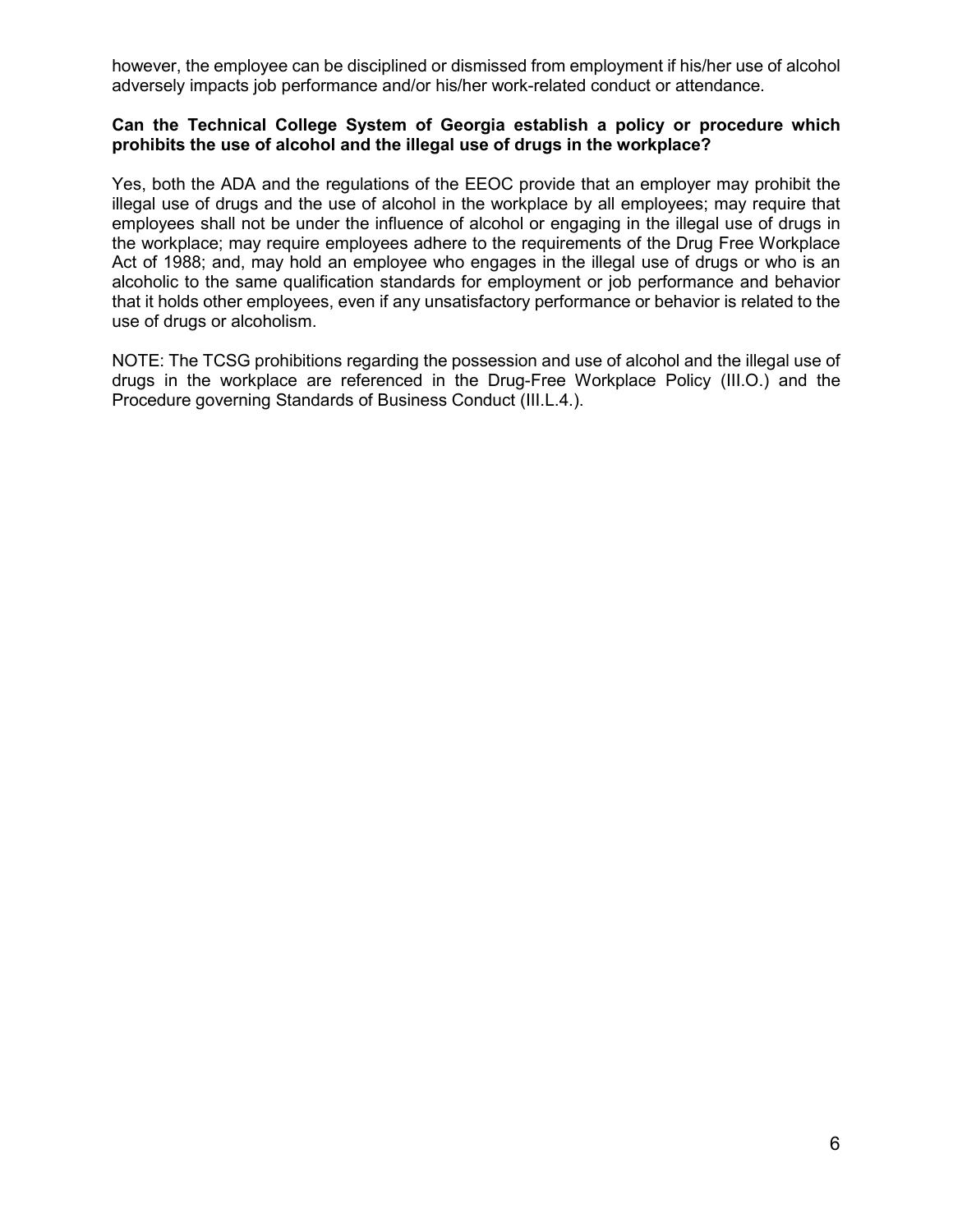# **TECHNICAL COLLEGE SYSTEM OF GEORGIA Reasonable Accommodation Review Form**

# **Review Process:**

If an employee or applicant's reasonable accommodation request has been modified or denied and he/she disagrees with the decision, he/she may request a review of the determination within thirty (30) calendar days of receiving written notice as follows:

- 1. Answer all question on this form as accurately and completely as possible;
- 2. Attach documentation that supports your need for accommodation as well as
- documentation of the System Office/technical college decision; and,
- 3. Submit the completed form and supporting materials to:

Mr. Josh McKoon General Counsel Technical College System of Georgia 1800 Century Place NE, Suite 400 Atlanta, GA 30345-4304

# **Employee Information:**

| Check One:                                                                                    | ______ Employee                                            | ______ Applicant                                                                         |  |  |
|-----------------------------------------------------------------------------------------------|------------------------------------------------------------|------------------------------------------------------------------------------------------|--|--|
|                                                                                               |                                                            |                                                                                          |  |  |
|                                                                                               |                                                            |                                                                                          |  |  |
| Home Telephone Number: ________________                                                       |                                                            | Cell Number: ________________                                                            |  |  |
|                                                                                               |                                                            |                                                                                          |  |  |
|                                                                                               |                                                            | As Applicable, Name of Immediate Supervisor: ___________________________________         |  |  |
|                                                                                               |                                                            |                                                                                          |  |  |
|                                                                                               |                                                            |                                                                                          |  |  |
| <b>Basis for Request for Review</b>                                                           |                                                            |                                                                                          |  |  |
| I request a review of the decision regarding my request for reasonable accommodation because: |                                                            |                                                                                          |  |  |
|                                                                                               |                                                            | I was granted an accommodation, but not the specific accommodation requested.            |  |  |
|                                                                                               |                                                            | I was granted an accommodation, but not all of the accommodations requested.             |  |  |
|                                                                                               |                                                            | I was denied an accommodation due to a determination of undue hardship.                  |  |  |
|                                                                                               |                                                            | I was denied an accommodation due to a determination of "direct threat" to me or others. |  |  |
|                                                                                               | I was denied an accommodation for the following reason(s): |                                                                                          |  |  |